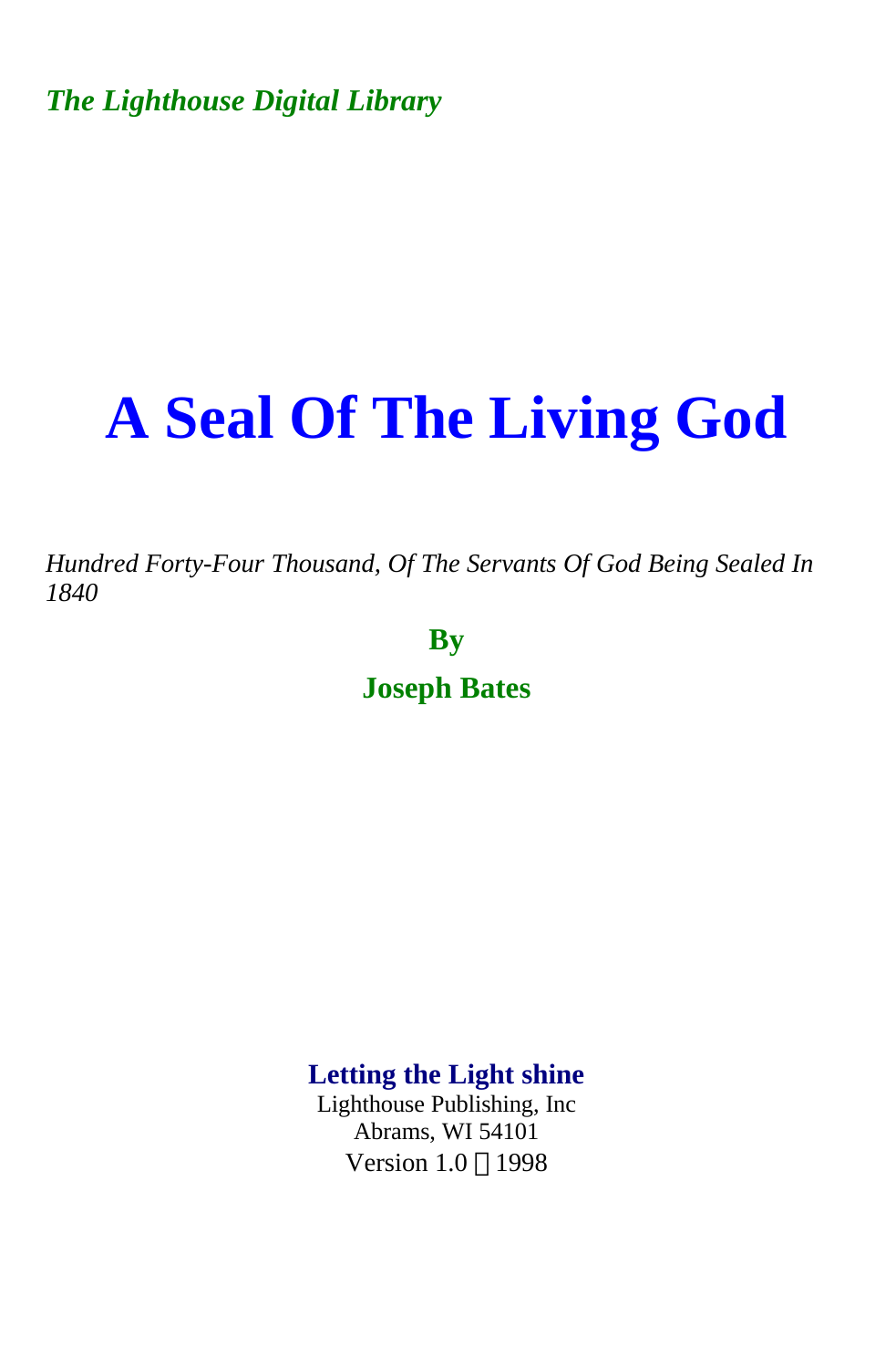## **PREFACE**

#### <span id="page-1-0"></span>**TO THE LITTLE FLOCK**.

The following words of Jesus, are becoming daily more and more precious to his living saints; viz: "Fear not, little flock; for it is your Father's good pleasure to give you the Kingdom." This promise is now about to be realized; therefore this little flock, now alive on the earth, according to the teachings of Jesus, the holy prophets, and apostles, are to be distinctly known by the peculiar traits in their life and character; viz: "Zealous of good works." "Follow after righteousness." "A people in whose heart is God's LAW." And, "keep the Testimony of Jesus'". For having these distinctive marks, "they are set at naught by the world." "Thrust at," "pushed," and "scattered abroad" by "the shepherds," that they once confided in. "They are men wondered at;" "they are for SIGNS, and wonders in Israel." The time has now emphatically arrived in their history to mark and number them for the kingdom. Yes; one more distinctive and peculiar mark, by which they will be known, not for a few years here only, but forever, even forever and ever; throughout the boundless ages of eternity, is this. They are now being sealed in their foreheads with "A SEAL OF THE LIVING GOD." Even "a hundred forty-four thousand, of all the tribes of the children of Israel."

To this people, and all who do not yet bear these distinctive marks, but are perfectly willing to share, and bear reproach with them, I respectfully dedicate the following pages with earnest, and continued prayers to God, through Jesus our great high priest "in the house of God", that you may by the light of his word and leadings of the holy spirit, be enabled clearly, to see your present position; and walk on in all the straight truths of the living God! We may embrace all the truths of God, but if we fail in the present truth, we shall be found "guilty of all." "The Commandments of God and the Faith, or Testimony of Jesus." Rev.14:12, is without the shadow of a doubt the present truth. This is that which brings us into the sealing with "a seal of the living God"; the receiving of which will bear us through the time of trouble, and forever turn our captivity at the voice of the Almighty God.

J. BATES.

*Fairhaven, Mass., Jan. 1849.*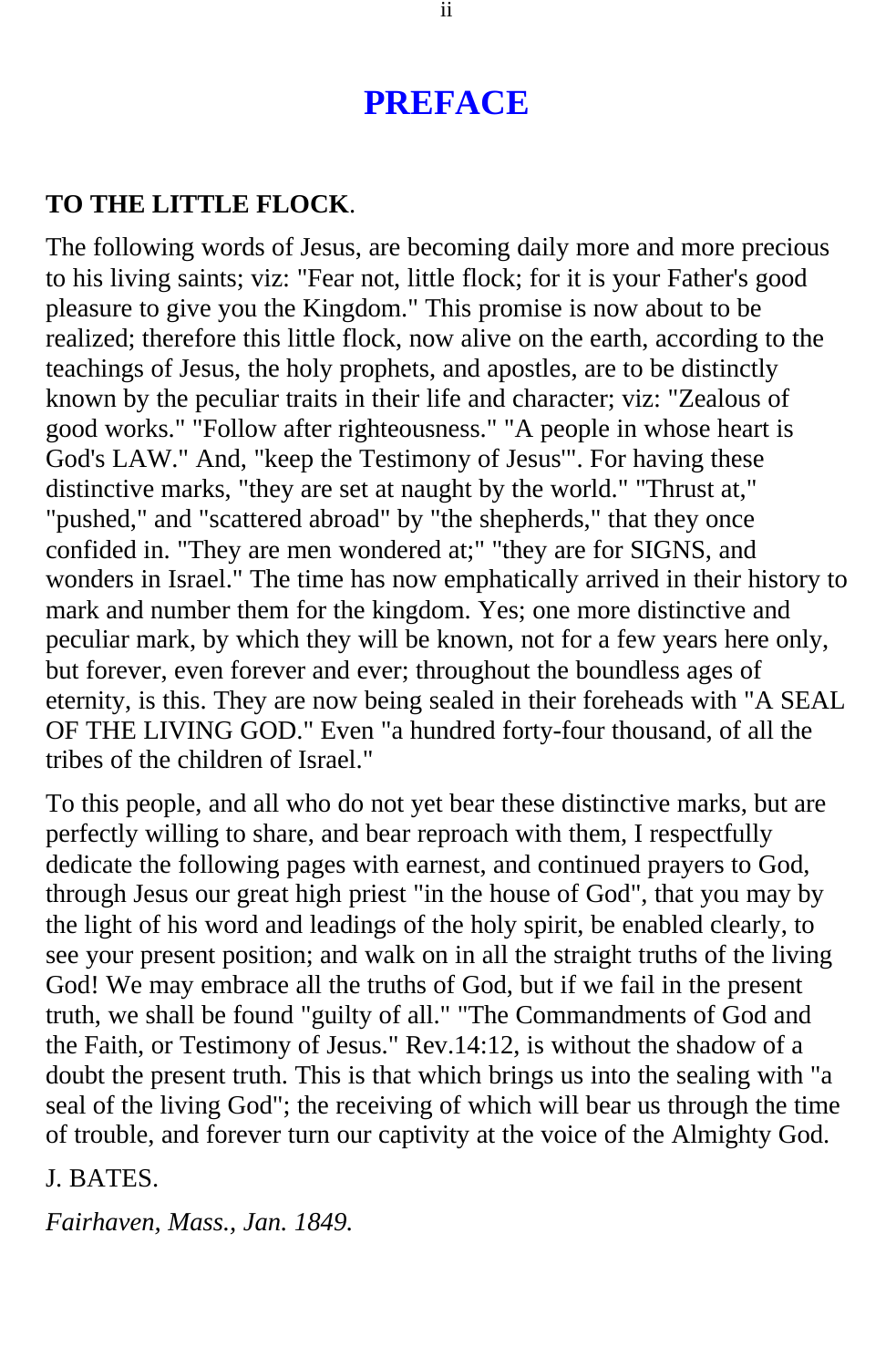## **CONTENTS**

| The Sealing Message                                                                                                                                                                                                                                                                      |
|------------------------------------------------------------------------------------------------------------------------------------------------------------------------------------------------------------------------------------------------------------------------------------------|
|                                                                                                                                                                                                                                                                                          |
| Objections To Literal Messengers, Two More Objections,                                                                                                                                                                                                                                   |
|                                                                                                                                                                                                                                                                                          |
|                                                                                                                                                                                                                                                                                          |
| Four Quarters, Four Winds Earth,<br>Sea, Literal, Trees, Literal, The Tree Of Life, Wind,<br>And Whirlwinds Of Judgment Figuratively Means A Sword  14                                                                                                                                   |
|                                                                                                                                                                                                                                                                                          |
| Seal Of The Living God                                                                                                                                                                                                                                                                   |
| Changed, Abolished, Or Relaxed, Living God,<br>Even The Twelve Tribes Of Israel, Paul's Testimony,<br>The Sabbath A Sign,<br>Ascending From The Rising Of The Sun, It Is God That Restrains<br>The Powers, Time Of Trouble Had Commenced, Visions,                                       |
| Visions Of The Prophets, Amos, Obadiah And Habakkuk's<br>Visions, Twenty-Two Chapters Of Visions, Seducing His People With Vain<br>Stand Out From Him Entirely,                                                                                                                          |
| Loud Voice, Injure, Sealing,<br>Says One The 144,000 Are Children, Foreheads, Servants, Of<br>Our God, Tribes Of The Children Of Israel Breast Plate Of<br>Judgment, Different Opinions Of Angels Work, Recapitulation Of<br>Rev. 7:1-4, Ezekiel's Visions, Jerusalem Destroyed, B C 586 |
|                                                                                                                                                                                                                                                                                          |
| The Time And Order Of The Seal                                                                                                                                                                                                                                                           |
| Revolution In France, The Nations Are Angry, All Means Of<br>Communication Cut Off, Sealing And Slaughtering Messengers                                                                                                                                                                  |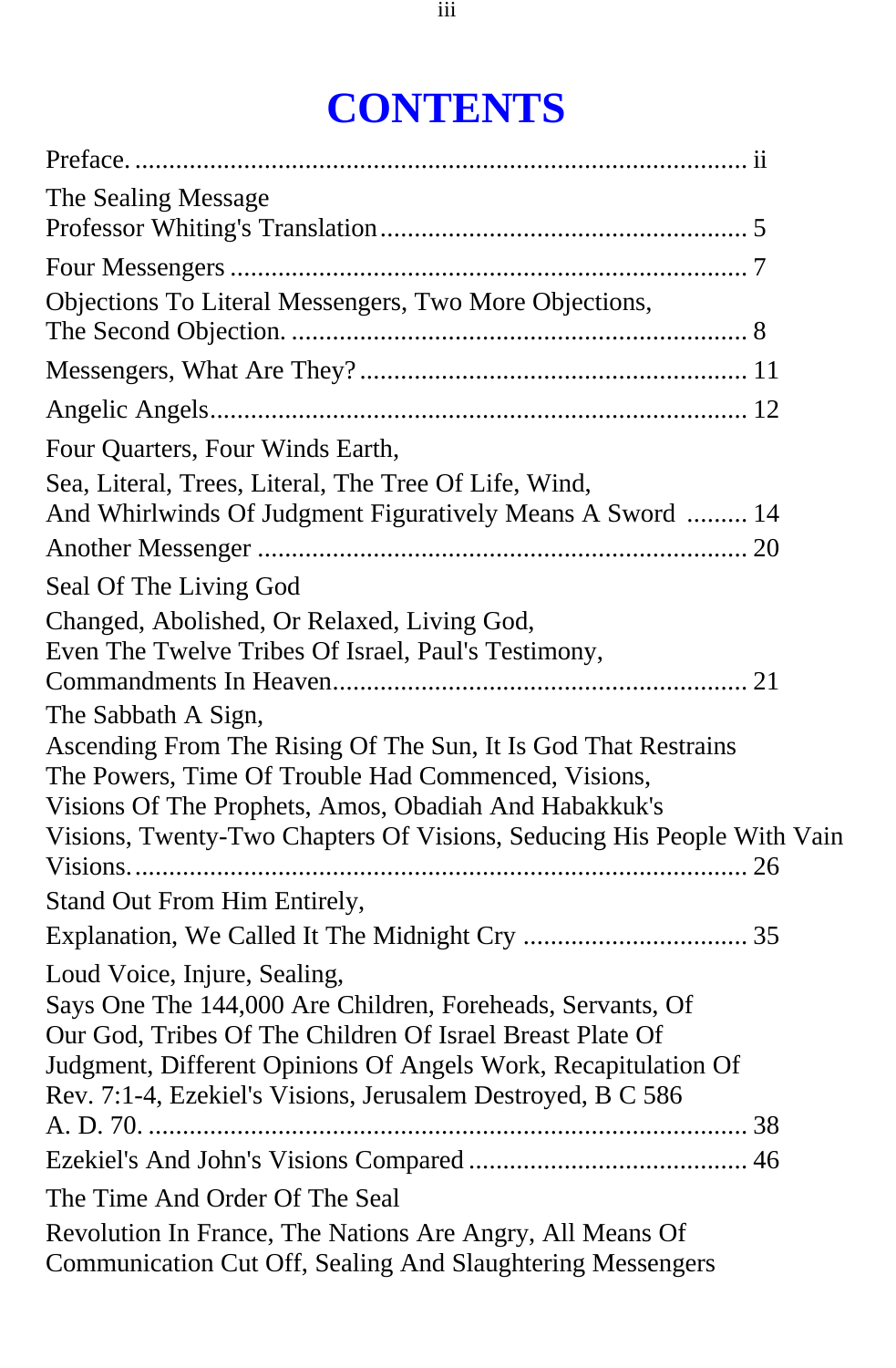In The Field, Wine Cup Of God's Fury The Same, Every Nation Upon The Face Of The Earth, Shepherds And Principal Men [Howl And Cry................................................................................ 48](#page-47-0) Isaiah's Prophecy Of The Sealing Message There Were But Two Distinct Laws, This Person Keeps The 7th Day Sabbath,. Paul Classed Them With Murderers And [Drunkards, Should Not People Seek Unto Their God ..................... 56](#page-55-0) God's Four Everlasting Covenants A Thousand Generations, God Makes His Covenant With All [Great Day Of The Lord Sabbath Perpetual, Heb. 10:29 .................. 61](#page-60-0) [Explanation .................................................................................... 66](#page-65-0) Conclusion [Covenant By Sacrifice Tobacco And Alcohol, A Man More Precious](#page-66-0) Than Fine Gold .............................................................................. 67 [Hymn ............................................................................................. 71](#page-70-0)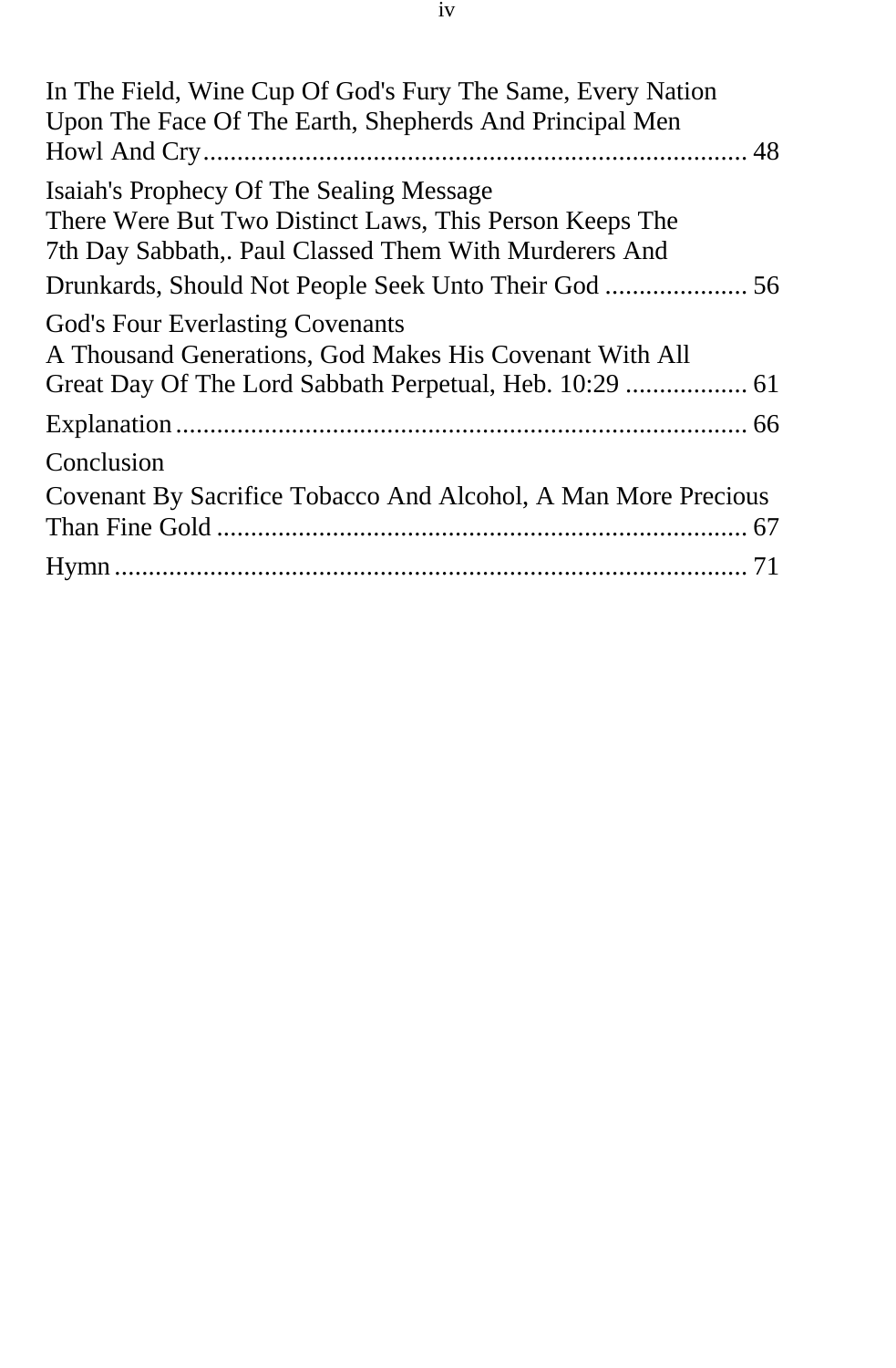## **The Sealing Message**

<span id="page-4-0"></span>REV. 7:1-4.

"And after these things I saw four messengers standing on the four quarters of the earth, holding the four winds of the earth, that a wind might not blow on the earth, nor on the sea, nor on any tree. And I saw another messenger ascending from the rising of the sun having a seal of the living God: and he cried with a loud voice to the four messengers to whom it was given to injure the earth and the sea:

"Saying, injure not the earth, nor the sea, nor the trees till we have sealed the servants of our God in their foreheads! And I heard the number of those sealed. A hundred and forty and four thousand were sealed of all the tribes of the children of Israel.

I have given **Professor Whiting's** translation of the above verses in preference to king James's because I perceive wherein he has differed from the latter in several words; it has made the vision more clear and distinct. For instance, four quarters of the earth is more proper than four corners, because the earth has no corners.

2d. A wind, is clear, and admits of a choice of the different kinds of winds spoken of in the Bible, whereas the definite article, the wind, as in king James's translation, confines us to one kind of wind only.

3d. A seal is clear, the seal is not, because there is more than one sealing spoken of in the Bible, viz: seal the Gospel, 2d Timothy; seal of God; seal of the living God.

4th. From the rising of the sun, instead of the east: we propose to explain the above more fully when we come to treat of them separately.

It must be very evident to the Bible reader that John in his vision saw the servants of God sealed with a seal of the living God, just before the four messengers let go.

In like manner and order, when the passing Angel was to destroy the first born of man and beast in the land of Egypt, the children of Israel (then in bondage,) were strictly required to take of the blood of the pascal lamb, and mark the lintel, (upper side) and two side posts of the doors of their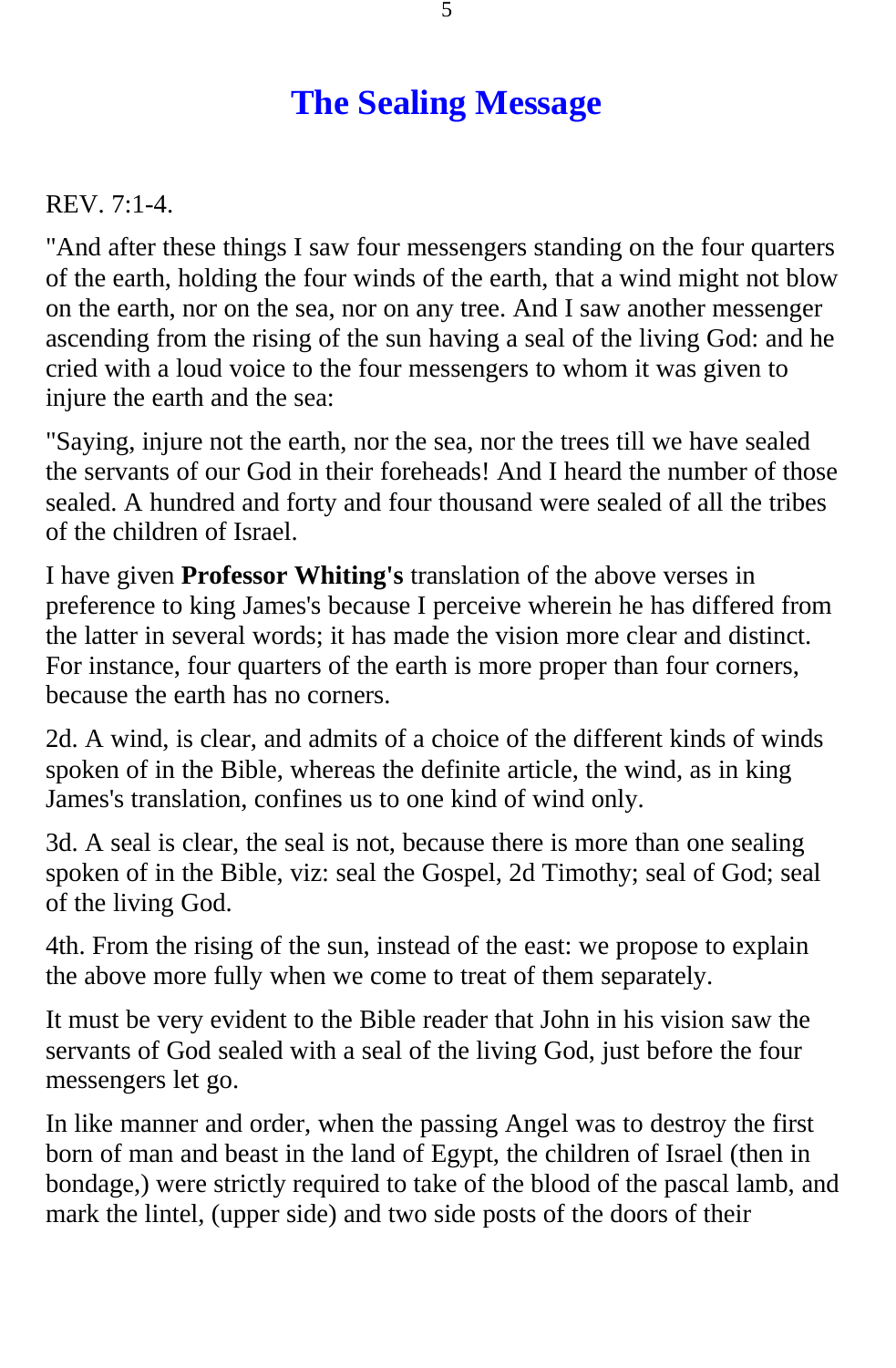dwellings, that the destroying Angel might pass them. Exo. 12:3-7, 11-14, 22-24. Proof 29-33 vs.

Ezekiel in his third vision, when he came as he said to destroy the city, (see 8:4, and also 43:3,) as recorded in his 9th chapter, has a prefiguration of this same sealing message, in the same order, and pointing to the same time with John's revelation.

It is therefore clear that this is the final sealing message for the whole Israel of God; just preceding or going before the time of trouble.

As it cannot be proved to be in the past; it is, and must be between this and "the time of trouble such as never was." We will now try to give an exposition of Rev. 7:1-4; as a foundation for the time and place for the servants of God to be "sealed with the seal of the living God," and then cite our readers for further proof to the testimony of the Prophets, and Apostles, and our own history.

"And, after these things I saw four messengers standing on the four quarters of the earth holding the four winds of the earth that a wind might not blow on the earth, nor on the sea, nor on any tree".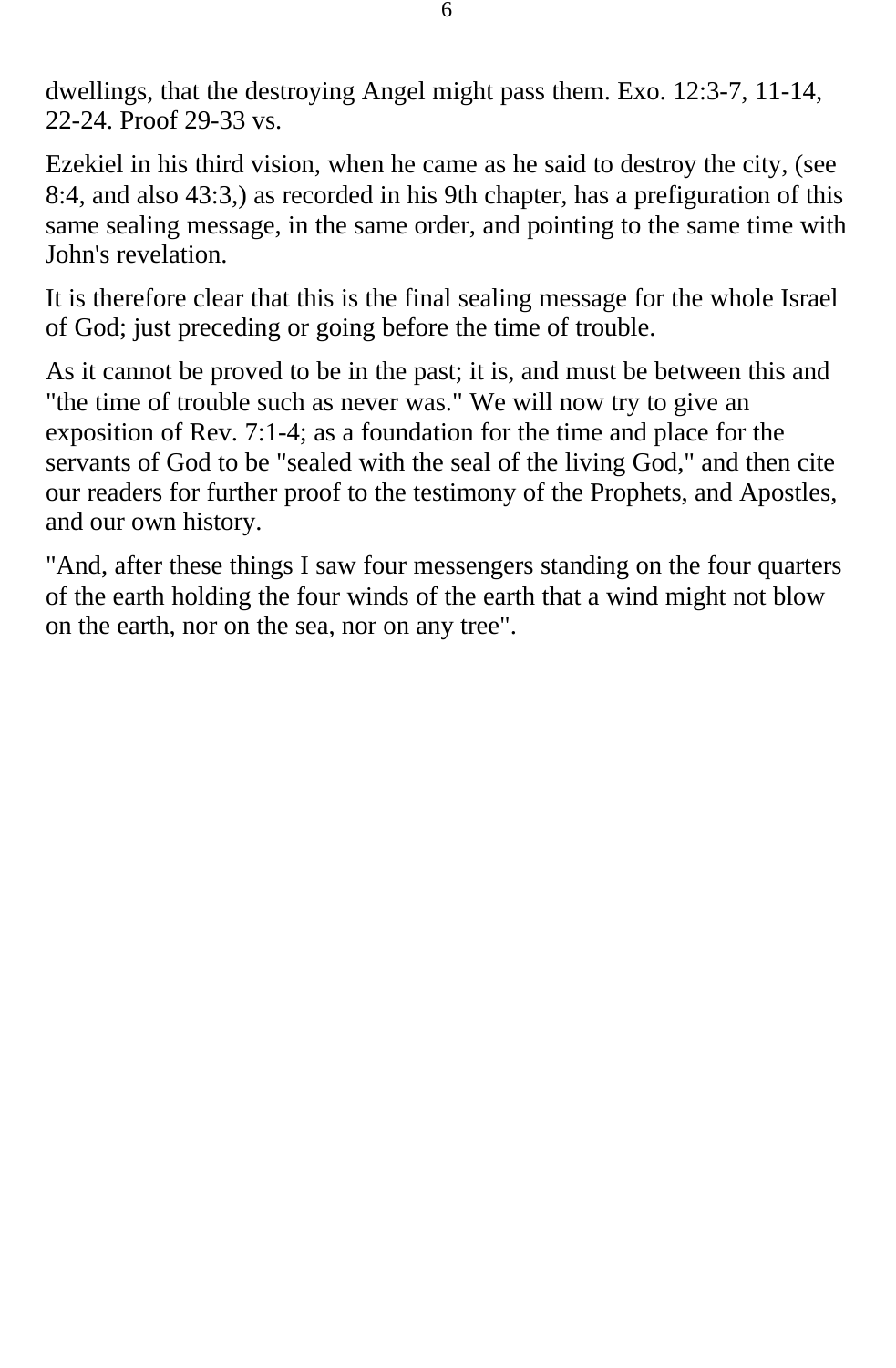#### **Four Messengers**

<span id="page-6-0"></span>I understand these figuratively, and represent four of the principal ruling governments on land, and sea, that is to be found on the four quarters of this terraqueous globe, for the evident reason already expressed in the 2d verse, that they have the power on both land and sea. On an examination of present history, and a map of the world, we plainly see that Great Britain, France, Russia and these United States of North America, hold this power on land; and about all of it with a few trifling exceptions on the sea. Prussia, Austria and Rome, have been variously represented to be one or more of these four messengers; but I cannot learn that Rome, or Austria, has any maritime force on the sea, and Prussia but one single corvat (a small manof-war ship,) on the ocean, therefore they cannot be represented here, seeing they have not the power to injure or suppress any force on the sea.

The earth and sea is here personified, meaning the living people that are on the earth and sea, because all the governments on earth, with all their implements of war and destruction could not injure or hurt the sea. We know there are millions of the human race crossing and recrossing, and living on the sea. I have been told that in one country (East Indies,) more than two million of her population live on the sea, and that thousands of them never set their foot on land. Again these four messengers are standing, (i.e. located) on the four quarters of the earth; therefore these cannot represent, or mean the allied powers of Europe.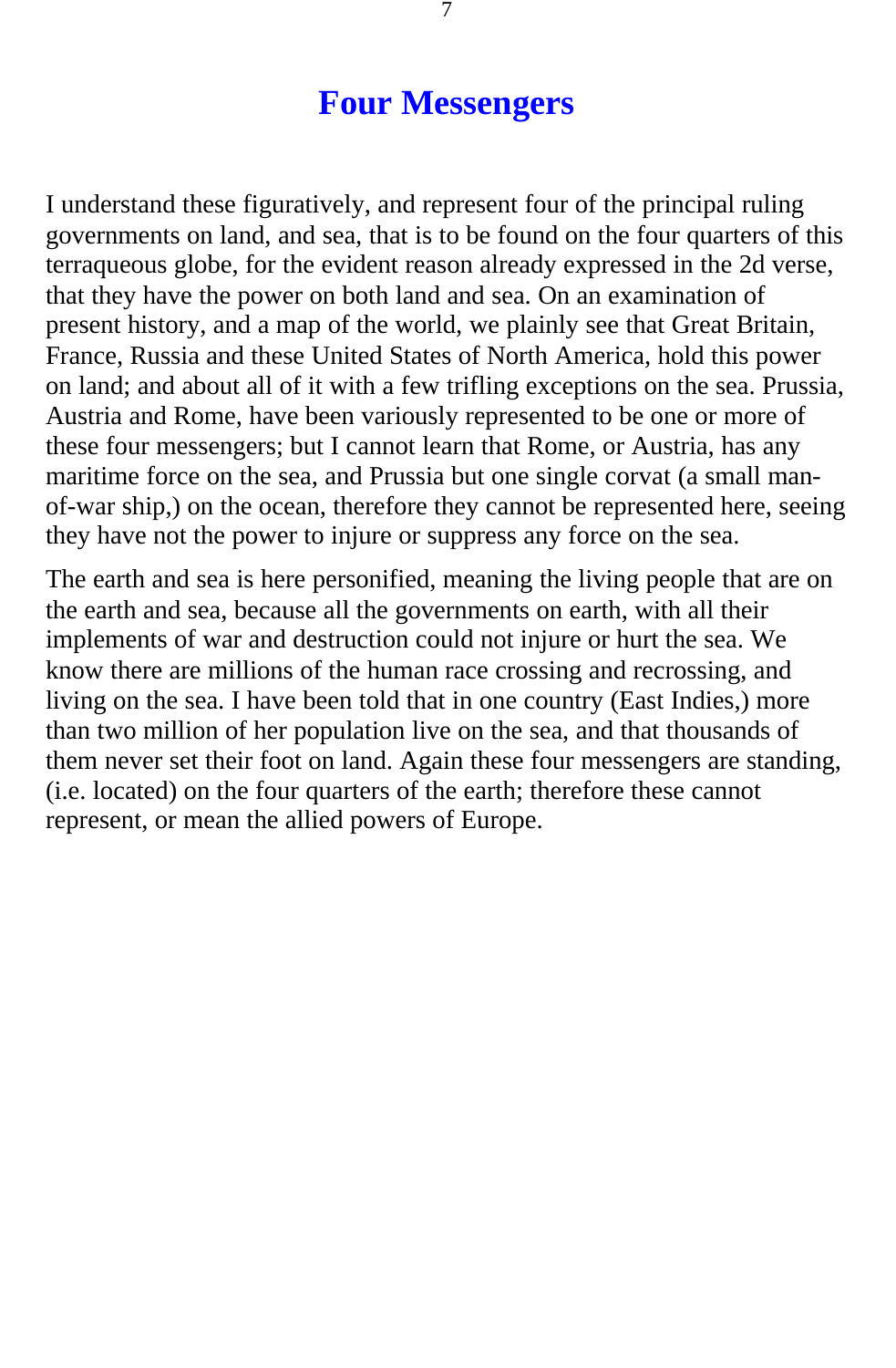## **Objections To Literal Messengers**

<span id="page-7-0"></span>A question arises here: What is it? Why you have attempted to give a symbolic, or figurative exposition of the words four messengers; may they not be explained in a literal sense? I think not, for the following reasons!

1. The servants of God will not know when, nor how, or for what they are sealed. But it is evident they will know, for John's instructor says to him, "these sayings are faithful and true, and the Lord God of the holy prophets sent his messenger to shew unto his servants the things which must shortly be done." 22:6. Jesus says, I have sent my messenger to testify to you these things in the churches, 16th verse. Again, blessed is he that keepeth the sayings of the prophecy of this book, 7th verse. Also they that read and hear the same, 1:3. These four texts certainly teach that God's servants will eventually understand this prophecy. If they do not understand it sufficiently clear to know when, and how, and for what they are sealed; then the work will be silent, irresistible, and passive; and of course the prophecy unintelligible. Paul asks the question how we shall hear without a preacher, (or teacher,) and answers thus, "so then faith cometh by hearing." - Rom. So also this prophecy.

2. If these four messengers are literal they are of course invisible, then of course the sealing messenger in the 2d verse is invisible, and his crying with a loud voice to the other four invisible messengers to whom it was given to injure the earth and sea; not to injure the earth, sea nor trees till we have sealed the servants of our God in their foreheads, making it both in the singular and plural number, is making the subject if taken in a literal sense still more obscure.

3. The strong inference would be that the first four had all the power to injure the earth, and yet did not understand but they ought to injure the earth and sea, and would do it if the sealing messenger did not cry with a loud voice for them to (hold on) injure not, &c.

**FURTHER.** If it be said that God's servants and the wicked nations of the earth and sea are to be the visible actors in this prophecy, (and I fully believe they are and will be,) and that the prophecy is to be exemplified and explained in character with the work of the invisible messengers, then the same difficulties remain. I will not say that they cannot be removed, and the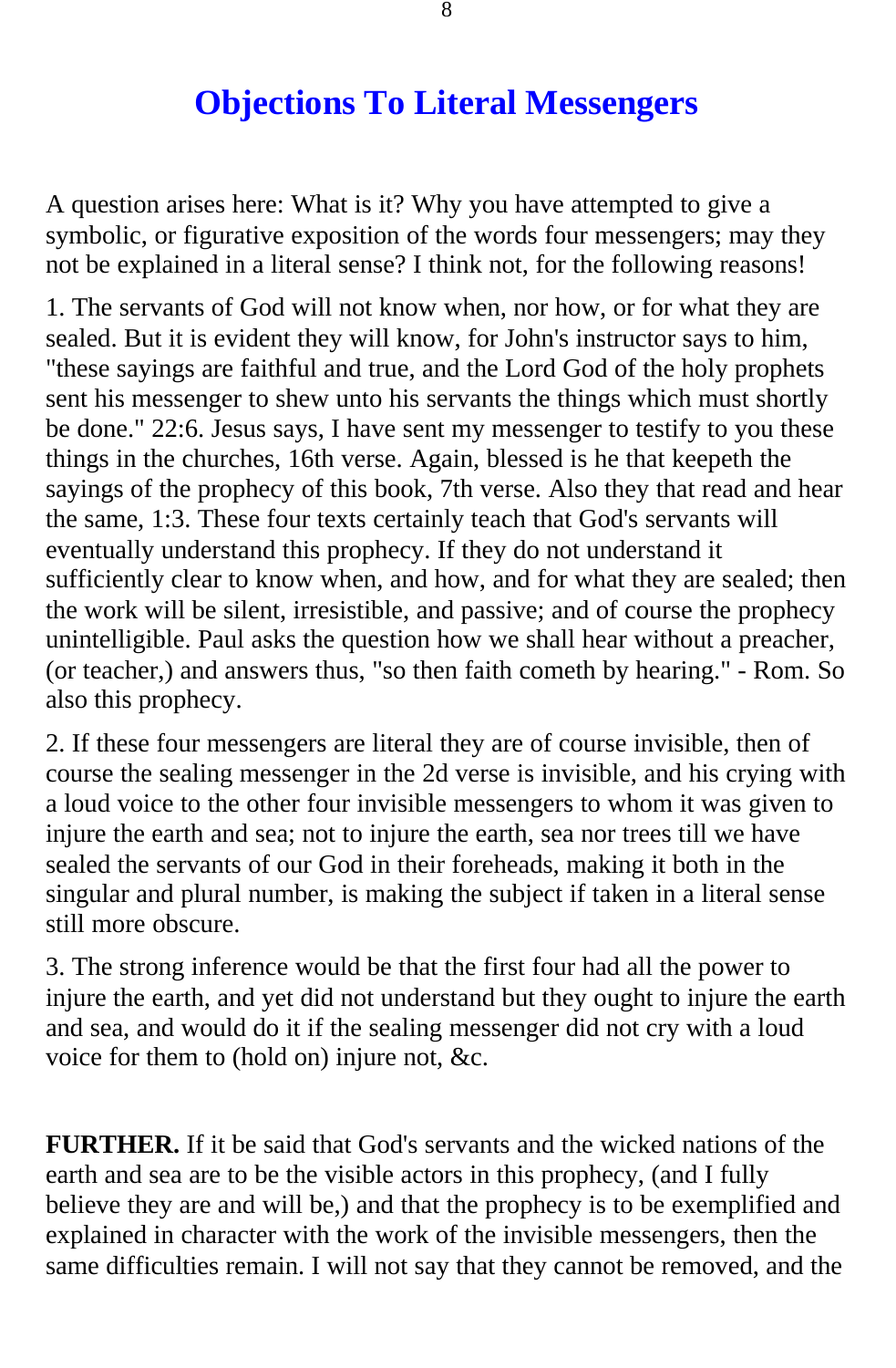subject made plain while knowledge is increasing. The truth is all we seek for; that only will save us.

If it be said that the sealing messengers will not fulfil this prophecy by calling with loud voices to Great Britain, France, Russia, and the United States not to injure the earth, nor sea, &c., I answer that the same or a more serious difficulty would present itself under the literal rendering. I have two more serious objections from this prophecy against these messengers in the text being literal, and strongly in favor of the figurative view which I have given on the fourth page.

First - in the 15 chapter, John saw a wonderful sign in heaven, viz: seven messengers, having the seven last plagues, (well says the reader these must be literal, that is, invisible.) In the 17:1-3, one of these messengers talks with John and shows him the judgment of the great harlot and of the wild beast. He also explains the secret of the woman and wild beast, 7th verse. A little further on he says "these are the true sayings of God." "And I fell at his feet to worship him, and he saith to me, see thou do it not, I am thy fellow servant and of thy brethren who have the "TESTIMONY OF JESUS," "worship God." 19:9,10.

Again in 21 chapter, one of the same seven messengers took him and showed him the "bride, the lamb's wife," "the New Jerusalem." 9,10. "And he that talked with me measured the city, &c. 15,16. John fell as before to worship him; he repeats again what I have written above. 22:9.

Now these were not invisible messengers; they are men that worship God as John did. Mark, they kept the "Testimony of Jesus." Neither could they be Enoch or Elijah, the only two according to the bible view that ever were received into Heaven, because they did not here keep "the Testimony of Jesus." Now then as these wonderful messengers were literally men, so I believe those brought to view in our text are.

Second objection - I now come to a part of John's vision which bears some of the distinctive marks of the one in our text, viz; 9 chapter. And the sixth messenger sounded - and I heard a voice from the four horns of the golden altar which is before God, saying to the sixth messenger having the trumpet, loose the four messengers who are bound near the great river Euphrates. And the four messengers were loosed, who were prepared for an hour, and a day, and a month, and a year, that they might slay the third part of men. And the number of the armies of the horsemen was to hundred thousand thousand. And I heard the number of them.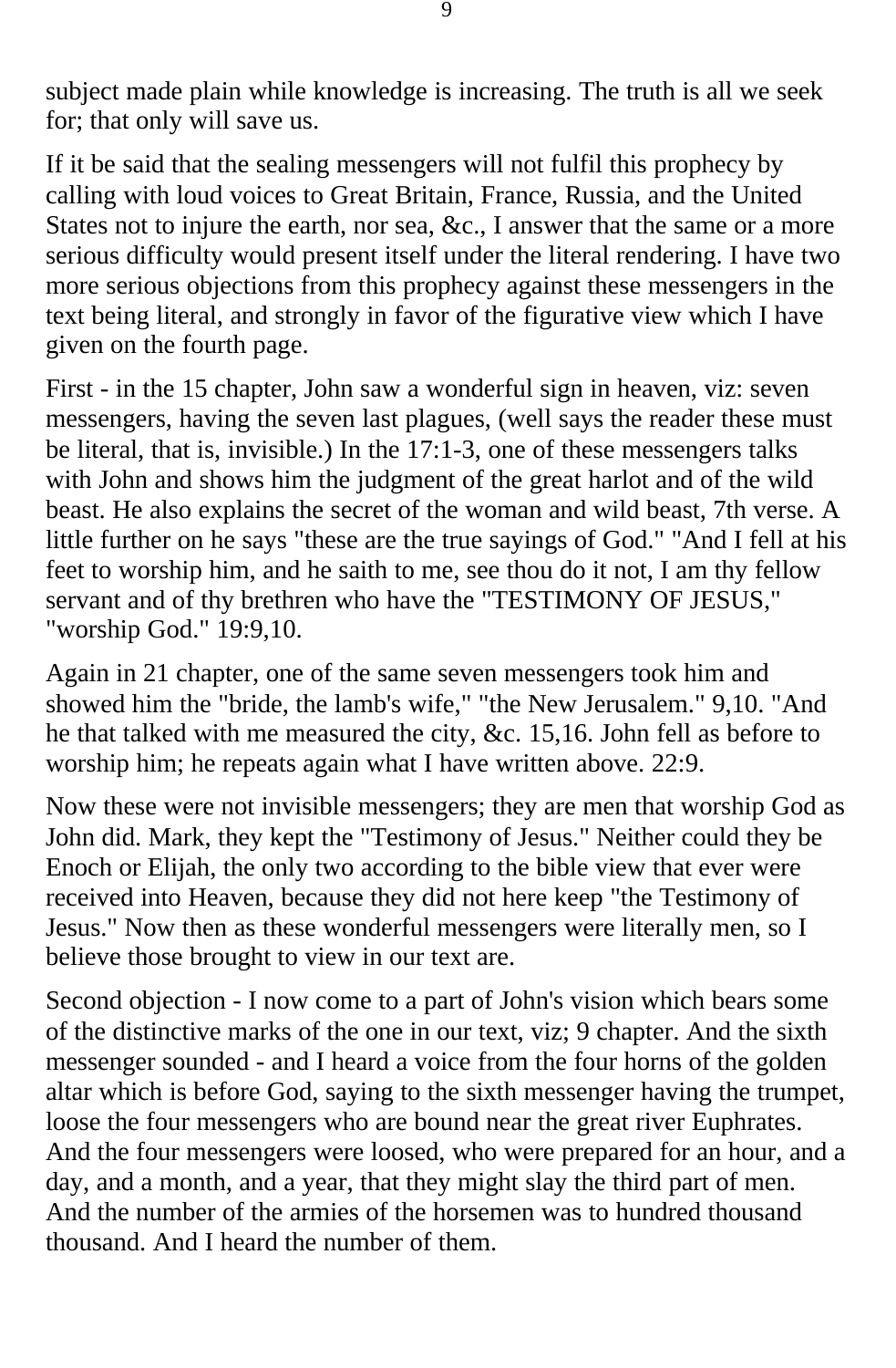A day for a year, gives the time 391 years and fifteen days. The sounding of this trumpet as we have frequently been shown, ended in August, 1840. According to history these four messengers were four principal tribes or hords of people living near or by the river Euphrates, viz: Arabs, Turks, Tartars, and Saraceans who under the sounding of the sixth trumpet united themselves under the banners of the Mohammedan power to destroy the third part of men, or Greek division of the eastern Roman Empire. For after Constantine his empire was divided into three parts. And the rest of the men who were not killed by these plagues (the arms, powder and bulls, by the hands of these four messengers.) yet repented not of the works of their hands that they should not worship the demons and idols of gold, and silver, and of brass, and of stone, and of wood - nor of their murders, sorceries, fornication, nor thefts. It is recorded that the Greeks were notoriously guilty of these their prevailing sins.

If it could be clearly proved that the sixth trumpet was yet to sound, yet the case is irrefutable that these four messengers or angels are not invisible ones. They were bound, restrained, had the same power to injure, when loosed as those in our text. And when loosed it was by the command of God from the four horns of the Golden Altar. 12th verse says, "And they have a king over them who is the messenger of the bottomless pit - his name is Abaddon or Apollyon," if you please one of the devils right hand chieftains. Surely no one in their right senses will doubt for a moment but these five messengers or angels were wicked, ungodly men. Now there is nothing in the whole book of Revelations that represents the four messengers in the 7:1-3, so distinctively as these four. Therefore I am constrained to believe that these in our text represent the wicked governments as they are now organized.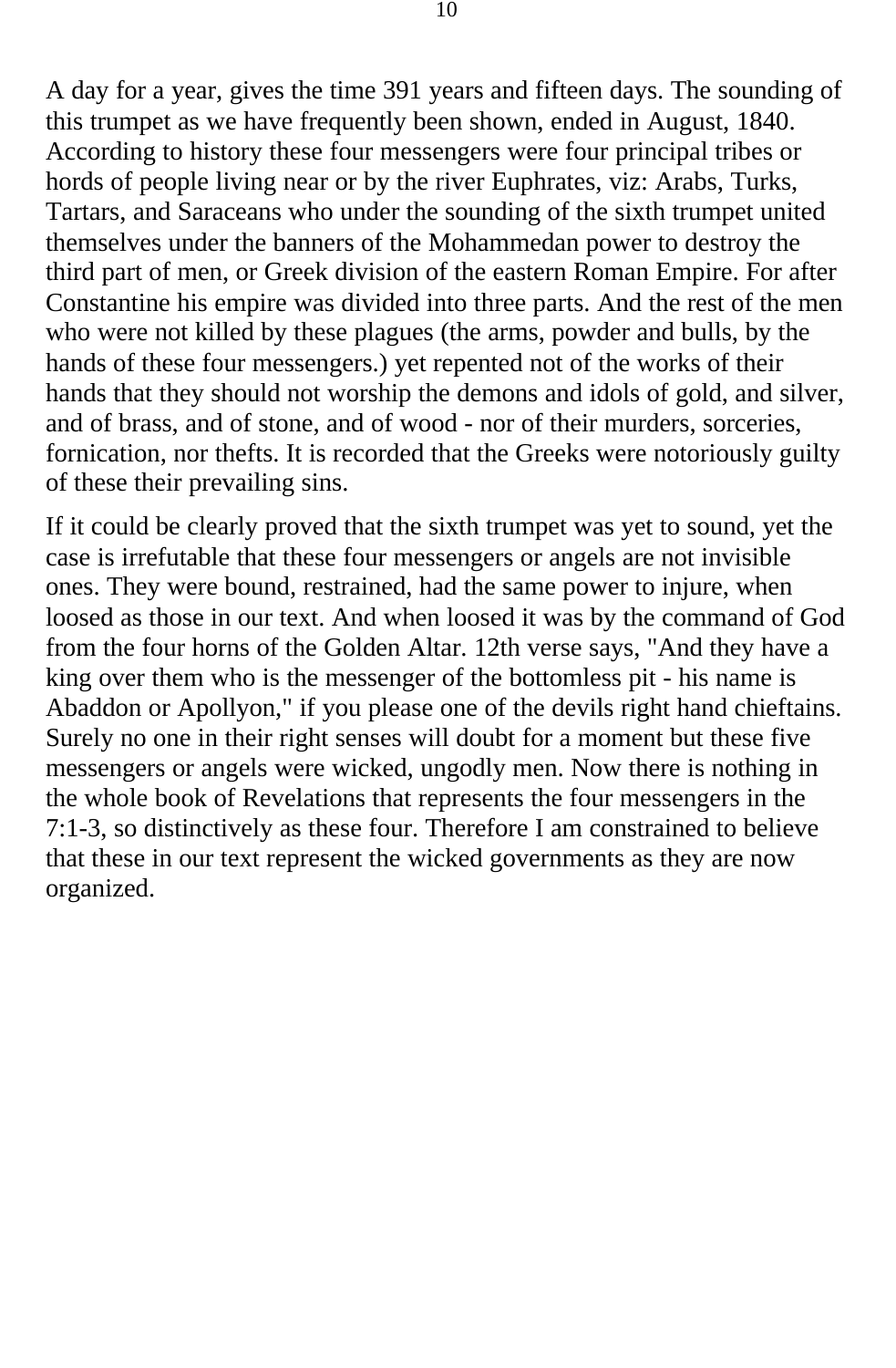## **Messengers: What Are They?**

<span id="page-10-0"></span>Answer, in the 7th chapter, those that deliver messages, the visible messengers of God and also of the Devil, of this surely the 9th chapter is conclusively clear, and shows us how we may explain; 7:1: or else there is two distinct interpretations to the words four messengers in these two chapters; these two classes, good and bad, are here represented. Jesus calls the wicked the devil's angels. Matt. 25:41. I wish to notice what I see in Professor Whitings's new translation of the Apocalypse. He gives the name messenger for angel as it is in the other translation in every instance but three, viz: chapters 5:2; and 18:21. In these two he calls them mighty angels. According to this view then, there is but two invisible angels named in John's vision. Also in 8:13; "I beheld and heard an eagle flying, &c."

All the others are good and bad messengers.

9 chapter. One messenger of the Abyss.

12: Messenger of the Dragon, twice.

18: Messenger, mighty voice.

14: Third messenger, with a mighty voice, 9th verse.

Another crying with a mighty shout, 18th verse.

10: Mighty Messenger.

14: Presence of the holy messengers, 10th verse.

Holy messengers are invisible, See Math. 25:31.

Messengers are named sixty-one times. Angels twice. Jesus is no where called an angel or messenger in the Apocalypse; see his distinctive names on last pp. Sabbath vindication. Before leaving this part of our subject we wish to contrast the teachings of the spirit with the teaching of angels from a few texts.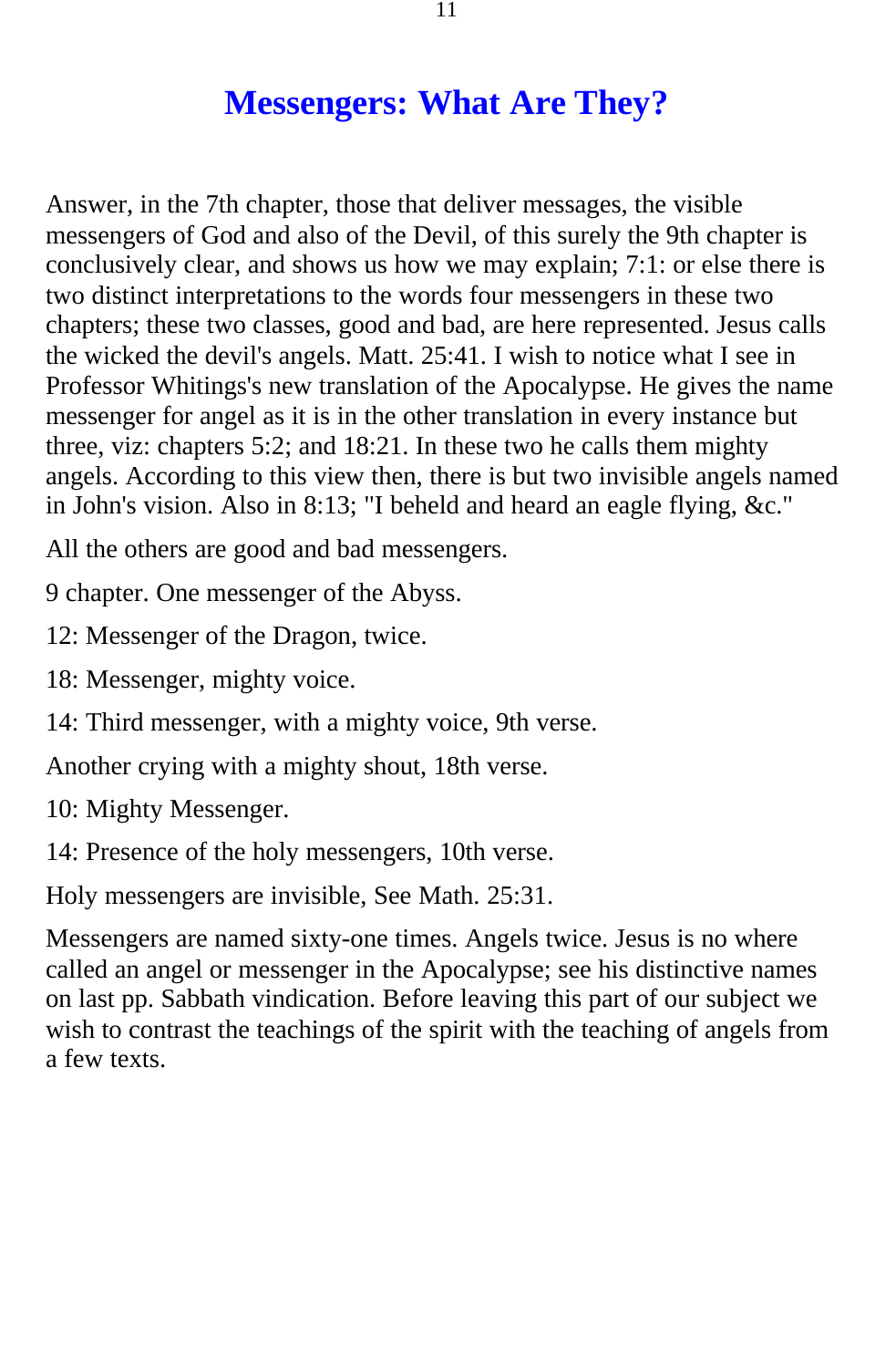## **Angelic Angels**

<span id="page-11-0"></span>Three angels called on Abraham. It seems that one of them was God, the other two went to Sodom to save Lot. - Gen. 18:1,2; 19:1,15,16.

Jacob met them on his way. - Gen. 32:1. He wrestled with one. 24th verse. He prevailed, and his name was changed to Israel. 28th verse. He also saw them ascending and descending from Heaven. God sent an angel to shut the lion's mouths in the den. Angel Gabriel came to make Daniel understand his vision. Came second time to give him skill and understanding. Third time came to make him understand about his vision, &c. 10:11.

Zacheus was visited by an angel who showed him respecting his son, John the Baptist. - Luke 1:11-17.

The Angel Gabriel visits Mary, the mother of Jesus; told her that her son should reign over the house of David forever. 26-33. At the birth of Jesus a multitude of angels appeared to the shepherds by night. 2:10-15. One came to strengthen Jesus; 22:43. Paul also had one at a special time; his shipwreck. - Acts 27:23. An angel spake to Philip to go down to Gaza. - Acts 8:26. And when he got there the spirit taught him what to do. 29th verse. Paul says, are they not all ministering spirits sent forth to minister to those who shall be heirs to salvation. - Heb.1:14.

Now in every case above noticed these angels appeared personally, and visibly, therefore they did minister unto them. And as every real saint of God has an angel that beholds the face of God in Heaven, (Math. 18:6,10.) so they will be sent to minister unto them visibly and instructingly if they need it. If not, they will come invisibly, and the instruction or teaching not understood except the person visited is in vision or dreaming.

The reason why angels do not teach us our duty in many things as they did formally is, because at the ascension of Jesus, God sent down the Holy Ghost to lead us into all truth. Notice the following TEACHING OF THE SPIRIT. "Behold I send the promise of my father upon you: tarry ye in the city of Jerusalem until ye be endowed with power from on high" Luke 24:49. "But the Comforter which is the Holy Ghost, whom the Father will send in my name, he shall teach you all things, and bring all things to your remembrance whatsoever I have said unto you." - John 14:26.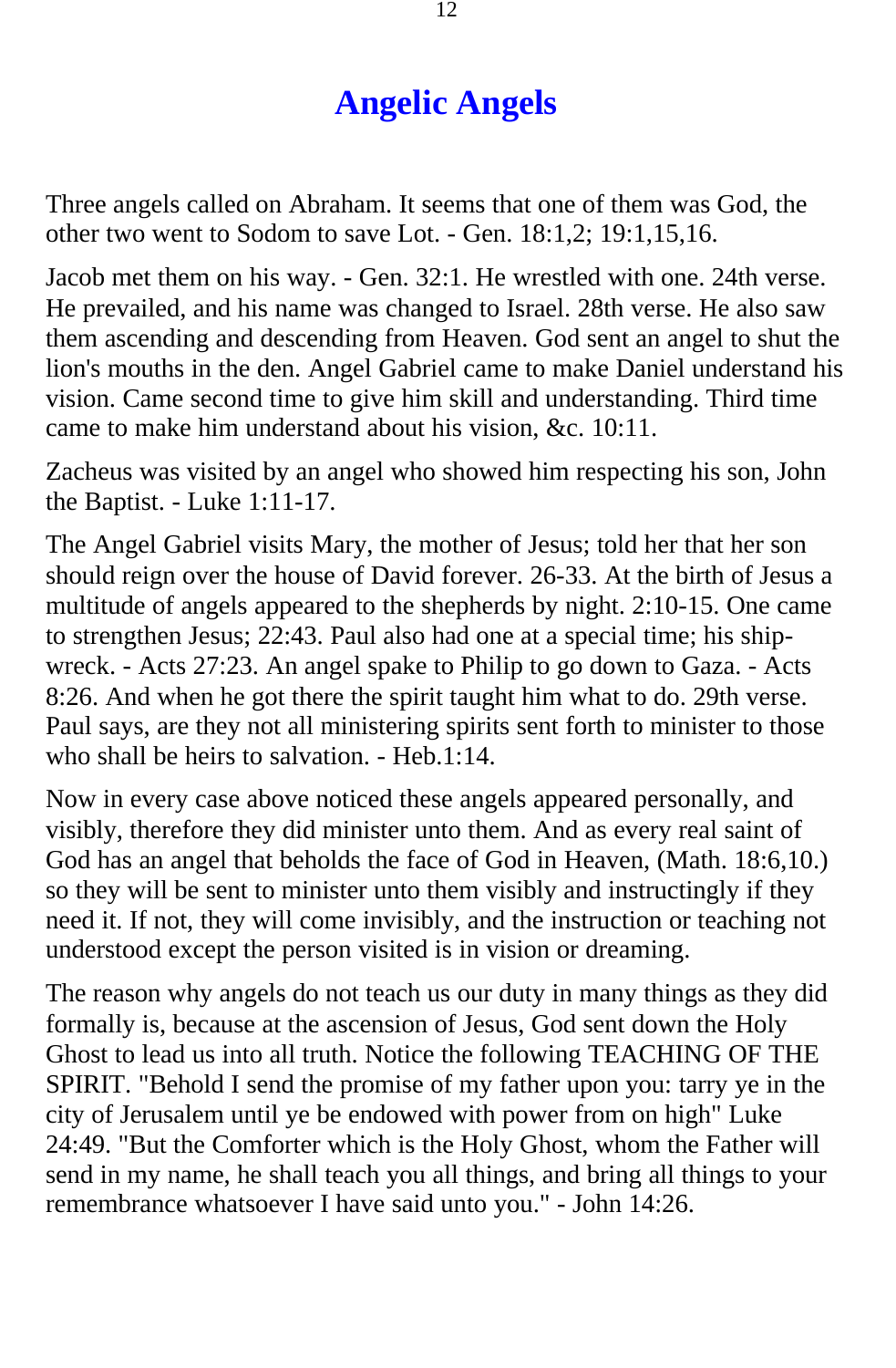"I have many things to say unto you, but ye cannot bear them now. Howbeit when he, the spirit of truth is come, he will guide you into all truth: for he shall not speak of himself, but whatsoever he shall hear, that shall he speak; and he will shew you things to come. He shall receive of mine and shew it unto you." 16:12-14.

In these two last texts we have direct revelation and operations of the Holy Ghost upon the heart, therefore it seems clear that invisible angels do not teach us especially in the Revelations. John was in the spirit on the Lords, or 7th day, (or the spirit was upon him.) See also three other instances. 4:2; 17:3; 21:10. Also Acts 2:4. Jesus also admonishes the seven churches individually to hear what the SPIRIT sayeth unto the churches. 2d and 3d chapters. See also John 1:32,33. Math. 4:1.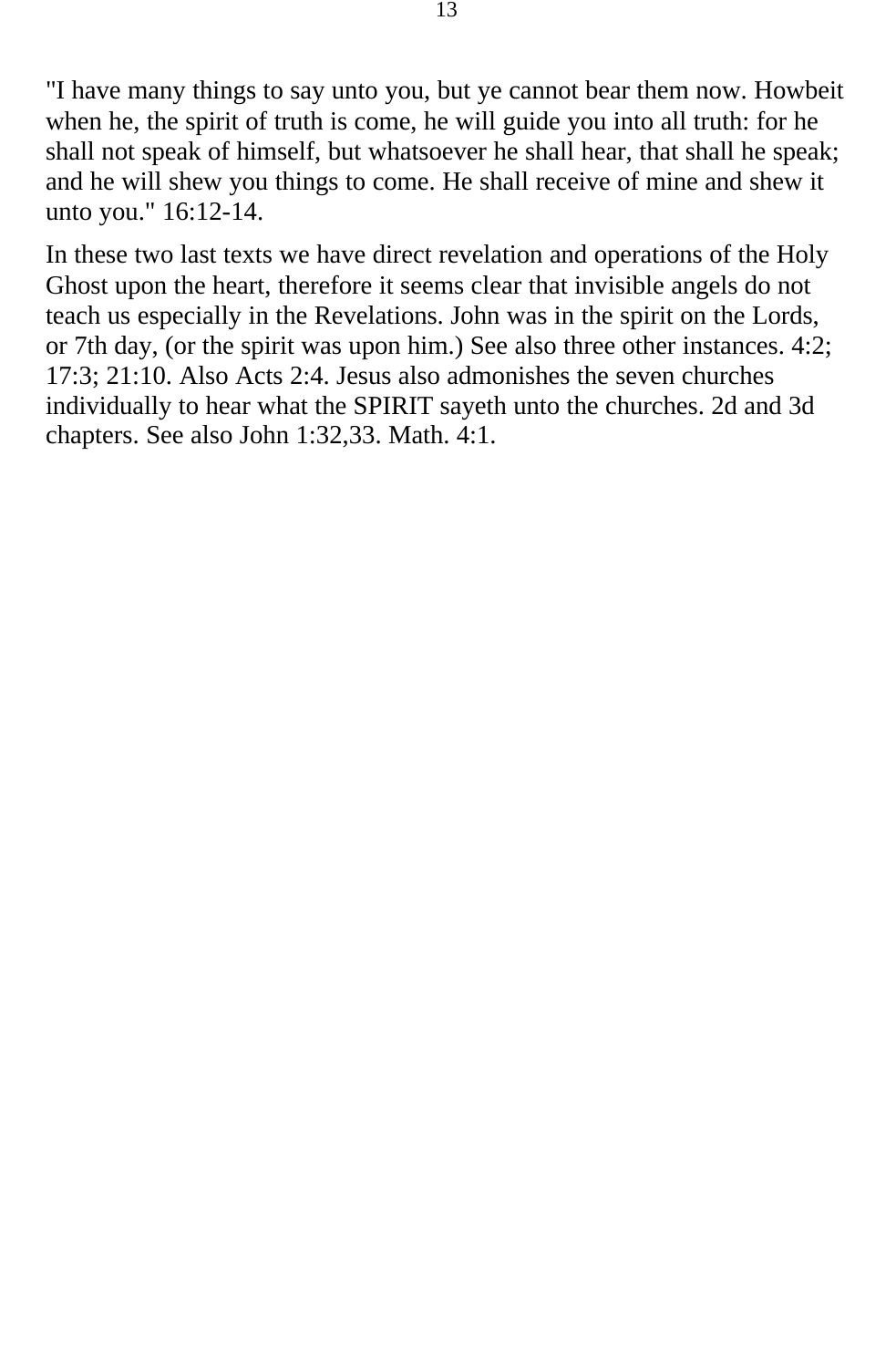#### **Four Quarters of the earth**

<span id="page-13-0"></span>How shall we understand this? Answer: Europe, Asia, Africa and America.

**FOUR WINDS:** What are these? Answer: Figurative of the four sore judgments of God, viz: Sword, Famine, Noisome Beasts and Pestilence. See Eze. 14:21. Explained under the head A WIND.

**EARTH, SEA and TREES:**I understand to be literal, as they are all connected under the firmament of heaven.

1st. EARTH: Literal. In eighteen chapters of the book of Revelations the word earth is used more than fifty times. In 2:4:9: and 17: it is not used. In every instance it shows a clear literal meaning, with two or three exceptions, if they can be called such. 1st is in 8:5; but in the 7th and 13th verses it shows the word earth to be literal, therefore the 5th verse must be; for we could not understand this chapter if the word earth was used figuratively in one verse and literally in the next but one, unless it was explained. 2d. 12:16, "The earth helped the woman, and the earth opened her mouth." This appears at first somewhat obscurely; many explain it thus: the earth or Roman government. I think it is clear from the 4th, 9th, 12th and 13th verses of this chapter where the word earth is used in a literal sense, that the 16th verse must and will be understood literal, because there is no explanation. If I am right in the above, then earth has a clear literal meaning; if I am not, still the word is used forty-eight times literally, and but twice obscurely. Again the question is settled in the text, for it is not possible for the four messengers to have power over any other earth and sea and stand on the same, but the literal one. Therefore the earth here is literal, because it is here connected with the literal earth, and could not be understood unless there was an explanation given for its being used in a figurative sense. With two exceptions, viz: "Sea of Glass," the word sea is used nineteen times in eleven chapters of the book of Revelations, and in every instance in a clear literal sense, except chapter 18: 21st verse; and this I think cannot be understood figuratively, because the 17th and 19th verses of the same chapter speak of the literal sea, that have ships in it. Further, John says when he saw a new heaven and a new earth, there was no more sea 21:1. Some think that cannot be: why not? because David has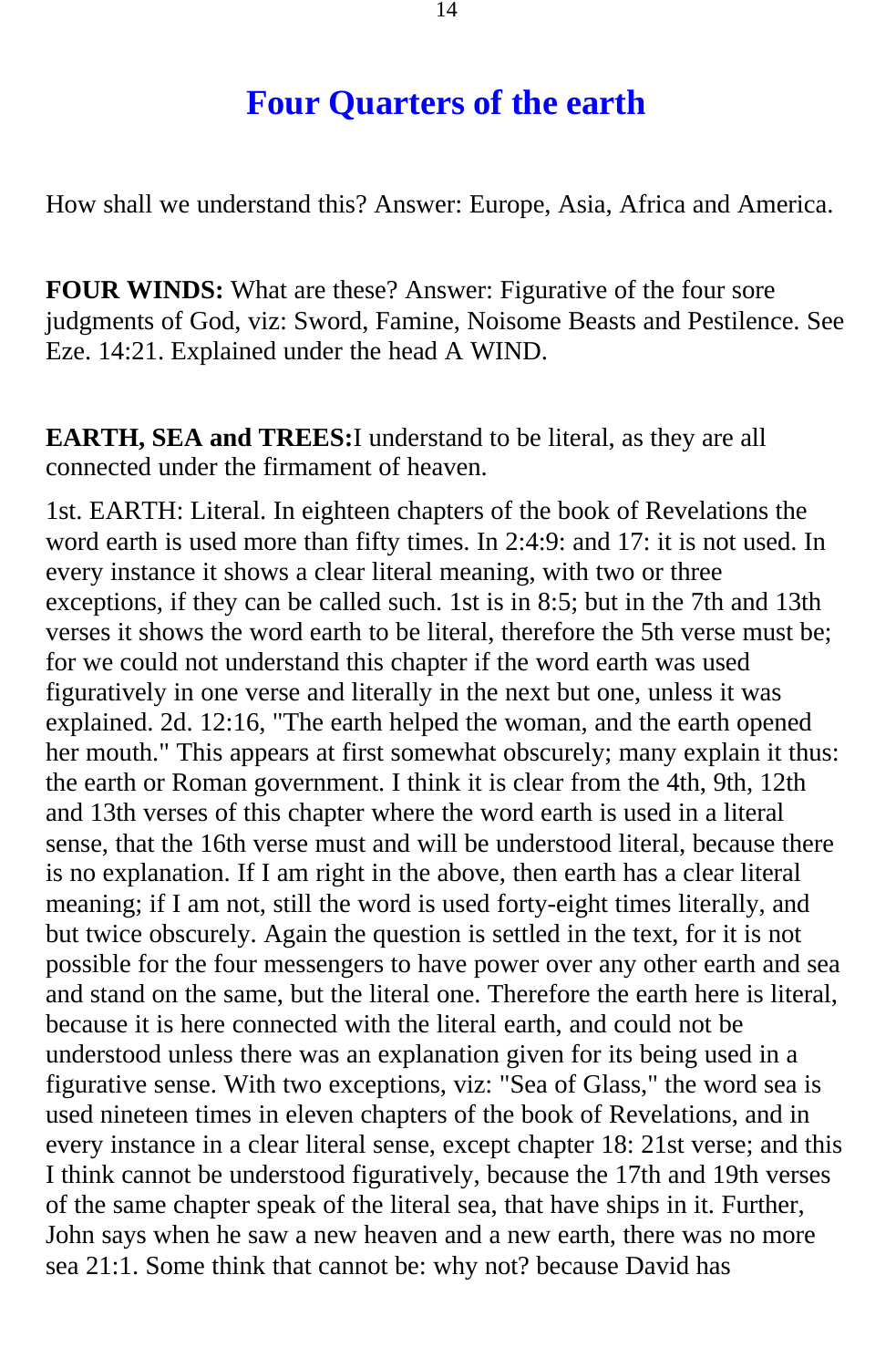prophesied that Christ's dominion shall be from sea to sea, &c. So it is, and will be, for at least one thousand years to come: beyond that we have no need to enquire at present. Does not John also tell us that the DEVIL will be bound and shut up for a thousand years? That certainly must be in the future; unless it can be proved that he has been, or is already bound. Is it not plain then that this same earth and sea, which constitutes the whole dominion of Jesus, will as regularly and as precisely, and minutely continue to make one thousand revolutions round the sun, (in accordance with this prophecy,) as it has the six thousand in the past. In which case, it cannot be shown that the sea will be made void, until the end of the seven thousand years. Then I believe as John has stated, there will be no more sea, because the first heaven and the first earth will pass away, and there will be a new one without any sea. Hence we believe that the word sea in this chapter is to be understood in its most literal sense.

Once more: John says I saw a beast rise up out of the sea: from the same position (sand of the sea,) he saw another beast coming up out of the earth. Rev. 12:1,11. Now this is the literal earth of which he speaks, because he says this beast which he saw came up out of it causeth the earth and them which dwell therein to worship the `first beast. See 12th verse. It was multitudes of people which he saw, and it will not be denied but what they dwell on both literal earth and sea. Now here is positive proof that this two horned beast was seen coming, or rising up from the literal earth. Then the evidence is as clear that he saw the first beast in 1st verse, coming, or rising up from the literal sea, because it could not be that he saw multitudes of people coming, or rising up out of a symbolical or figurative sea, and from the same position see others coming up out of the literal earth; common sense forbids it. Many expositions of these beasts and their rising or coming up, &c., have been published. My business with this chapter now has been merely to show that the word sea in 1st verse is and must be used in a literal sense.

If any of my readers should still doubt the literality of the above three texts, viz: 21:1; 12:1; and 18:21, they cannot doubt but the other sixteen are literal. Surely here is a decided majority to settle any disputed question; but I think the proof is clear that in every instance named, the word sea is to be used in a literal sense. It cannot, in any way I think, be disconnected from the literal earth for at least one thousand years in the future.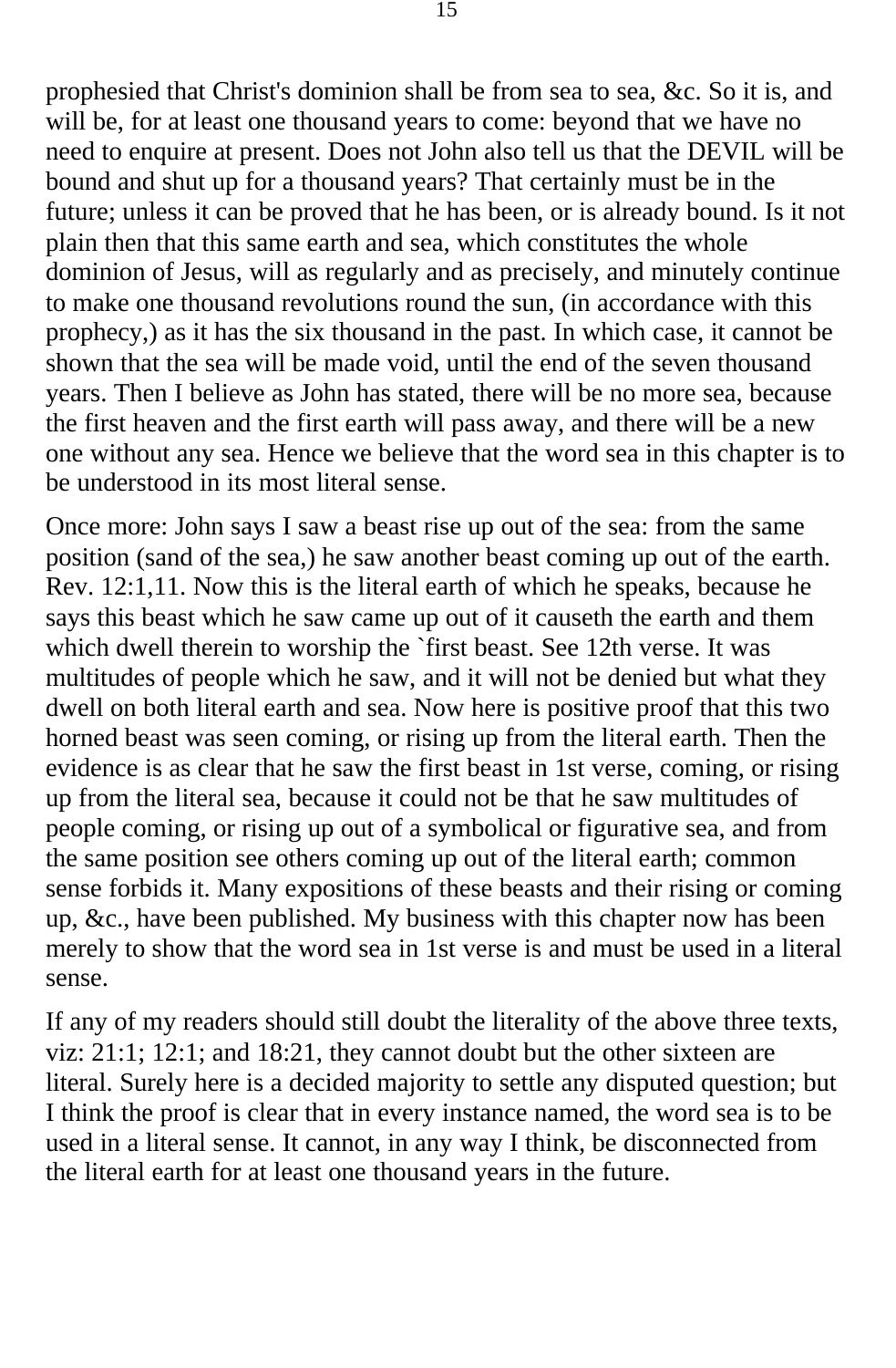**TREES**: literal, because first in the text they are connected with and belong to the earth and sea. In my last work, (Vindication of the Sabbath,) where I referred to this sealing message as then being in the future, I then taught that trees was a symbol of man as used by the prophets. See Hos. 14:8; Psalms 1:3; Math. 3:10, &c. The subject was then new to me, and not much agitated. Here then I imbibed an erroneous view, because on a more through examination I see it must be taken in the same literal sense that earth and sea is, because of their close connection and explanation which I now propose.

In the beginning God created the trees with their fruit on them, and says to man, "to you it shall be for meat". Gen.1:29. Every green herb is for the beasts. 30th vs. God also planted a garden in Eden. "And out of the ground made the Lord God to grow every tree that's pleasant to the sight and good for food. THE TREE OF LIFE ALSO in the midst of the garden, and the tree of knowledge of good and evil". Gen. 2:8,9. It appears that after Adam and Eve had sinned, by eating of the tree of knowledge, of good and evil: that God turned them out of the garden into the earth; "lest also they should eat of the tree of life, and live forever. (22d verse.) In which case they would have become immortal sinners. It is evident from this history that God in the beginning made ample provision for man, both in this mortal and immortal state, i.e. he created fruit for their meat during the 6000 years, for both the righteous and the wicked in this earth, with the difference; viz: for the righteous who keep the commandments and overcome, shall eat of the tree of life which is in the midst of the Paradise of God. (Same garden of Eden.) Jesus calls it "the city of my God." John in vision says, it's "the New Jerusalem." Paul says, it's "the Mother of us all." It's the dwelling place for the saints to "live and reign" with Christ "a thousand years." They shall also have the tree of knowledge: "And EVERY TREE that's pleasant to the sight and good for food". Surely our God who declares "the end from the beginning," has done all things well. To him be all the glory. Amen.

No wonder then that Moses gave the following imperious command; viz: "when thou shalt besiege a city a long time in making war against it, thou shalt not destroy the TREES thereof by forcing an axe against them, for thou mayest eat of them; and thou shalt not cut them down for the TREE of the field is MAN'S LIFE! to employ them in the siege." But trees that are not for meat may be used for the siege. Deut. 20:9,20.

Now in Revelations the word tree is spoken of eight times; four times as the tree of life. This certainly is literal. Again, four times as literal trees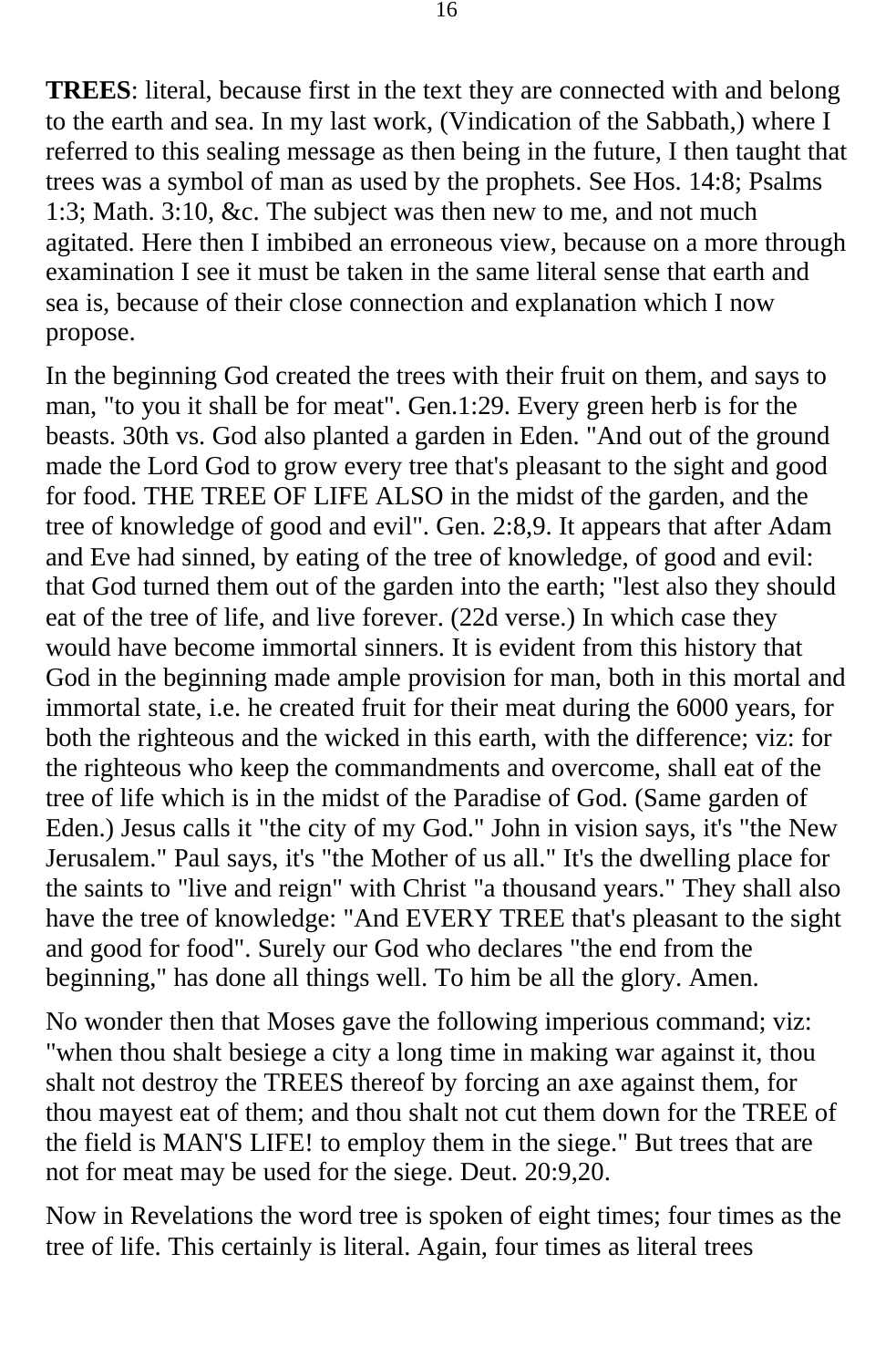connected with this earth. See 8: It was literal fire on the literal earth where green grass was, that destroyed the trees. See how clearly this compares with the 7th literal plague on Egypt. Exo. 9:25.

Once more: "And it was commanded them that they should not hurt the grass of the earth, neither any green thing, neither any tree." Rev. 9:4. Here is the literal earth and grass in connection with the tree. On this text it is stated on authority from Gibson's history, that under the sounding of the sixth trumpet when the third part of the Roman Empire - the eastern part, was to be scourged, that the successor of Mahomet in issuing his orders to Mohammedan soldiers gave them in these words, viz: Destroy no palm trees, nor burn any fields of corn; cut down no fruit trees, &c., using almost the same language of John in his vision. See Litch's Prophetic expositions. vol.2.

I think this fully proves the word tree and trees in the text, Rev. 7:1,3, to have a clear literal meaning, and as we have proved in the foregoing argument that the words earth and sea, are to be used here in their literal sense, so the trees are to be also.

**A WIND:** Is it literal or figurative? Answer, figurative: because these four angels, or messengers governments, viz: England, France, Russia and the United States of North America, in their present organized state cannot prevent the literal winds from blowing from any point of the compass. It appears from the 2d and 3d verses of Revelations, 7; that A WIND, which they seem to have the power to hold, is something that will injure the inhabitants of the earth, and sea, as soon as they let go; hence the cry of the sealing angel for them to injure not the earth, sea or trees, until we have sealed the servants of our God in their foreheads. The question now arises, what does A WIND symbolize or represent! Answer, a SWORD; or, as the prophet Ezekiel expresses it in his 9th chapter 2d verse: A weapon of his breaking in pieces, (see margin,) destroying weapon, or slaughter weapon in his hand. 1st and 2d verses. Please notice that Ezekiel is looking in vision at the same sealing that John is, only some seven hundred years earlier.

**Further**: besides the literal winds of heaven which these four messengers have no control over, there are four spiritual, and figurative winds; three of these they have not attempted to, neither can they control them.

1st. Wind, the operation of God's spirit. John 3:8. 2d. Winds of doctrine, such as vain and groundless opinions. It is well known that these are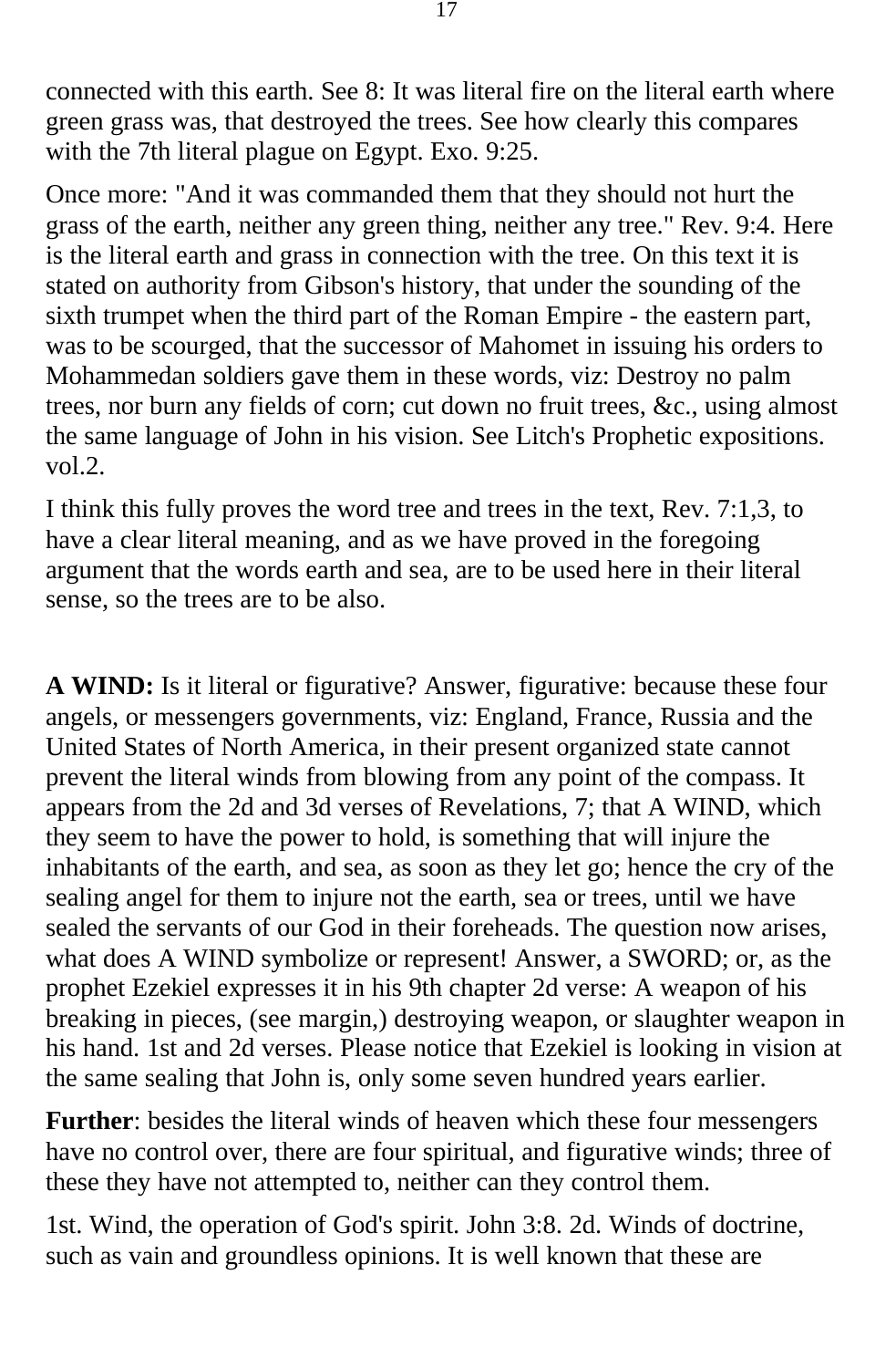propagated all over the earth. 3d. Sin and temptation. Isa. 64:6. Math. 7:25. 4th. Winds and whirlwinds of judgment and enemies, which begins, according to the prophet Ezekiel, with first, the sword; second, the famine; third, the noisome beasts; fourth, the pestilence. 14:21. Please read the context, 12-20 verses, and mark the irrevocable decree of God's judgments, without the least mixture of mercy, when not even the prayer of Noah, Daniel, and Job, if they were in the land, could save son, or daughter, no, none but their own souls. This is to be in the time of Daniel's trouble, when Michael stands up to reign and dashes the nations in pieces like a potter's vessel. Won't the open door believer and opposer be willing then, think you, to acknowledge that the door is shut? or will they continue to say as they now do, that they know the door is open, and will be until the Lord Jesus shall come. Just look at the order of events predicted by the prophets. 1st. "Daniel's trouble." 2d. "The voice of God." 3d. "Sign of the son of man" 4th. "Coming of the son of man." Is it not perfectly clear that there is no open door in the first event named; viz: time of Daniel's trouble: if there was, surely the prayers of all the righteous united would save some one besides themselves. Noah, Job and Daniel could not if they were here. Then it is clear that the door is not open. Can it be shown now whereabouts the 2,300 days will end in the time of trouble? no; will Jesus come then before the voice of God? no; where, and when then, did the 2,300 days end, and the door close or shut? Answer, tenth day of the 7th month, 1844. I do not believe it's in the power of any living being on earth, or ever will be to show the ending of the 2,300 days, and door shut at any other point of time. And now the time of trouble has began, what is our duty? Answer, hold fast our past experience, and let no man take our crown.

God here describes his four sore judgments separately, and emphatically shows at that time the fruitless hopes of unbelievers. See also Jer. 49:36. The four winds to come upon Elam, 37th verse, shows how, viz: I will send the SWORD after them. Again Jer. 23:19,20; and 30:23,24. The fierce anger of God upon the head of the wicked, a continuing whirlwind, "in the latter (or last) days ye shall consider it perfectly". This must be for the time of trouble. Once more, Jer.25:29, I will call for a sword upon ALL the inhabitants of the EARTH. In the 32d verse he calls this evil, the sword first, to destroy them, and says a great whirlwind shall be raised up from the coasts of the earth, and the slain of the Lord, &c., showing most clearly here, and in 31st verse, that it's the sword that slays them, and denominates it a whirlwind. Just turn and read Prov. 1:24-32; mark 27th verse, also Hos. 8:1, trespassing against God's law is sowing the wind, and they shall reap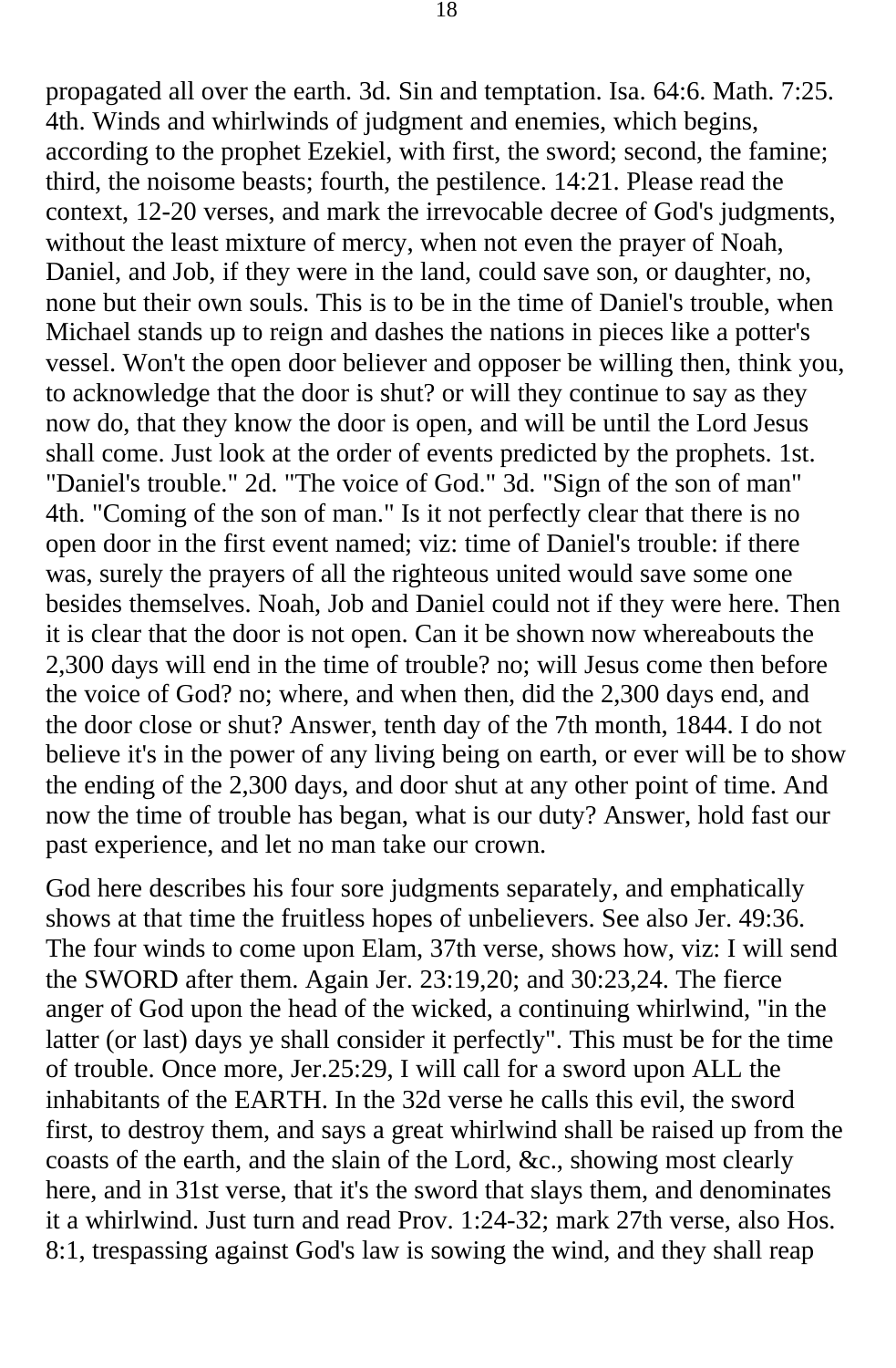the whirlwind, &c., 7th verse; and lastly, Isa. 17:12,14, connecting with it the remaining portions of Ezekiel's vision in chapter 9:5-10 verses. Now we see that A WIND, symbolically, or figuratively means a sword, or destroying weapon which will come upon all the inhabitants of the earth when the four messengers let go, or as it would be more literally expressed when they cease to have the power to restrain mob law, violence and blood, by the power of their organized governments. Please see the specimens which have been exhibited in Europe since the beginning of 1848, particularly Paris, the capital of France, on the 22d February, 20-23 June last, and now. And also Vienna, the capital of the Empire of Austria, and some eight or ten other kingdoms and states, and then we shall begin to learn what John means by the holding or letting go a wind.

Now it will be readily seen when they let go, and the four winds blow, that these messenger governments only had the power vested in them to hold the first wind or as it is called, a wind, the sword; for when this work becomes general all over the earth, (and it will be,) men cutting down their fellow men, neighbor against neighbor, brother against brother, and city against city. Then the other three winds will follow as a matter of course, viz: famine, noisome beasts, and pestilence, for it never was yet, nor ever can be in the power of men to prevent them when law ceases to restrain the violence of the sword, which in the text is figuratively called "A WIND."

VERSE 2d. "And I saw another messenger ascending from the rising of the sun having a seal of the living God, and he cried with a loud voice to the four messengers to whom it was given to injure the earth and the sea".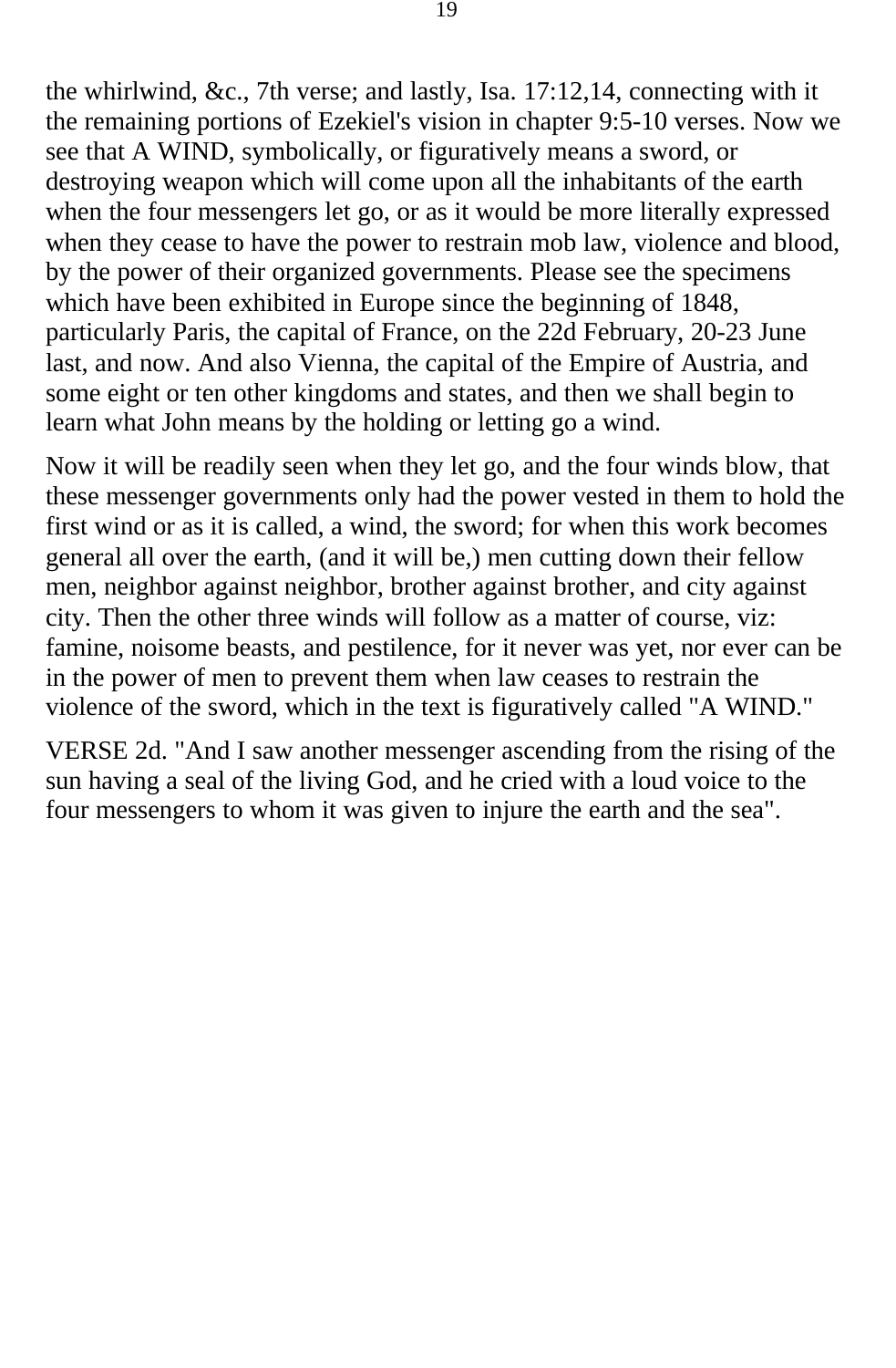## **Another Messenger: How Shall We Understand This?**

<span id="page-19-0"></span>Answer, men and women which are moved upon by the word and spirit of God to execute his will here upon this earth. Why cannot this messenger or angel mean an invisible one? Answer, because we never hear invisible angels or messengers preaching with loud voices to men. See the text, also Rev.14:7, what the Advent people cried with loud voices in 1842 and '44. These in the 7th chapter are some of the same messengers that have continued to pass on through the three messages in 14: and are now "keeping the commandments of God and the faith of Jesus." 12th verse, the present truth of which is the keeping of the seventh day Sabbath, and believe the door is shut. He says, I saw another messenger; does he mean to say there was but one? no: for in the 3d verse the same voice says, till WE have sealed, &c., showing the plural number. Look at the 14th chapter and 6th verse, he says there too I saw another, the same expression. Now our history shows that there were hundreds teaching from the same chronological charts that William Miller was, all of one stamp. Then it was the oneness of the message all on one theme, the coming of the Lord Jesus at a certain time, 1844.

So I understand our text, the work is one, the Sabbath keepers ascending with the Sabbath, "the seal of the living God."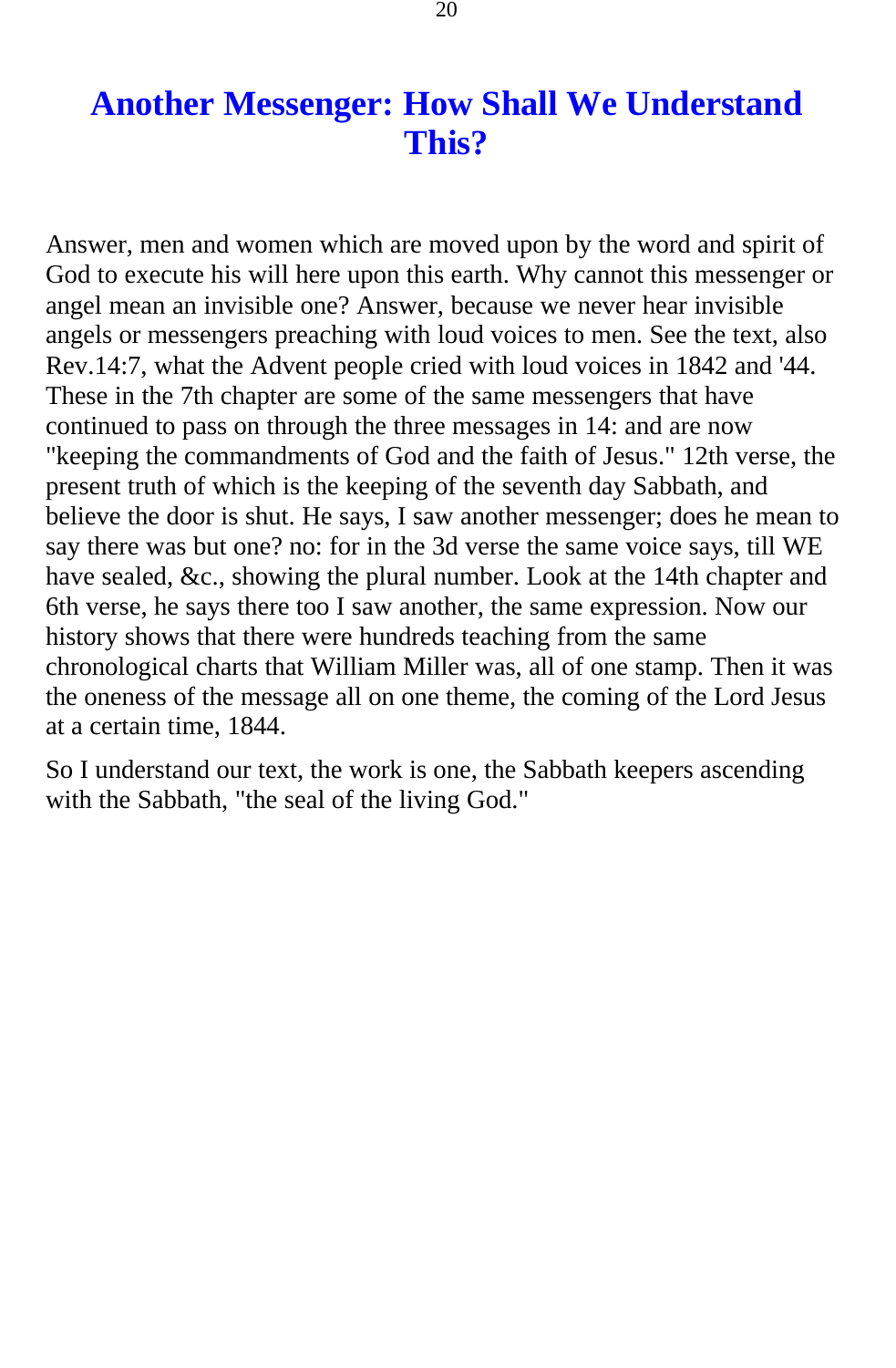### **A Seal Of The Living God: What Is It?**

<span id="page-20-0"></span>Answer, one of the most sacred truths that God ever gave in keeping to man, viz: "the Sabbath of the Lord our God." As Moses gives the order of things, man was created the sixth day, and the next thing in order was the Sabbath. Then it was the first truth which man ever received from the mouth of God, in immediate connection with his existence. Jesus says, "the Sabbath was made for man;" then while man exists both in this mortal and after that, in the immortal state, this same Sabbath will be his to keep; see Isa. 66:23. "From one Sabbath to another shall ALL FLESH come to worship before me saith the Lord." Here then is a time when the Sabbath of the Lord our God will be kept by every living being. What say you that oppose and trample down God's holy Sabbath, and say it's abolished, or it's changed, or to use a more modern phrase, it's "RELAXED;" will you keep it here? your practice says no! Does it look like being kept where the time of trouble is in Europe? No, no! Where then? Answer, in the New Jerusalem, the Paradise of God, where it was first made for man, where all the Sabbath keepers and believers of this holy law will be assembled, the hundred and forty-four thousand who are now living on the earth. There is not one sentence from Gen. to Rev. to show that the seventh day Sabbath, was ever "**changed", "ABOLISHED," or "RELAXED**,**"** since God first made it for man.

We have God's word for it that it never will be; hear him: "my covenant will I not BREAK, nor ALTER the thing that is gone out of my lips." Psa. 89:34. Again, "ye shall not ADD unto the word which I command you, neither shall ye DIMINISH aught from it that ye may keep the commandments of the Lord your God." - Deut. 4:2.

Does not God's covenant, his 10th commandment to us include the Sabbath. Is there any wise men in the land that can point to the chapter and verse in the whole word of God, and say here is where he has forfeited his word, and broke, and altered, or diminished his commandments. If the men are to be found, the chapter and verse is not. I suppose some will rise up and quote Coll. 2:14-17. Look ye, does not the 17th verse say these are shadows that are abolished? yes! Well, does not Isaiah show you as above stated, that there is no end to the Sabbath? yes! Well, did you ever see, or hear of a shadow to that which has no end? just as readily find a shadow to space! eternity! or to God!! Will you now come again with the 14th: of Romans,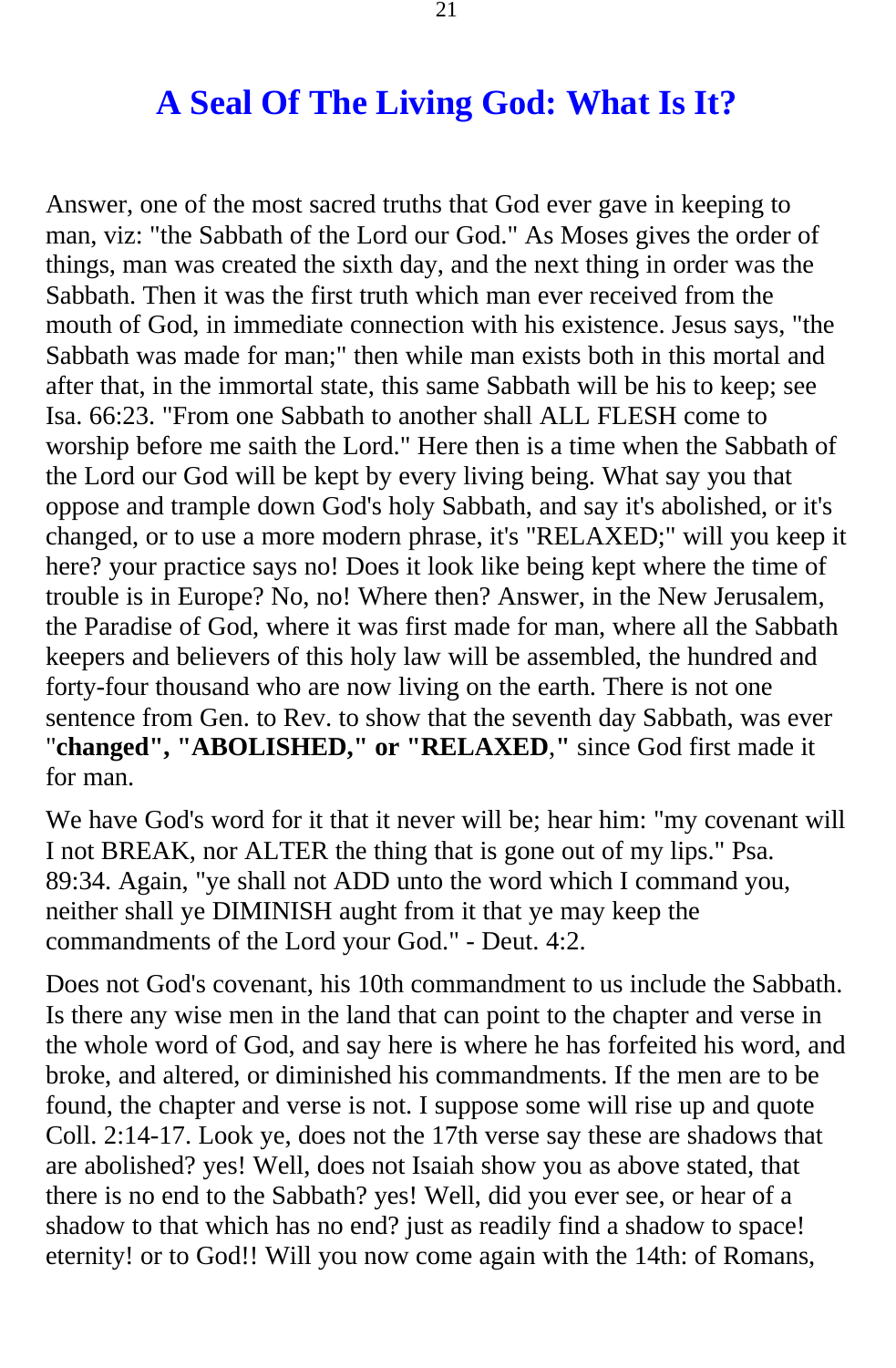2d of Corinthians 3: chapter, or Paul's letter to the Galatians. Then you will only expose your own folly, for Paul has not furnished you with one argument to abolish God's holy Sabbath. I tell you it's beyond the reach of men. Has not Jesus said also, that it is easier for heaven and earth to pass away than for the least sentence or particle of the law to fail? It's from everlasting to everlasting throughout the boundless ages of eternity; one eternal, unchanging, weekly Sabbath, forever, even forever and ever. Seeing then that this Sabbath began with man's existence, and runs on through the age of this world, and still continues on co-oval and co-extensive with and for immortal man, and its holy author the living God; and this being the only great truth from the beginning, why should it not be called the seal of the living God.

**Living God**: is first used by Moses in Deut. 5:26, "For who is there of all flesh that hath heard the voice of the living God speaking out of the midst of the fire, as we have, and lived." Nehemiah also refers to this, showing that it was the time the awful scene when God came down to give them true laws, "and makest known to them his holy Sabbath," 9:13,14. Joshua next uses the expression "living God," when he describes the power of his commandments in rolling back the downward stream of the river Jordan, &c. John in vision replies to it in the same sense, or meaning, "sees a remnant of the seed of the woman (last end,) persecuted for keeping "the commandments of God and testimony of Jesus Christ." - Rev. 12:17. Again, he sees them under the third messenger's message, Rev. 14:9, after having passed through the two preceding ones in 6-8 verses, keeping the commandments of God, &c., 12th verse, and shows us how they came to understand their duty, and the time when to begin to keep them, viz: "And the temple of God was open in heaven, and there was seen in his temple the ark of his testament, and there were lightnings and voices," &c., 11:19. This Ark containing the ten commandments was seen by whom? Answer, those that cried with voices at the same time. Who were these? Answer, the wise virgins at the close of a cry at midnight, when the seventh day Sabbath question arose and went through the land in 1844 and '45. A little further: how came this door to be open in the temple in heaven then? Answer, Jesus had now finished his 1810 years ministration or work for the world, then the door was opened for the first time, (according to the type and this revelation,) to introduce our Great High Priest and King to his bride, and for him to present at the Father's throne the whole Israel of God on his "breast plate of judgment," for remission, or blotting out of all their sins: but this cannot be accomplished until he has tried them, and humbled them, to prove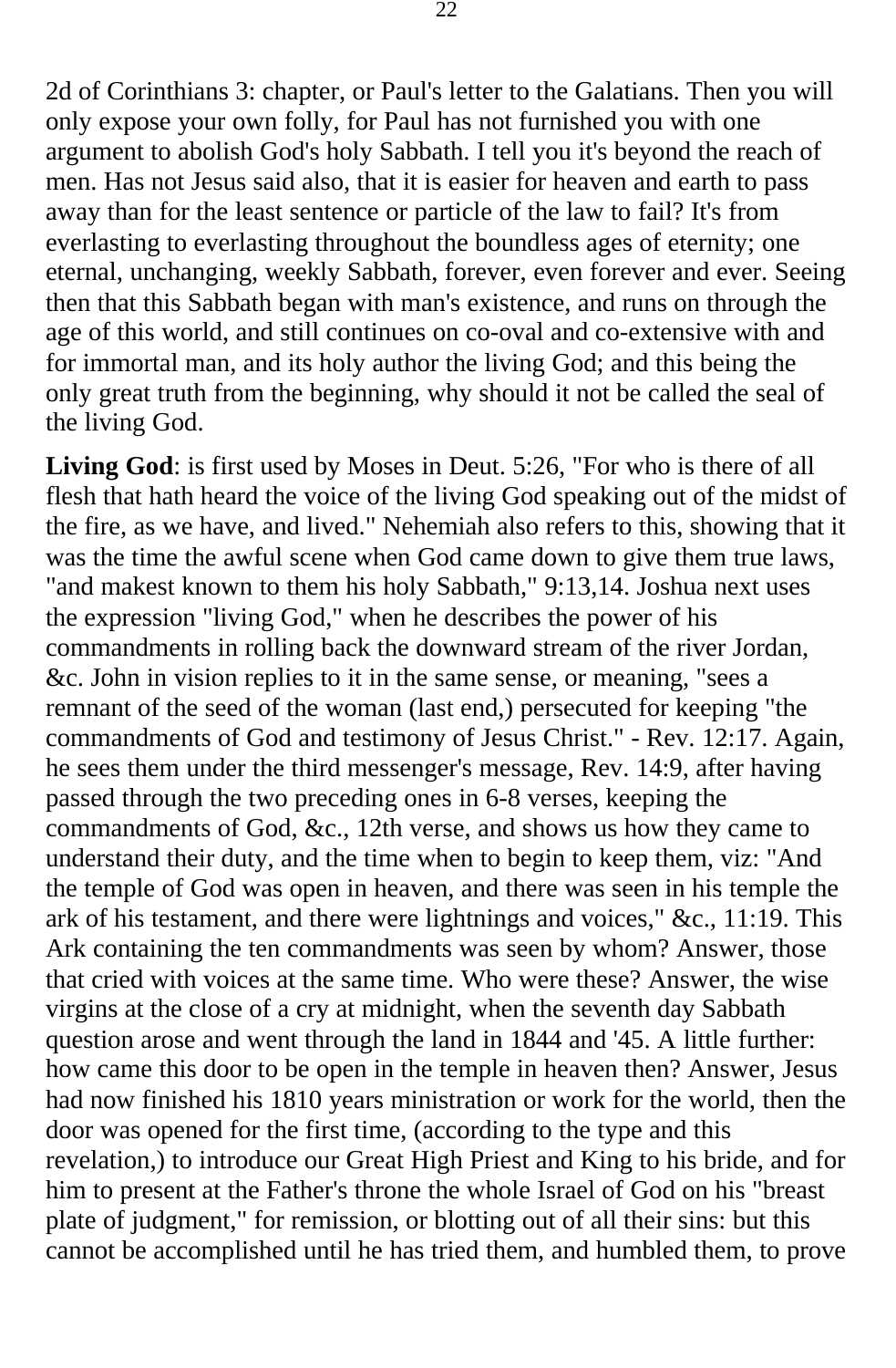them, to know what is in their hearts, whether they will keep his commandments or no. - Deut. 8:2. This was his manner with the first church, so with the last, see the example, 1st Cor. 10:5,6,11. At this time then God's children by faith and examination of his word, in their peculiar state and connection with their great high priest," in the house of God," saw the commandments of God, and especially the clear light on the fourth, his holy Sabbath. And four years past history show their keeping it. - Rev. 11:19. Now here Jesus (as in the type,) stands beside the mercy seat, which is the cover to the ten commandments, waiting to blot out the sins of all the Israel of God when they are sealed with the seal of the living God, as they are presented in order on the "breast plate of judgment," **even the twelve tribes of Israel**. - Exo. 18:29,30, and 21. Compare this type with the sealing message. - Rev. 7:5-8.

Now if you see the figure, the scene is in the inner temple in the third heavens. 1st. The Ark with the commandments, over it is the mercy seat, God's throne; Angels looking into it; God in glorious majesty seated in his great white throne right over it; the living waters of life gushing out from under it creating a river that could not be passed over. - Ez. 42. "Wherein shall go no galley with oars, neither shall gallant ship pass thereby." - Isa. 33:20,21. Beside it stands our great high priest crowned and clothed in royal majesty, presenting on his breast plate the hundred and forty-four thousand now to be sealed with the seal of the living God. This is and has been the present truth for God's Israel ever since the vail of the inner temple has been raised, or door open, i.e. since October 1844. And it is to be understood in a few simple words, viz: the Sabbath of the Lord our God, and shut door. Ezekiel shows the pastors and the company pushing against it with side and shoulders, and treading it under their feet, fouling the residue of the waters. God says his flock eat and drink it, it's their life; yes, yes; it's the meat in due season, the present truth. God further says these sheep are men, they shall be mine and I will be their God: Ezekiel 34. This settles the question, the sheep are scattered having been deserted by their shepherds. These are the people which John sees keeping the commandments of God, particularly the seventh day Sabbath; for this, and this only is the great objection. What follows? why now they are to be sealed with this truth! where do we find this? why in Rev. 7:2-4, it's called a seal of the living God. After this, it is seen that the temple in heaven is open again, 15:5. What for? answer, Jesus has finished his work there, the saints are all sealed. Now Michael stands up to reign, the sealed messengers go forth--By and by he sees sealed ones entering the holy city, 22:11; who? answer, those that do, or keep God's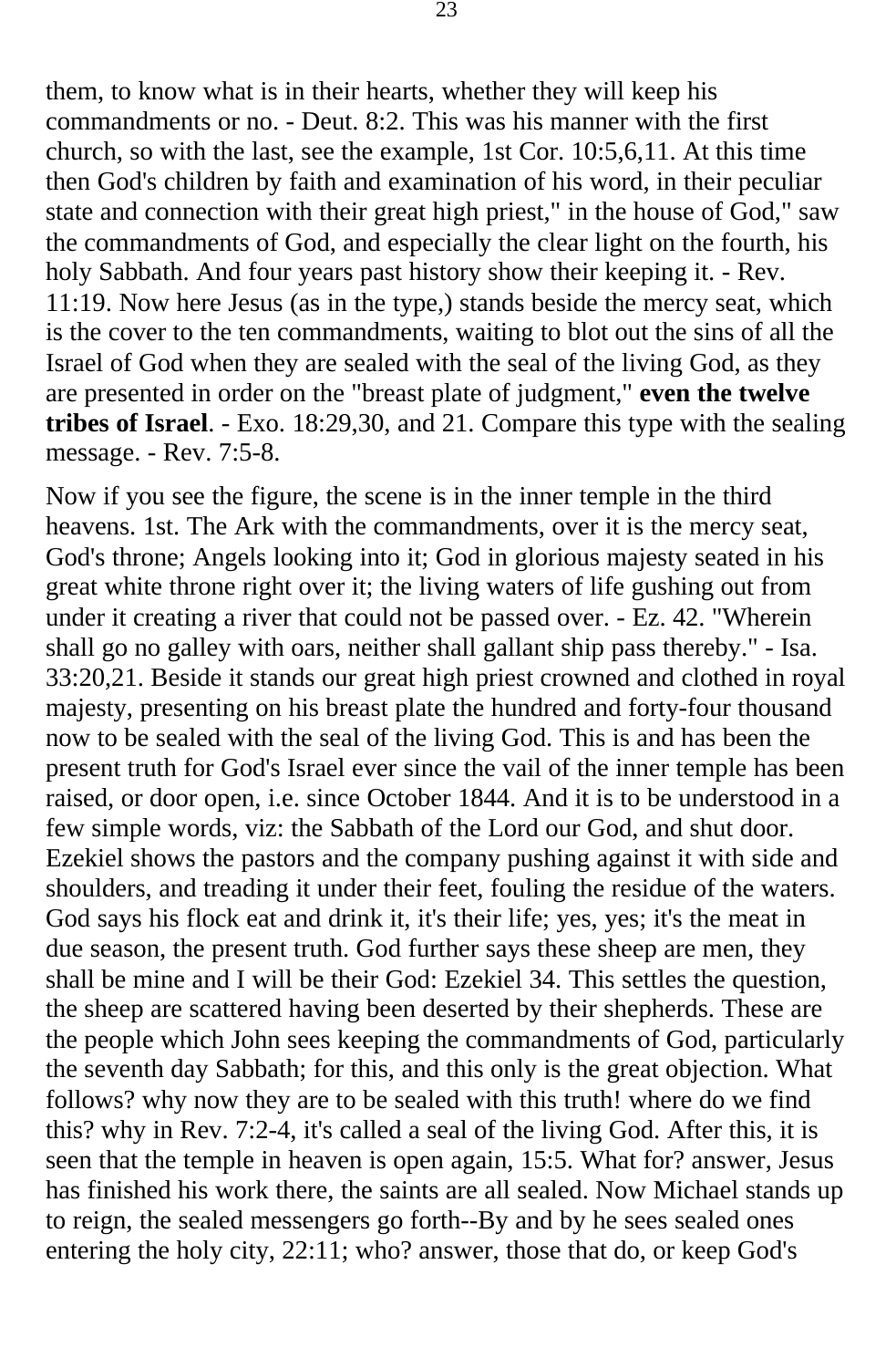commandments. Surely the Sabbath is included here, and it's the one hundred and forty-four thousand only that is seen entering the city. These are those which are living when Christ comes. The dead saints are not now keeping the commandments, they are separately represented, Rev. 7:9-15.

**Paul's Testimony;** He was caught up to the third heavens! did he see the ten commandments there? He does not say he did: but hear him reason about it! "Because that which may be known of God is manifest for the invisible things of him from the creation of the world are clearly seen, being understood by the things that are made, so that we are without excuse." - Rom. 1:19,20. What is this? let Paul explain it further! "Who serve unto the example and shadow of heavenly things, as Moses was admonished of God when he was about to make the Tabernacle: for see, (saith he) that thou make all things according to the pattern shewed to thee in the mount." - Heb. 8:5. "It is therefore necessary that the patterns of things in the heavens should be purified with these, [blood of beasts,] but the heavenly things themselves with better sacrifices than these." 9:23. Now by turning to Exo. 25: we can read what the patterns are. The 40: chapter shows that the Tabernacle was made for to put the ark in, 3d and 21st verses. Here then are perfect patterns not only of the house not made with hands, but every article of furniture it contains, and especially the Ark with the ten commandments. Here then it will plainly appear that the patterns of these things were given for the instruction and government of man in this mortal state; but the substance, the original, particularly the ten commandments, are, and were made by God for all the redeemed in immortality. Now if the **commandments remain perfect in heaven**, how can they become imperfect on earth. Again we are told that the change of the Sabbath took place at the resurrection of Jesus, while others say it was abolished at his death. This they say was about A.D. 33. Now the date of Paul's letters from which we quoted, are twenty-seven years this side of their position--are not worth a straw, and the perfectness of these things here, and the condemnation for not believing what is seen, is for us; or there is not one particle of his teaching for us, who will take a stand like this? This then makes it a sealing truth. God says his Sabbath is a perpetual one, to be observed by the children of Israel forever. Jesus says, "the Sabbath was made for man." Then it will be his always, whether in this mortal or immortal state; therefore it's an everlasting truth.

Among the many sins committed by prophets, priests, and people, the most prominent has been the polluting God's holy Sabbath. "They have profaned my holy Sabbaths, they put no difference between the holy and profane."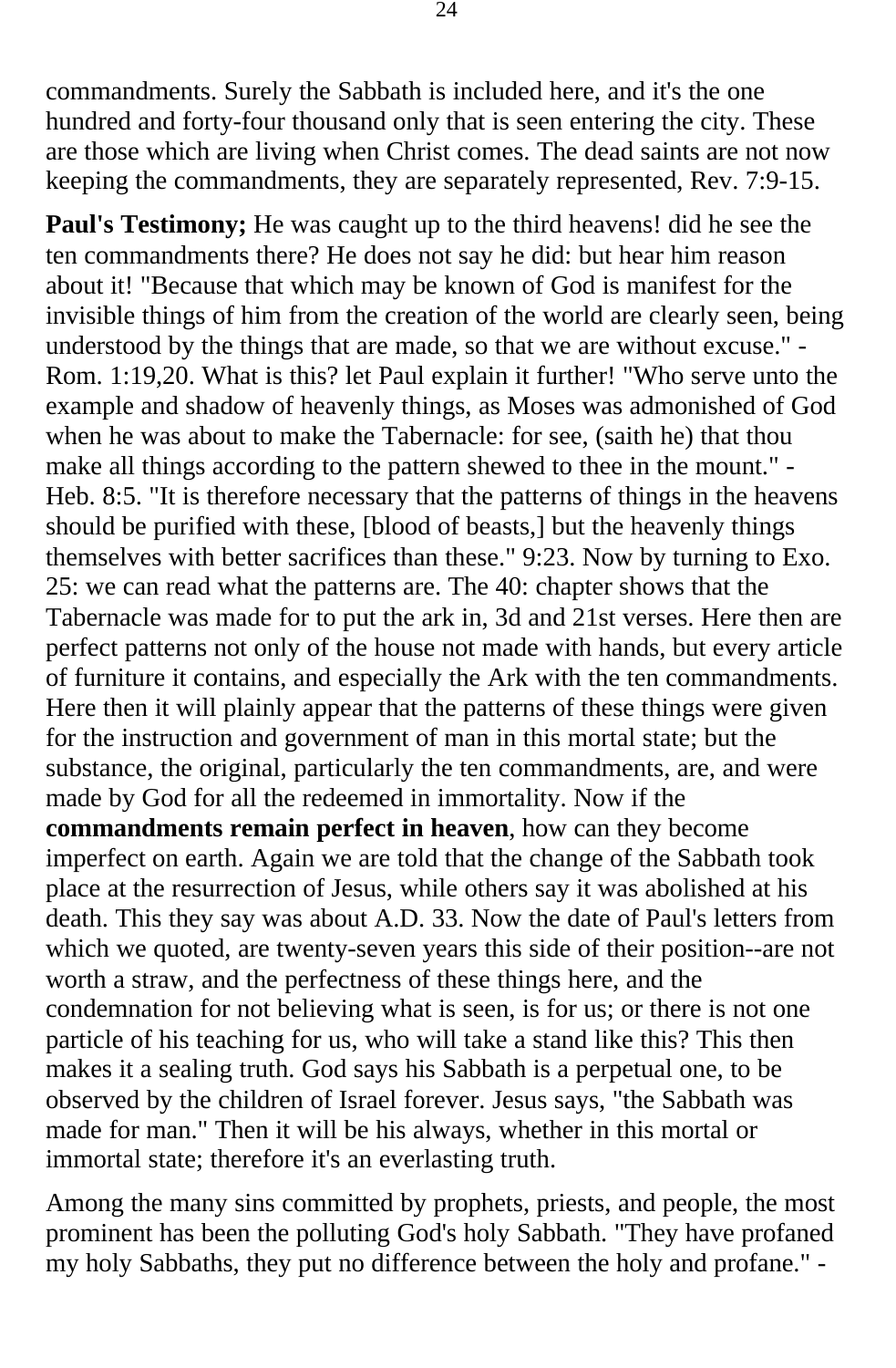Eze. 22:8,26; 23:38. Therefore God's wrath was poured upon them, and they were sent into captivity. The opposite: "Thus saith the Lord, blessed is the man (not the natural Jew only,) that keepeth the Sabbath from polluting it; also the sons of the stranger (the gentile,) that keepeth the Sabbath from polluting it, even them (or such of them,) will I bring to my holy mountain, and make them joyful in my house of prayer; for mine house shall be called an house of prayer for all people." - Isa. 56:2,6,7. This certainly extends to the reign of Christ here. Again: "those who would cease from their own pleasure on my holy day, and call the Sabbath a delight, the holy of the Lord, honorable, and shall honor him not doing thine own ways, nor finding thine own pleasure, nor speaking thine own words. Then shalt thou delight thyself in the Lord, and I will cause thee to ride upon the high places of the earth, and feed thee with the heritage of Jacob thy Father, for the mouth of the Lord hath spoken it." 58:13,14. - These two verses show us how to keep the Sabbath holy and honor God, and positively carry the keepers of the Sabbath to their promised inheritance. The 12th verse shows the restoring of the Sabbath. When this earth shall have performed six thousand revolutions around the sun, man will have had 313,071 holy days, or 857 years of holy days set apart and sanctified by God for his special benefit. This brings us to the sign of the Sabbath.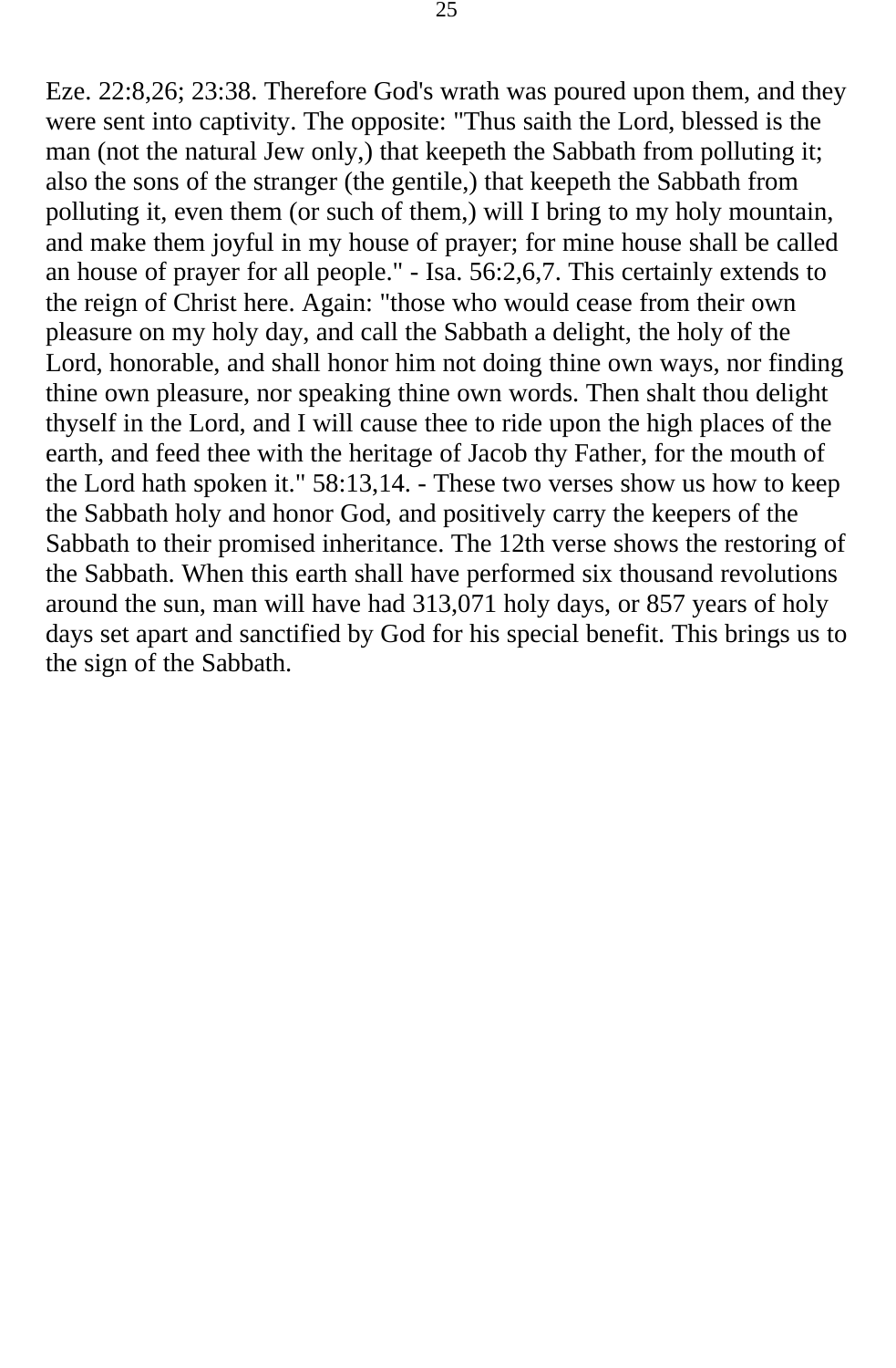## **The Sabbath**

<span id="page-25-0"></span>A SIGN, and signifies subscribe, represent, notify, mark. This being the signification of a sign, it is the same as seal. God says that he gave the Sabbath for a perpetual covenant and "a sign (or seal) between him and the children of Israel forever. (His reasons for it are,) for, (or because) in six days the Lord made heaven and earth, and on the seventh day he rested and was refreshed." - Exo. 31:17. How evident it is to any person of sane mind, that God gave this sign at the same time that he made the Sabbath, viz: on the seventh day of creation; not for the tribes of Israel only that lived in the days of Moses, but for the whole Israel of God, from Adam to the resurrection of the righteous dead. This sign then was given twenty-five hundred years before there was a descendant of Jacob on the earth. The reason why Jacob's name was changed to Israel, was because he wrestled all night with an Angel and prevailed with God. In this sense then all who overcome (and none else) will be the true Israel of God.

Again! "Verily my Sabbaths ye shall keep, for it is a sign between me (the children of Israel,) and you throughout your generations; that ye may know that I am the Lord that doth sanctify you." The generation of Jacob's descendants have not ended yet, hence the sign. But it was given for all that keep the Sabbath. It never can be a sign to them that do not keep it. Further, the keepers are sanctified by observing it. It is a sign, because no servile labor is to be done on that day. It is a sign because God has given it to us expressly for that purpose. Further, it is a sign that we shall know him, and be forever with him. It will continue with the Sabbath, and that we have proved, never ends.

A sign, signifies subscribe, represent, notify, mark, similar to our own usages. A sells B his farm, the contract is closed by giving a deed. How would it look if A first delivered, then sealed, afterwards signed, and then wrote it? You say, wrong: well then, reverse it. A writes it, then signs and seals, and then delivers it. Just so with a letter; just so is God's order; now trying us, to prove us, by seeing whether we will keep his commandments or no; if we do, then we have the sign of the Sabbath, and ready to be sealed, and then delivered by the voice of god from the time of trouble. Here then the sealing process is proved as Paul has Abraham, "and he received the sign of circumcision, a seal of the righteousness of the faith which he had," &c., Rom. 4:11. The sign shows that the seal must follow,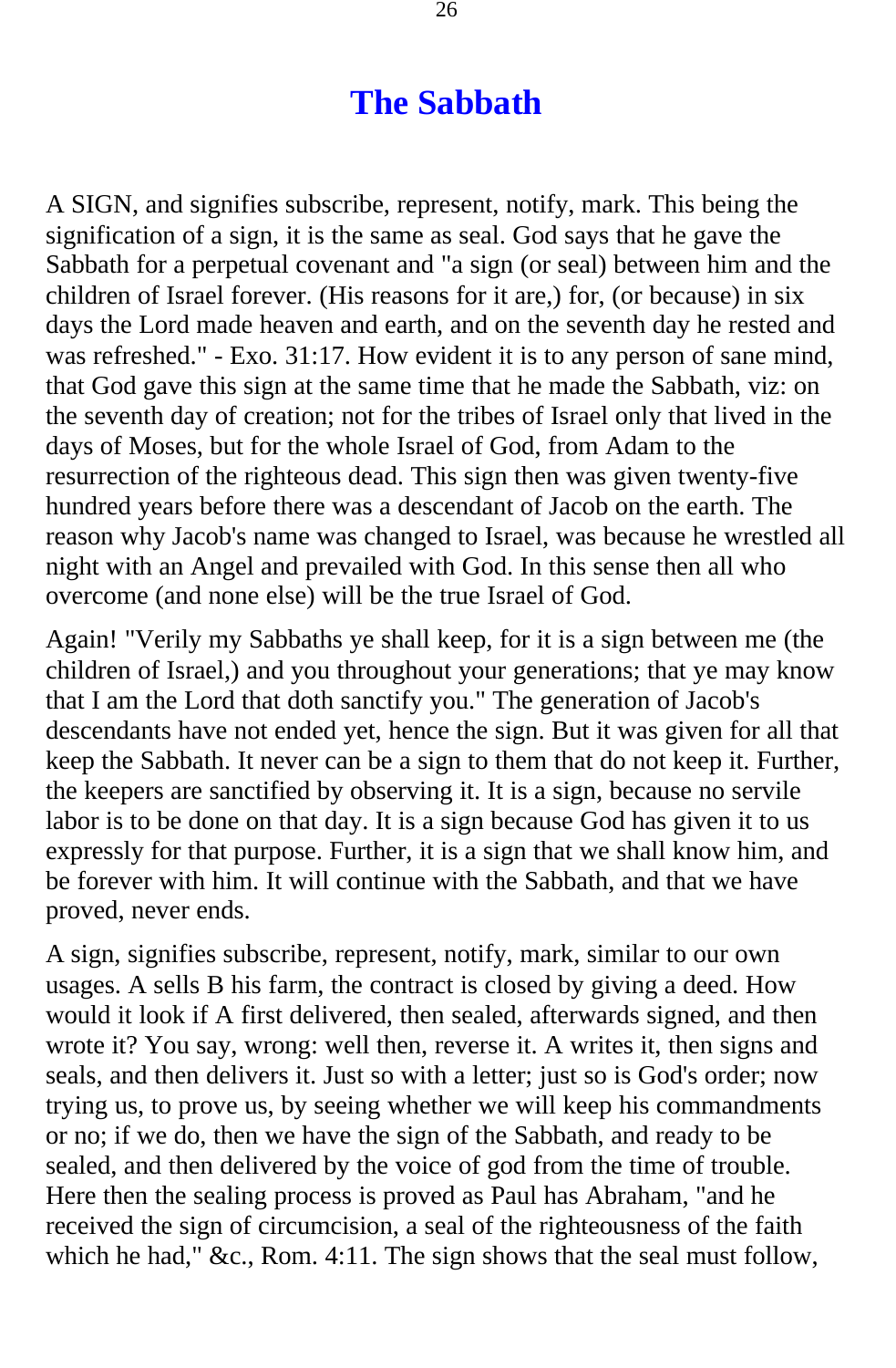and as there is no other truth which god has given his servants that is to be a sign between him and them but the keeping his Sabbath, then "a seal of the living God" is the Sabbath.

"**ASCENDING FROM THE RISING OF THE SUN**, having a seal of the living God". I had believed that this ascending was to have been taken in a literal sense; the sealing messengers going at first from the borders of the Atlantic (sun's rising,) West, and North, declaring the sealing message, but God in answer to united prayer gave us the clear light upon it, through sister Ellen G. White; some of the circumstances were as follows: - A small company of brethren and sisters were assembled in meeting in Dorchester, near Boston, Mass. Before the meeting commenced, some of us were examining some of the points in the sealing message; some difference of opinion existed about the correctness of the view of the word ascending, &c., and whereas we had made the publishing of the message a subject of prayer at the Topsham Conference (Mv.) a little previous, and the way to publish appeared not sufficiently clear, we therefore resolved unitedly to refer it all to God. After some time spent in earnest prayer for light and instruction, God gave sister White the following in vision, viz: Where did the light break out? Let thine angels teach us where the light broke out! It commenced from a little, then thou didst give one light after another. The testimony and commandments are linked together, they cannot be separated; that comes first the ten commandments, by God.

The commandments never would be struck against if it were not to get rid of the Sabbath commandment. That one that has relaxed it is very foolish. It was very small, and when it rose, though it rose in strength, it was weak back there, when it came up it increase, (or increased.) If they won't hear it they are as accountable as though they did hear it.

He was well pleased when his law began to come up in strength, and the waste places began to be built up.

Out of weakness it has become strong from searching his word. The test upon it has been but a short time. All who are saved will be tried upon it in some way. That the truth arises and is on the increase, stronger, and stronger. It's the seal! It's coming up! It arises, commencing from the rising of the sun. Like the sun, first cold, grows warmer and sends its rays.

When that truth arose there was but little light in it, but it has been increasing. O the power of these rays.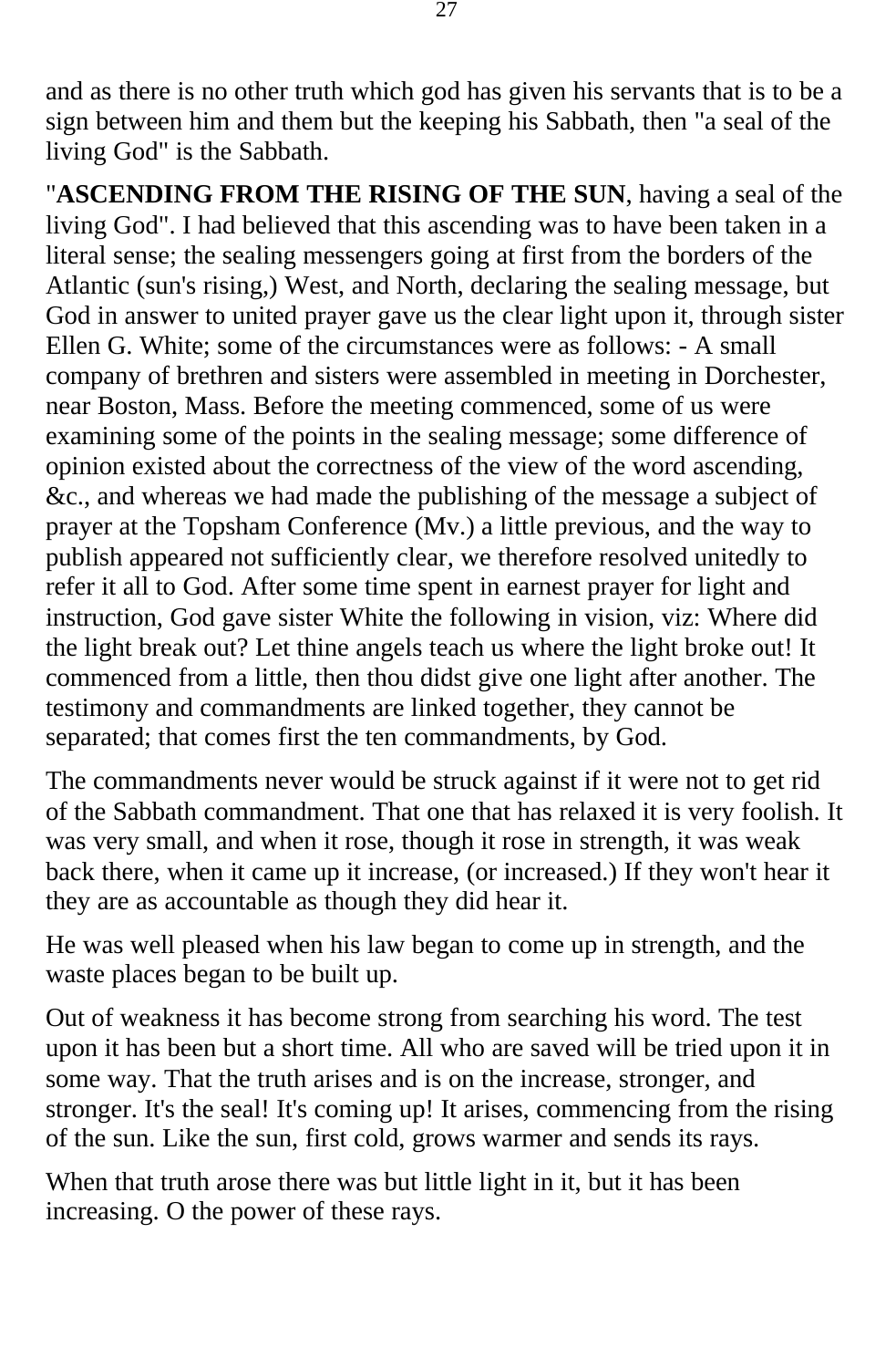It grows in strength, the greatest weight and light is on that truth, for it lasts forever when the bible is not needed. It arose there in the east, it began with a small light, but its beams are healing. O how mighty is that truth; it's the highest after they enter the goodly land, but it will increase till they are made immortal. It commenced from the rising of the sun, keeps on its course like the sun, but it never sets.

The angels are holding the four winds.

#### **It is God that restrains the powers**.

The angels have not let go, for the saints are not all sealed.

**The time of trouble has commenced,** it is begun. The reason why the four winds have not let go, is because the saints are not all sealed. Its on the increase, and will increase more and more; the trouble will never end until the earth is rid of the wicked.

At that time neighbor will be against neighbor. That time has not yet come, when brother against brother and sister against sister; but will come when Michael stands up.

When Michael stands up, this trouble will be all over the earth.

Why they are just ready to blow. There's a check put on because the saints are not sealed.

Yea, publish the things thou hast seen and heard, and the blessing of God will attend. Look ye! that rising is in strength, and grows brighter and brighter. That truth is the seal, that's why it comes last. The shut door we have had. God has taught and taught, but that experience is not the seal, and that commandment that has been trodden under foot will be exalted. And when ye get that you will go through the time of trouble.

Yea, all that thou art looking at, thou shalt not see just now. Be careful, let no light be set aside which comes from another way from which thou art looking for.

The above was copied word for word as she spake in vision, therefore it's unadulterated; some sentences escaped us, and some which we have not copied here. This probably is sufficient to show the answer to our prayers.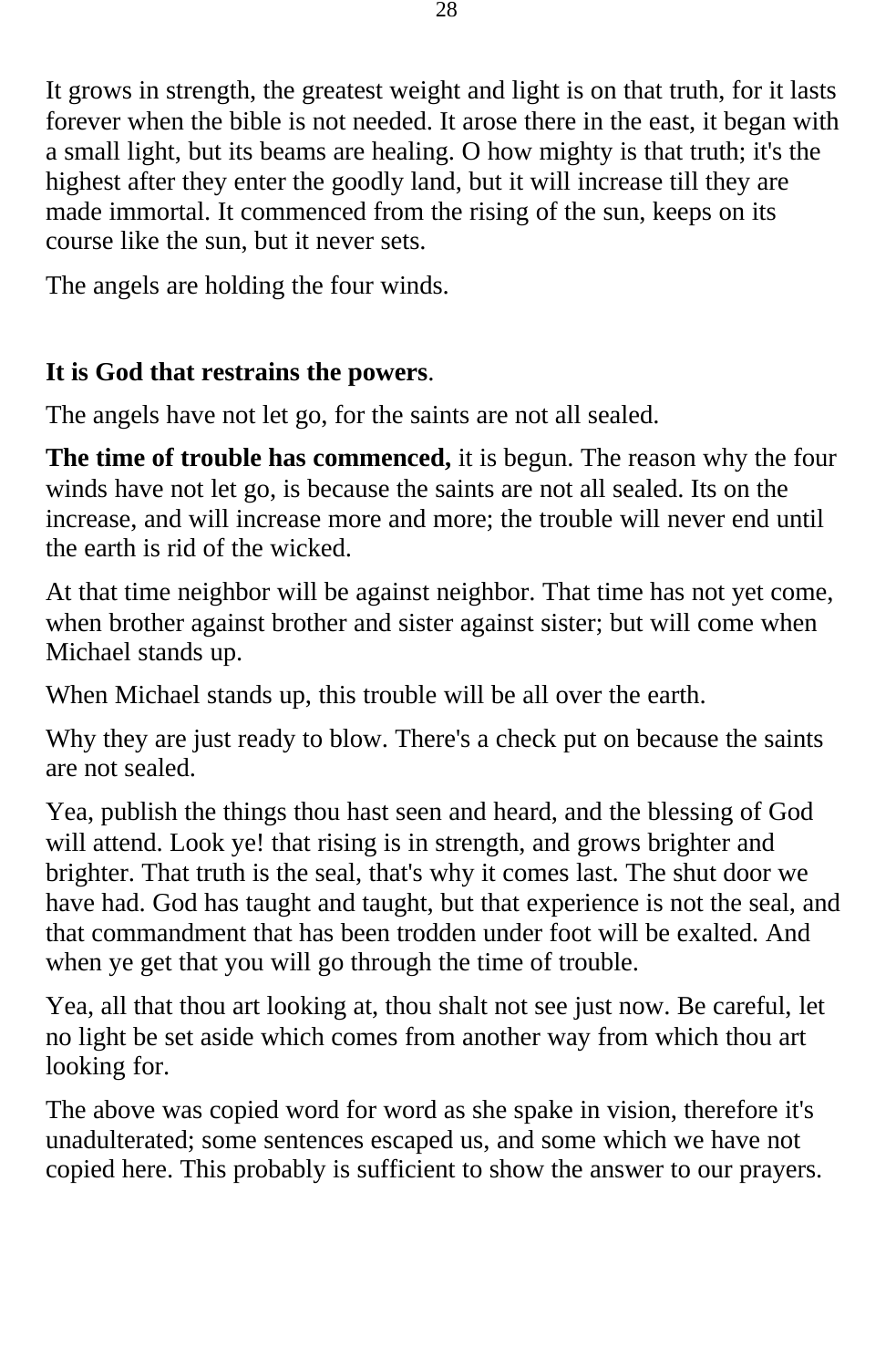Here first, we were taught to publish the sealing message and God's blessing would follow. But be careful not to set aside any light which comes from another quarter from which we were (then) looking.

2d. That the time of trouble had commenced.

3d. That the four angels had not let go, because the saints were not all sealed.

4th. That it was God which restrained the powers.

5th. That the Sabbath and the shut door were the connecting truths that was now the present truth.

6th. That the Sabbath is the seal, because it's the greatest and the last truth, and continues forever.

7th. That the ascending from the rising of the sun is (symbolical,) and represent the rising of the Holy Sabbath from the eastern continent (bordering on the ocean,) of these United States. It began in a little spot like the sun rising from his ocean bed, is small, and its power feeble, but increases in warmth and power, strength and majesty; transcending all other power.

Its beaming rays running out to invigorate and cheer, and warm the earth, is first cold and feeble, because its rays are horizontal, but as she (apparently) ascends in the heavens, they strike obliquely, and continues on strengthening in power and effulgence until its vertical rays come directly down upon us. So with this mighty Sabbath truth, the sign between God and man, has come up once more free from sectarian shackles in Babylon since a cry at midnight; though weak at first it has been increasing through all opposition: shining in its strength and beauty, showing that it is a test by which the true children of God are to be tried, and lastly, "a seal of the living God," to seal them in their foreheads, for the great day of God's wrath! when he shall roar out of Zion and utter his voice from Jerusalem, and shake the heavens, earth, seas, and all nations.

But as this message, and its messengers will undoubtedly meet with fierce opposition: 1st, from backsliders who have once professed to keep his Holy Sabbath, but only held it in unrighteousness; and 2d, from the no law, and no commandment professors; 3d, from others who say the Sabbath is changed but don't know how, nor where.

As much has been said to prejudice the honest and candid enquirers after truth, against dreams and visions of these last days, I think it a proper place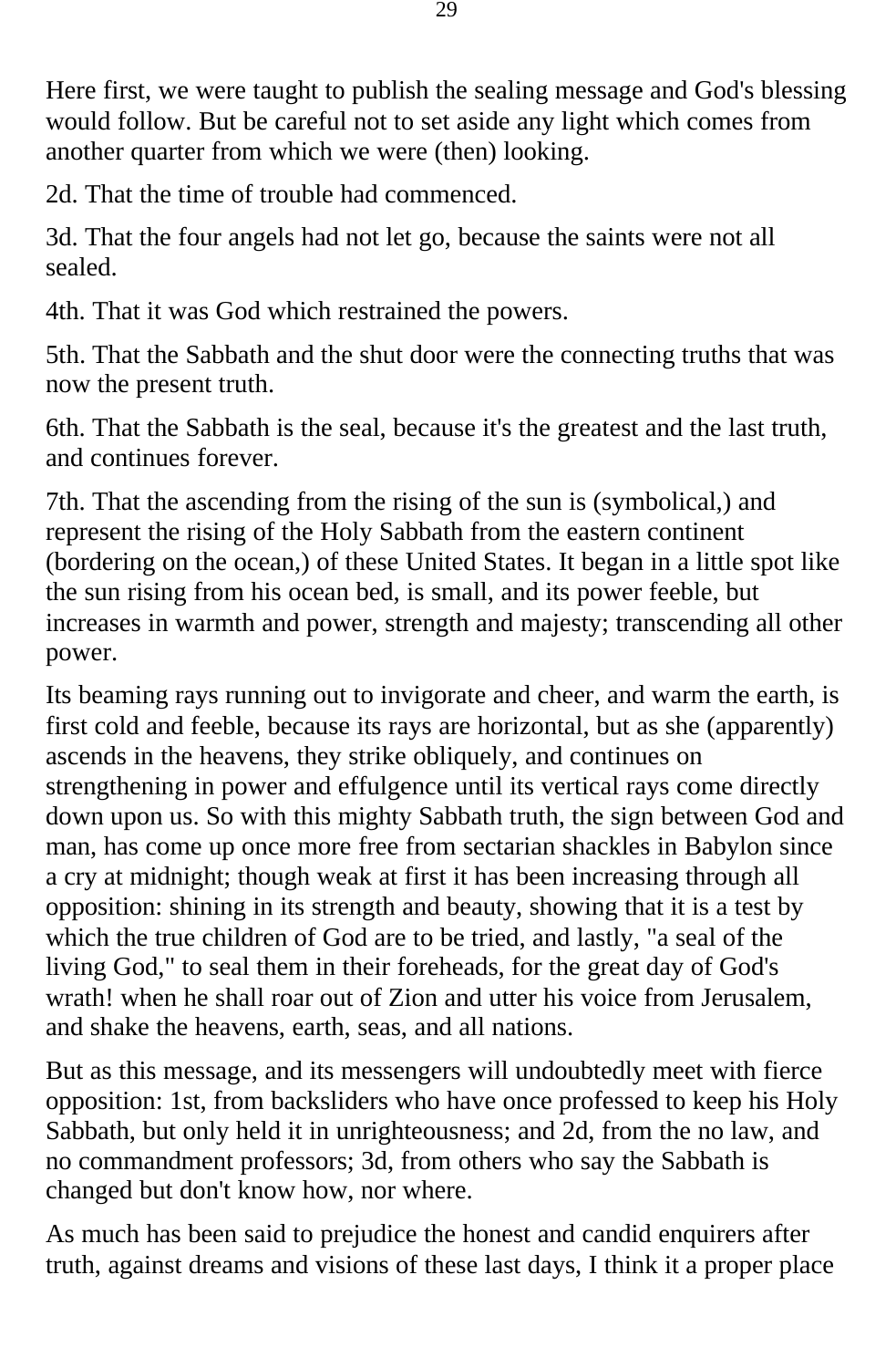here to allude to some bible history, and make some passing remarks. We are commanded to try the spirits, that we may understand which is right. So also to try visions by proving all things and holding fast that which is good. The promise stands on record that there should be visions in the last days. Well, says one, we have had them and it has caused nothing but confusion and fanaticism, therefore I believe all of them to be false. I ask if there ever could be a false, unless there was a true first? how can any thing be counterfeited unless from the genuine? What is still clearer according to Peter, last day visions are to be under the influence of God's spirit. - Acts 2:17,18. Therefore there is to be spiritual visions from God in the last days, just as certain as there is to be signs, and who will have the hardihood to deny the repeated appearances of these. If the visions this sister has published are false, pray tell if you can, where we are to look for the true ones. Please read them over again, and see how clearly they accord with God's word, and Second Advent history. But the great majority have no faith in visions. Then they may as well say they have no faith in the bible: for some, yea, many of the most wonderful scenes, and also promises made to the church of God have come to us through visions. Let us notice a few!

**Abraham in vision** was promised an heir, also the land of Canaan for himself, and seed after him. - Gen. 15:1,12-18. Jacob had his duty made known to him in vision, to remove from the land of Canaan to Egypt with all his posterity. - Gen. 46:2-7. What would have been the consequence if he had doubted?

**Balaam saw visions** of the Almighty with his eyes open. He saw the star coming out of Jacob, and a Scepter rise out of Israel; yes, he saw the advent of Jesus. - Num. 24:4,17.

There was a time when the word of the Lord was precious in the land, because there was no open vision. God then spake to Samuel by night. - Sam. 3.

#### **Job also saw visions** of God. 7:14.

Solomon says where there is no vision the people perish, but he that keepeth the law happy is he. - Proverbs 29:18. Isaiah in vision had a seraphim touch his lips with hallowed fire - he saw "the land utterly desolate and men removed far away." 6:11,12. He also saw "a grevious vision from a terrible land," 21: Also the "valley of vision," undoubtedly it was the Second Advent movement since 1844, 22. Again: "the vision of all is become unto you as the words of a sealed book, therefore the wisdom of their wise men should perish, 29:11. God touched Jeremiah's mouth with his hand and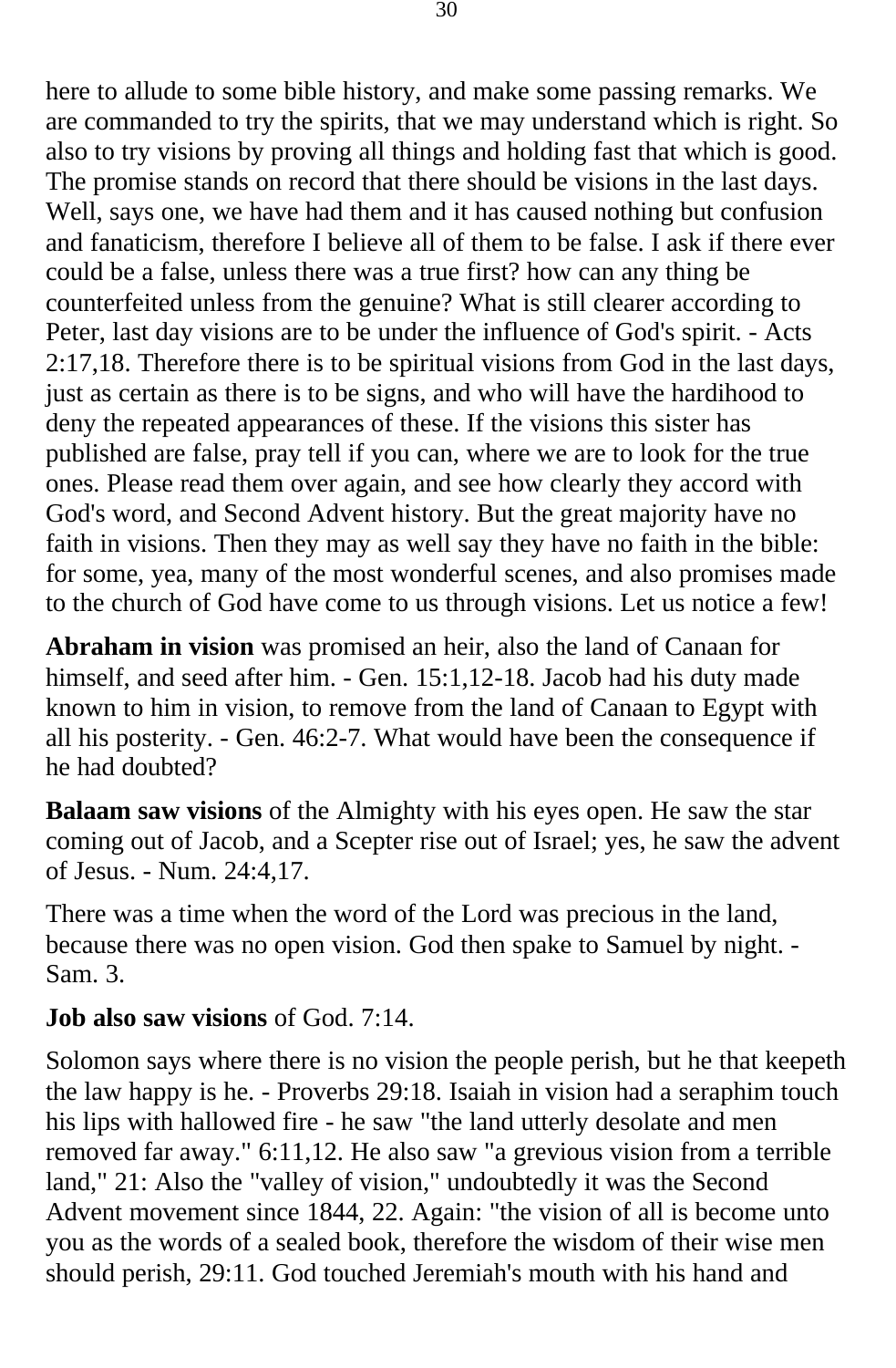caused him to see! 1:9,11,13. He says their visions are vain, and from their own heart when they cry peace, which is not from the mouth of the Lord, 23:16,17. The law is no more, her prophets also find no vision from the Lord. - Lam. 2:9. It appears from this, when God's law is despised and visions fail, (just as the priests and people would have it now,) then desolations sweep over the land. Ezekiel too had most wonderful visions of God, see from 1st to 12th chapter. In his 9th and 10th chapter he gives his view of this sealing message, the voice of God, (explained in 43:2d and 3d verses.) In the 7th: he shows us things which now appear to be transpiring, 25,27. And then like a man of God he goes abroad and declares what he saw to his people, 11:24,25. Here is plain duty for all that have visions of God, go and do likewise. He also shows that "the law departs from the priest, for the days are at hand and the effect of every vision - "ye have seduced my people saying peace" - "because with lies ye have made the heart of the righteous sad whom I have not made sad, and strengthened the hands of the wicked," 13:22. Has the published visions of 1846 and '47 caused the wicked to triumph, and righteous to be sad? then reject them. Here is a standard by which to try them: Daniel's visions have been written in books and drafted charts of these last days, and caused the inhabitants on both land and sea to tremble, and feel the condemning power of the living burning truths of God. - Micah shows that the sun goes down, and night comes because there is no vision: 3:6.

**Amos's vision,** 7: and 9: chapters, pointing us to our own experience, in this day of famine for the word of the Lord.

**Obadiah's testimony is all vision**: so is Naham's. Stand out side of the cities after the twilight and you will see (just what he did in vision 2500 years ago,) the chariots with their flaming torches, running like the lightnings. Look around you throughout the land and see the fir trees (now called sycamore or buttonwood,) terribly shaken, a standing miracle for the last five years: think that this is not the day of his preparation? 2:3.

**Habakkuk's vision!** How strikingly clear he portrays Daniel's vision on the charts of 1812, 2:2,3. Read also what he saw about the time of trouble, and what perfect confidence God's people would have in the terrible famine at that time, when the trees, the fields, and the stalls shall fail to yield them food, 3:16-19. See also Zachariah's vision of the last days; God said to Hosea, "I have multiplied visions." But let us come to the New Testament, the days of the first advent of Jesus. He "was the true light which lighteth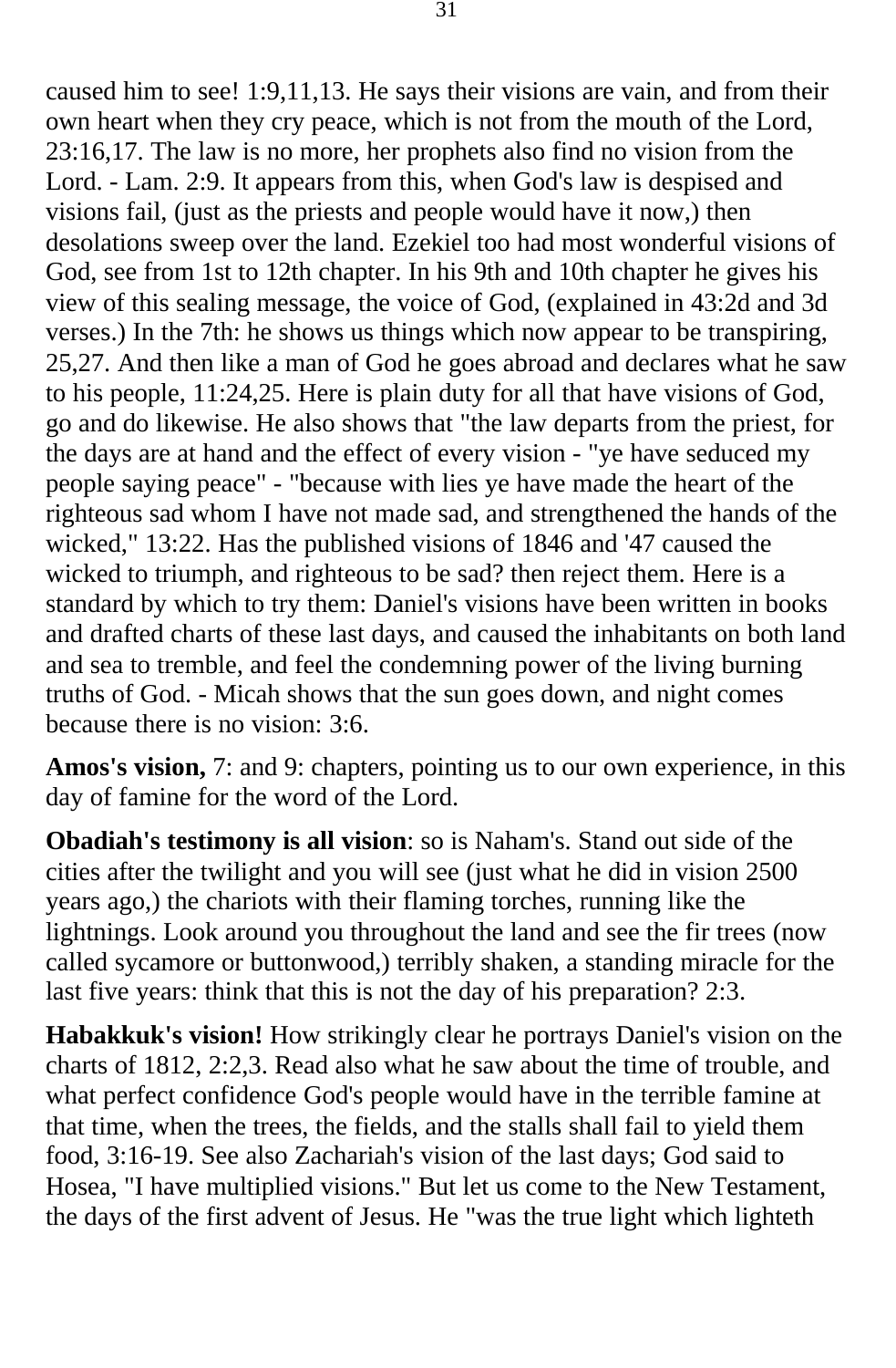every man that cometh into the world," and yet God was still speaking by visions.

**Zachariah's vision**, Luke 1:22, taught that Jesus was about to come, by showing him that his son would prepare the way for him, and because he doubted he was struck speechless: mark this! The same angel Gabriel visits the mother of Jesus in a few months after to show the coming of the Messiah, 26-28 verses.

At the close of Daniel's wonderful prophecy of the seventy weeks, Cornelius the centurion had a vision, and was directed to send for Peter; just before the arrival of the messengers God gave Peter a vision, which brought the Jew and Gentile nations together, by giving them salvation. It seems that God repeated Peter's vision twice; what if he had doubted? why some one else would have had the vision say you, for that prophecy was then to be fulfilled. Let us be careful how we doubt when God speaks through worms like ourselves. What think you of three fold united vision on the mount? the three witnesses viewing the miniature kingdom of the Lord Jesus. - Math. 17:9. Now let us hear a learned man's experience and testimony of visions! The Apostle Paul saw in vision a man coming to open his eyes. - Acts 9:12- 21. He also has a vision at Troas to go to Maccedonia, 16:9. He has another at Corinth, 18:9. But the most wonderful of all was when he was caught up to the third heavens, up into Paradise; here he saw in vision things too wonderful to be uttered! this and the seven thunders which John heard, were too wonderful to be told.

And now to close up the book of God, we come to the book of Revelations containing **twenty-two chapters of visions**; a testimony to the seven different states of the churches from A. D. 96 to the present day; seventeen hundred and fifty-three years duration; with the blessing of God promised to all his servants who read and hear, and keep the sayings of this book; and a curse of eternal destruction to any one who shall add, or diminish from this book. In this book too, let us remember, is given the sealing message. And lastly let us unite Peter's testimony at the days of Pentecost! "And it shall come to pass in the last days, (saith God,) I will pour out of my spirit upon all flesh, and your sons and your daughters shall prophecy, and your young men shall see visions, and your old men shall dream dreams: And I will shew wonders in heaven above, and signs in the earth beneath; blood and fire and vapor of smoke." Acts 2:17,19. Just read the foregoing testimonies of Prophets and Apostles and say, will God's word fail us here? Did not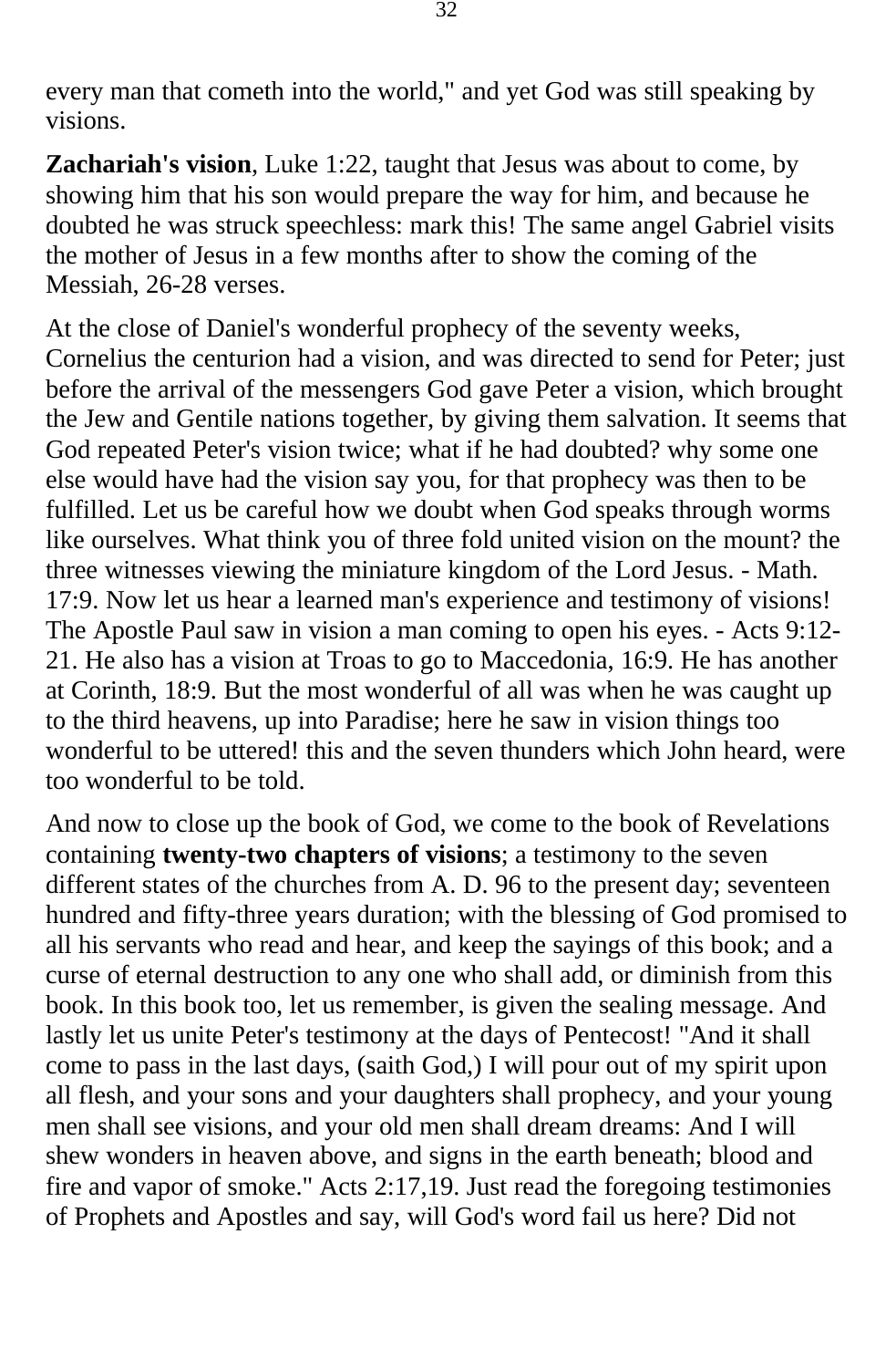these prophets and apostles testify in vision by the inspiration of his spirit? Yes.

Will it not be manifest in the same way in the last days? yes. Is there any proof that the last days are past? no. Have any of the signs connected with the promised dreams and visions of the last days been seen yet? Why, to be sure they have; the daily and weekly papers have been teeming with them the last five years, besides the many books which have been published, and lectures given to prove that the earth is full of them. And the wonders of blood, and fire, and vapor of smoke, is repeated sometimes twice a week. Well, I am glad you have acknowledged so much. Now why not believe the visions connected with these signs, unless you can absolutely prove that they are not of God. Is faith made perfect by believing a part of God's testimony, and doubting some parts connected with it? certainly not. O but says one, we have had so many false visions. Well, that is no proof that God's word will fail and leave us without any true ones. I was once slow to believe that this sister's visions were of God. I did not oppose them, for the word of the Lord is positively clear that the spiritual visions will be given to his people in the last days. More than two years are now past since I proved them true. Therefore I profess myself a firm believer in her visions so far as I have witnessed, and I have seen her have many. In every instance they have been in accordance with God's word: setting the promises of God, and the closing scenes around us in harmonious, scriptural order, leaving the hearers the privilege of searching the scriptures for the proof, and also in rebuking sins of omission and commission, without partiality to friend or foe, always causing the hearts of the righteous to rejoice, and the wicked to tremble: exactly the reverse of what God taught Ezekiel was false visions, viz: **seducing his people with vain visions**, by divining lies, making the hearts of the righteous sad, whom he had not made sad, and strengthening the hands of the wicked. 13:7-10,22,23. This I believe she has never been guilty of. I believe there are those who are counterfeiting this holy work of God: better for them that they had never been born.

I fully believe in addition to this, that God is now giving dreams and vision to his scattered children in many places, to prepare them for the coming scenes of this last coming conflict, the slaves of our own land, especially. I envy not the professor who is constantly looking up passages to make void the plain word of God. - "Man is to live by every word of God."

As this sister is not known by many who read her visions and may read this Sealing Message, I have without her knowledge given the foregoing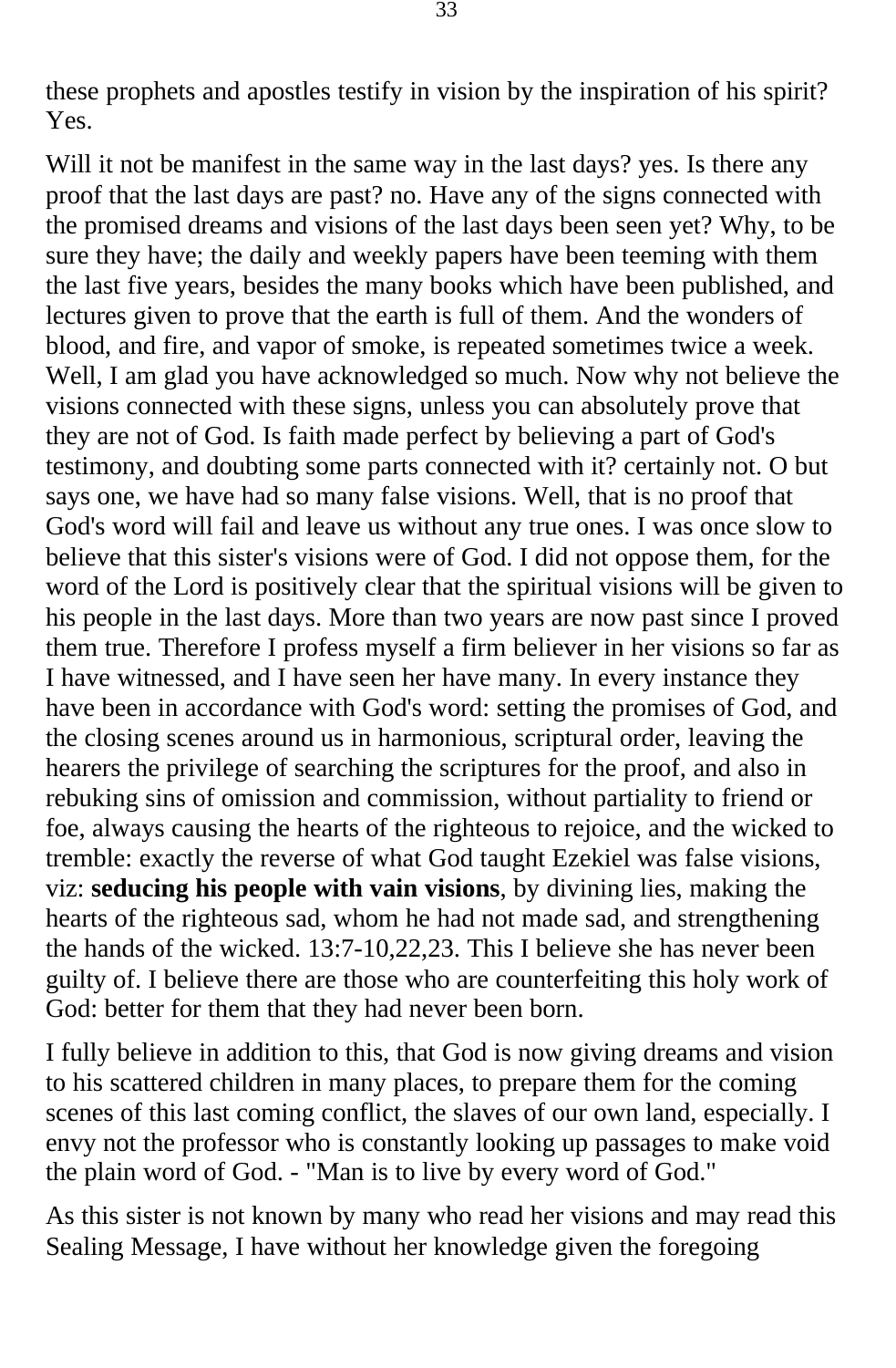arguments and statements, to satisfy my readers respecting the truth of this recorded vision; and especially to give God the glory for all the light he gave us on that memorable occasion; to him be all the praise. Her privations are many, and her trials severe: she seems to be aware of the necessity of these to keep her from being "exalted above measure;" and fully sensible that she, like all others, must watch and pray and be sober, enduring to the end, to be saved.

One thing more! in a vision in meeting the day before, November 18th, she says: who has relaxed that fourth commandment? O thou foolish man! thou shalt feel the weight of this commandment when you cannot keep it. That charge shall be held up to thee in the day of judgment, and you will feel it more.

O, thou wilt wish that those words had never passed thy lips.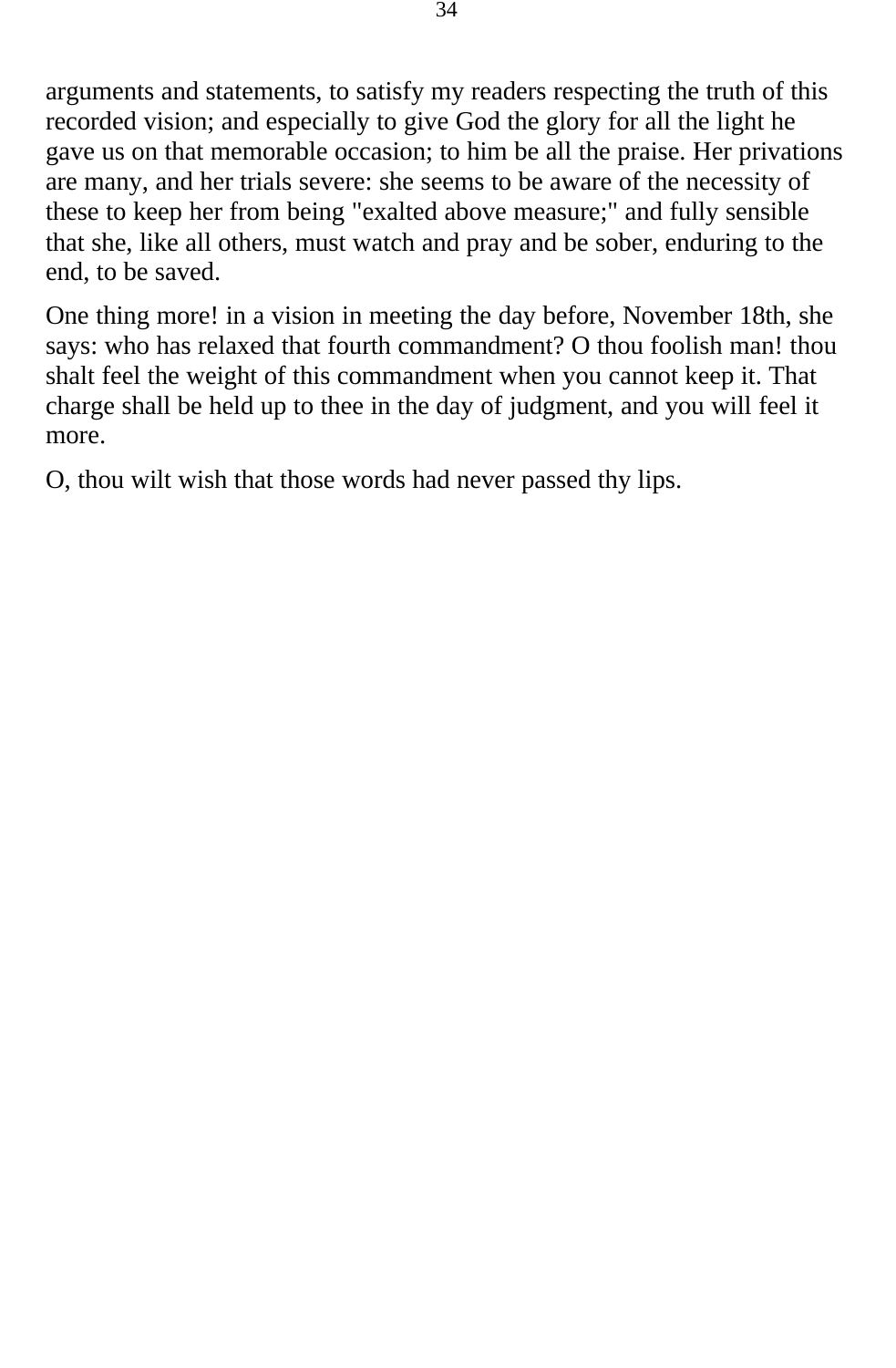## **Stand Out From Him Entirely**

<span id="page-34-0"></span>When she came out of vision, she said:

I saw that he rolled, and turned on his bed, to see how he could get round this law of God.

I saw that he would feel the weight and force of it when he could not keep it.

I saw he did things on the Sabbath, and wished to justify himself. Who was this you saw? answer: J. B. Cook. "For there is nothing covered that shall not be revealed, neither hid that shall not be known." - Luke 12:2. For further information see Advent Harbinger Sept. 30th - Nov. 11th, 1848.

"And he cried with a loud voice to the four messengers to whom it was given to injure the earth and sea". Who cries with a loud voice? answer: the messengers which give the sealing message. Who do they cry to? answer: the four messenger governments on the four quarters of the earth.

**Explanation!** These four, and one messenger, can be explained only in one of two ways. They must all be either literal angels or literal men. We have already given several reasons on 5-8 pages why they are not literal angels, or angelic beings.

We will try to show further that they are literal men and women doing the work of God amongst their fellow men, in like manner as has been done since the general going forth of advent messengers from 1841. Now for that prophecy and history! see Rev. 14:6-12. "And I saw another angel (or messenger,) flying through the midst of heaven having the everlasting gospel to preach unto them that dwell on the earth, and to every nation and kindred and tongue and people, saying fear God and give glory to him for the hour of his judgment is come, and worship him that made heaven, and the earth and sea, and the fountains of waters, "6th and 7th verses.

I believe it is not denied by any adventist that this was their work from 1841, '44. Well, was this the work of an invisible angel crying with a loud voice to men, and preaching the gospel to them? No one can make it so appear. Angelic angels do not cry with loud voices to men; neither can it be shown from the bible or history that they preach the gospel to men. How shall we understand it then? Answer: just as you see yourself and others doing that very identical work, if it will make the subject any clearer to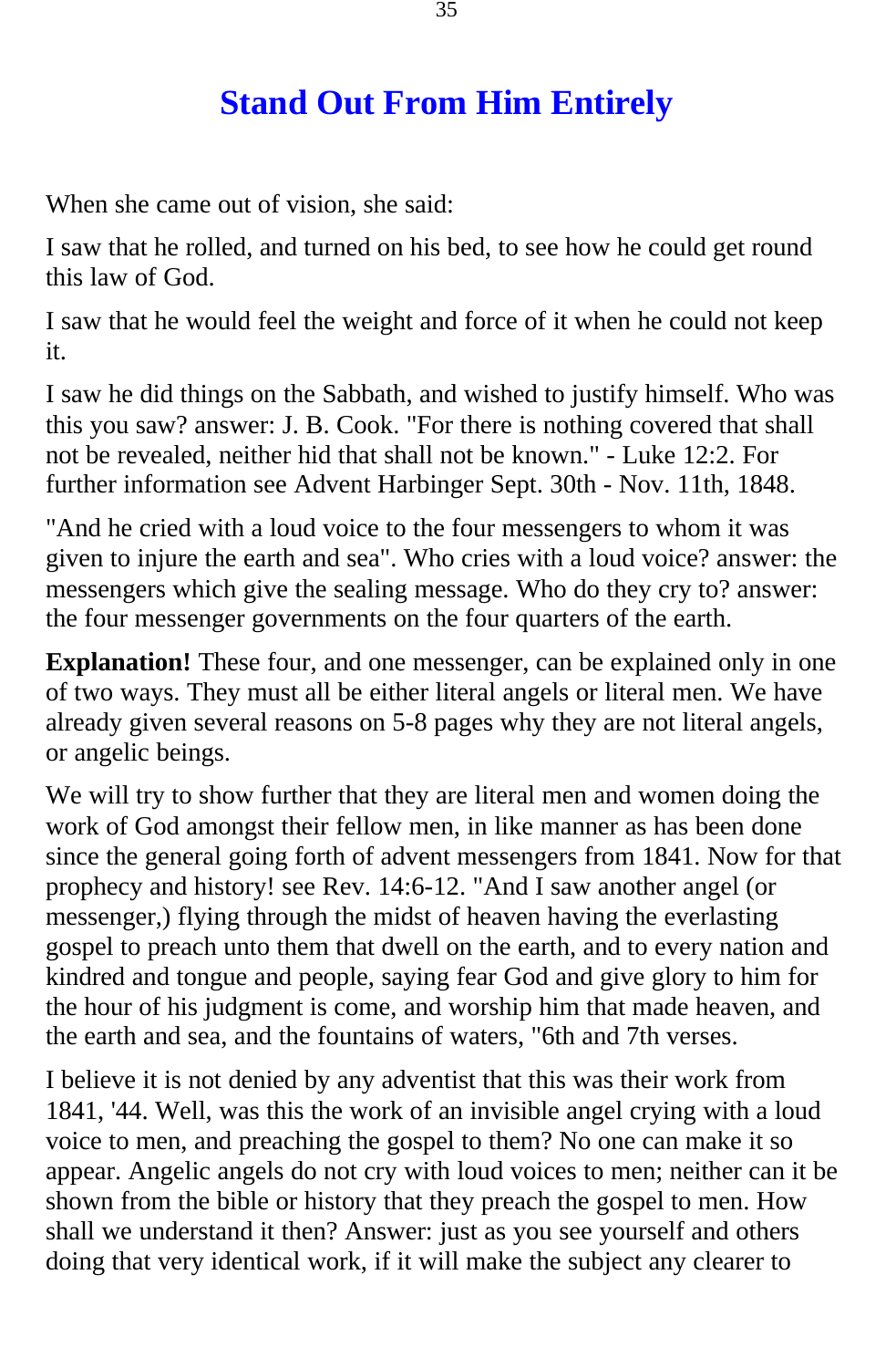believe that invisible angels give the cry first, and we have responded, I object not, but confess that I cannot so see it. William Miller was the leading man, and all who preached the same doctrine and from the same chronological charts, was of the same faith, or oneness of the message. Therefore it was represented as an angel message. We all know that there were hundreds engaged in this message; so the same with the other angel that followed, saying Babylon is fallen, 8th verse; and again with the third angel following them, saying, with a loud voice, &c., 9th verse, who does not know that these were men. But how did they preach that message? did they go on to state in preaching this gospel that we must "fear God and give glory to him and worship him that made heaven and earth, and the sea and the fountains of waters?" no: I do not believe that an advent congregation ever listened to a full exposition of this 7th verse. What then? Answer: the character of the message. Why, this 14: chapter was never made the subject of a discourse that I knew of, until the second messenger's cry that Babylon had fallen; and even then it was not understood: and yet it was the right message as we now know. - True William Miller lectured from this chapter and taught that it brought to view the great harvest of the world, see his life and views, page 132 . He does not even allude to our history as it was. Why! **we called it the midnight cry**, the second coming of Christ, the prophetic prophecy, or visions of Daniel and John, and said the Lord Jesus was coming in 1843 and '44. We did fear God and give glory to him, and the way we learnt it was by following the character of the message; so we answer, we do in crying to the four messengers. Our judgment hour cry message was, to preach it to every nation. I ask how this was done? why by sending publications to every missionary station. We proved that was preaching it to foreign nations, except England and perhaps a few other nations in Europe. Now as this was the way that we have given the character of the message to every nation in '43 and '44, so we believe it may be here in the 7: chapter. Again, it is positively certain that these were men and not an angel doing the first three years work at the hour (or period) of his judgment; how can it be proved that we are changed to angelic beings to finish the rest of our work before the resurrection. Go to the 14: chapter again, see there are some of the very identical persons that was doing the work in the other messages, now "keeping the commandments of God and the faith of Jesus." These and no others are the sealing messengers. God will not permit any one to use his seal that doubts whether he has one or no, so it is clear that none but Sabbath believers and keepers can have a part or lot in this matter.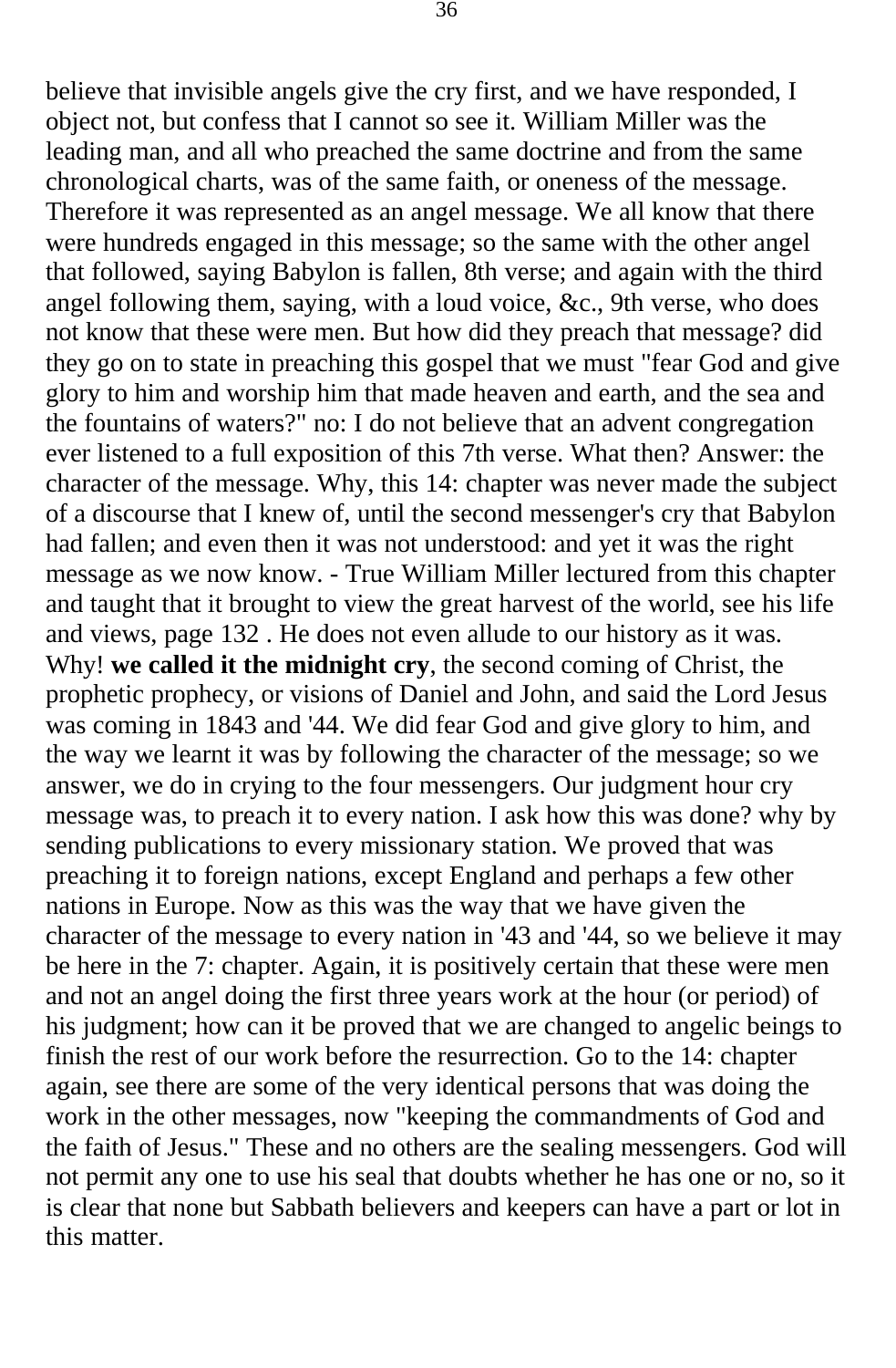I say therefore, unless it can be clearly proved that the five messengers in 7:1,2, are angelic beings, then I have here the right exposition. If all other difficulties which I have mentioned could be removed, and that would be exceedingly difficult, yet cannot this, unless we yield our history, and if we do that we shall fail to find where the sealing messengers come from. Further, we do not certainly know that this message will not go to these three nations. The United States certainly will have it. England and Russia both have colonies on this continent. France is but twenty-one miles from Great Britain. This is in the future, and can all, for what I see, be fulfilled.

**ANGELIC ANGELS** instruct men in three ways. 1st, visibly and personally, as in the case of Abraham, Lot and Jacob. - Gen. 18:19 and 32. In dreams and visions of night or day, as Joseph, Peter and John. 3d. Angel Gabriel in special cases to Daniel, Zacharia and Mary, respecting his visit to the Prince of Persia. - Dan. 10:13,20, it is an isolated case to a wicked man, and certainly is no proof of a fourth manner of instruction "to those who shall be heirs of salvation." We certainly have had no instruction like the above (bible rule) to teach us our duty in the three messages (thus far) in Rev. 14:6-132, since 1841. If invisible angels have, and do now teach us our duty except by dreams and visions, I cannot see it; neither can I see how it is possible to explain our duty by representing the angels as invisible ones. They must be men here, and so in like manner the 7th chapter must be explained. Paul says that all inspired scripture is to perfect the man of God and thoroughly fit him for every good work. Jesus says, "the spirit of truth will conduct into all truth. Angels come to instruct, and strengthen in special cases.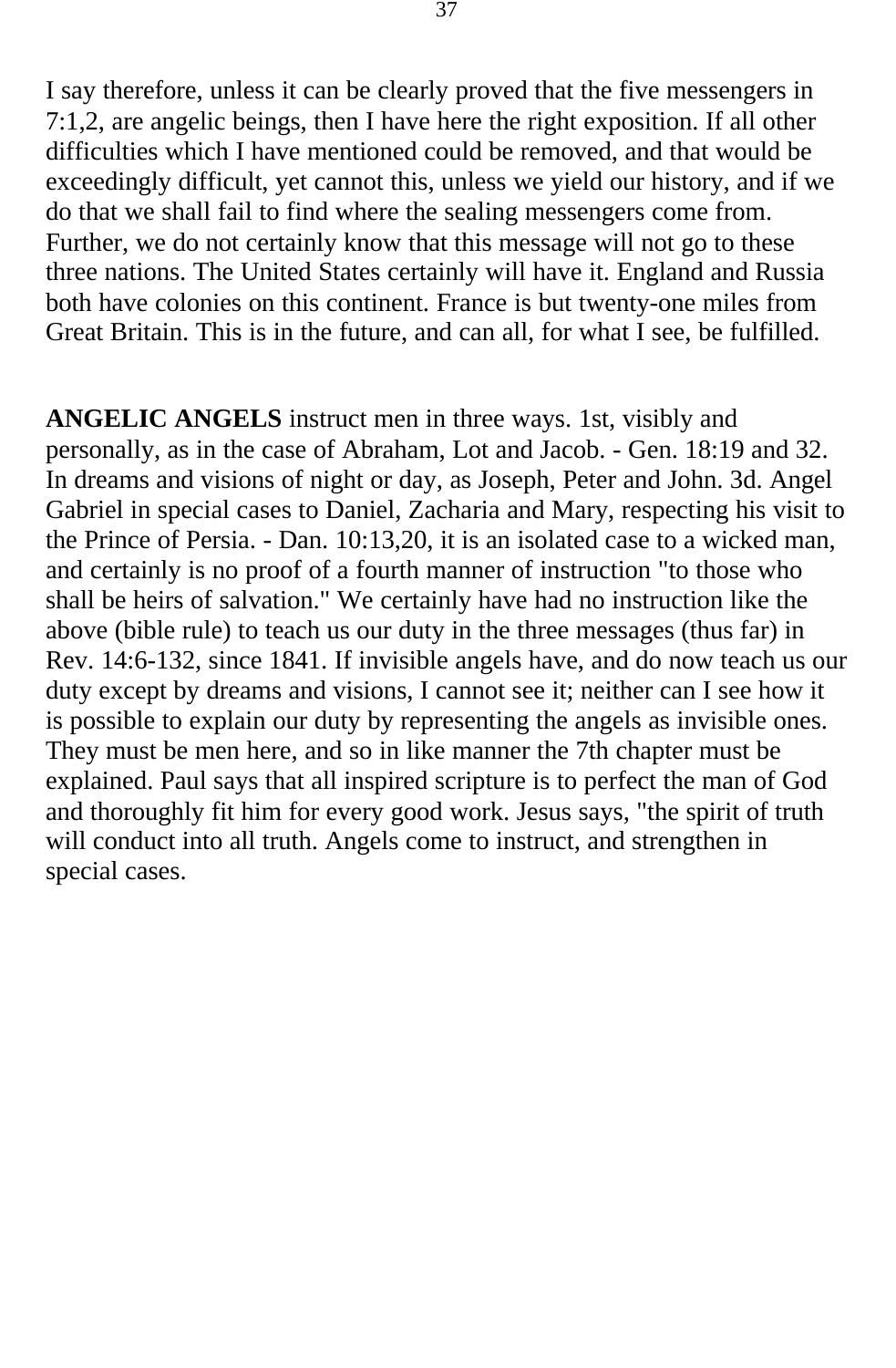## **Loud Voice, Injure, Sealing**

<span id="page-37-0"></span>**Loud voice:** Invisible angels or messengers do not cry with loud voices to men. Therefore it must mean the voices of men, or messengers here, see 3d verse, till WE have sealed, &c., showing that the sealing message is not given by one messenger alone.

3d verse, "Saying, injure not the earth, nor the sea, nor the trees, till WE have sealed the SERVANTS of our God on their foreheads".

**Injure**, here means the inhabitants of earth and sea, and trees, particularly fruit trees as I have shown. This power is with the men of earth and sea, for invisible messengers do not destroy trees.

**Sealing**, signifies to close, settle, confirm, ratify, make sure between two parties for ever. In this case the parties are God, Jesus Christ and the Holy Ghost, with 144,000 men and women on the earth, witnessed by all the holy angels in heaven. When the 144,000 on the earth, individually, keep God's Holy Sabbath according to the commandment, see the example in Luke 23:56, and decalogue, Exo. 20:8-10, then the sign of that Sabbath is manifest, and this sign will be a seal of their righteous act and faith, as circumcision was to faithful Abraham, Rom. 4:11, and the act ratified, by their being "sealed by the holy spirit of promise unto the day of redemption".

That this is certain, see Rev. 14:1; here is the same number in their redeemed state. **But stop, says one, these 144,000 in Rev. 14:1, are little children**. There is not one passage in Revelations to sustain it; Oh well, says another, I know they are not children, but they are the 144,000 that came up out of their graves at the resurrection of Jesus. This, too, is without any foundation in the whole word of God: every argument from Rev. 7:1-9 contradicts it. John did not see but one company of 144,000 in his vision, and they were first to be sealed immediately preceding the letting go the four winds, or in plain language, on the four principal powers of earth becoming disorganized. This we see is now taking place in the east, and this identical 144,000 are now being sealed. See also Sabbath Vindication, pages 100,101.

In Revelation we learn that none but Jesus has power to unseal the word, 5:1,2,5,11,12; 6:1,3,5,7,9,12.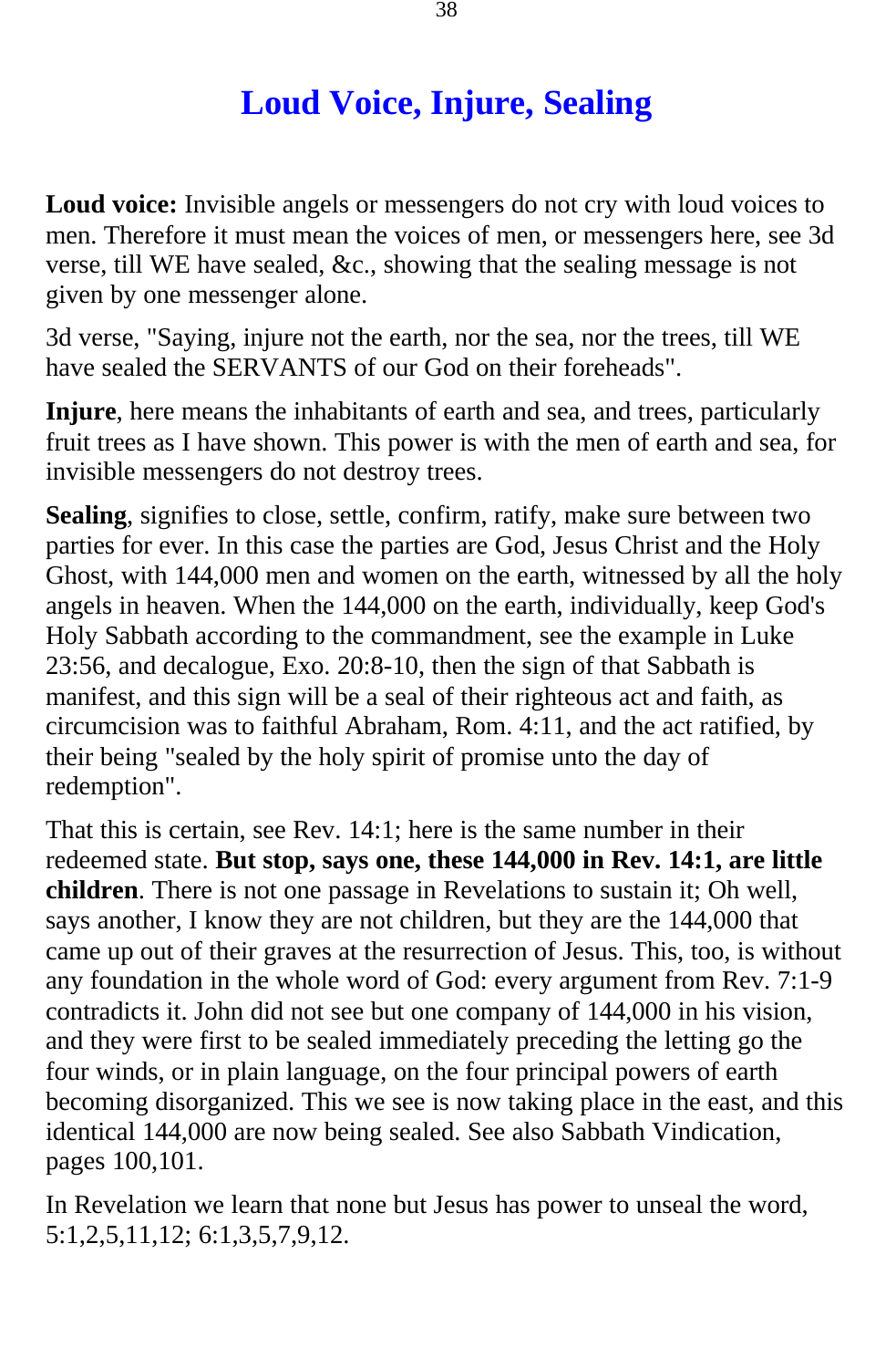The book of this prophecy is not to be sealed, 22:10.

Again, some things were to be sealed. The seven thunders which John heard are never to be known here. The devil is to be sealed for 1000 years; some are teaching that he has been sealed a great while ago, others that we have past the 6000 years of the world, and entered on the seventh in 1844. If that be true, then he has been sealed a little more than four years. It is very certain that neither of these positions are true, for the chain is not made in the land yet (Eze. 7:23,) that can hold him. This sealing work when accomplished, will look more like the chain (or potent truth,) than any thing heretofore seen. Daniel's prophecy or vision was to be sealed to the time of the end, viz: 1798; since then it has been unsealed. So we see that whatever is sealed is for a specified time, or forever and ever. Paul speaks of another sealing under the gospel, 2d Cor. 1:22; 2d Tim. 2:19, but the seal in our text differs from them all; it is "the seal of the living God."

**FOREHEADS**, meaning public profession, or character, Exo. 28:36-38; Rev. 9:4; 13:16. This last text is still in the future, and has a direct bearing on this very sealing message. This ungodly power from which God's people have been called out, Rev. 18:4) will yet, as it now appears, enact a law for the express purpose of making all bow down and keep the Pope's Sabbath, (Sunday,) and all who do not, will have to cease their intercourse, for this law will not allow them to buy or sell, 17th verse. This will test the power there is in the true Sabbath, "the seal of the living God" I say amen, and amen.

Also in 14:9-11. Here we got the mark out of our foreheads and hands, by leaving her (Babylon) and embracing the true Sabbath. So when it is fully settled in our hearts, and we are sanctified through keeping it, it will be as fully known what our profession is, and that we are marked with it in our foreheads, as it was when we got our sectarian mark out of our foreheads, &c., by leaving the churches. The 12th verse shows that we were called out from them to keep the true Sabbath, for this is even now, the only commandment in dispute.

**"SERVANTS OF OUR GOD":** who are they? - Answer, they are those who serve God under all dispensations, Moses, David, Daniel and Paul. Soon it will be said, well done thou good and faithful servant, enter thou into the joys of thy Lord.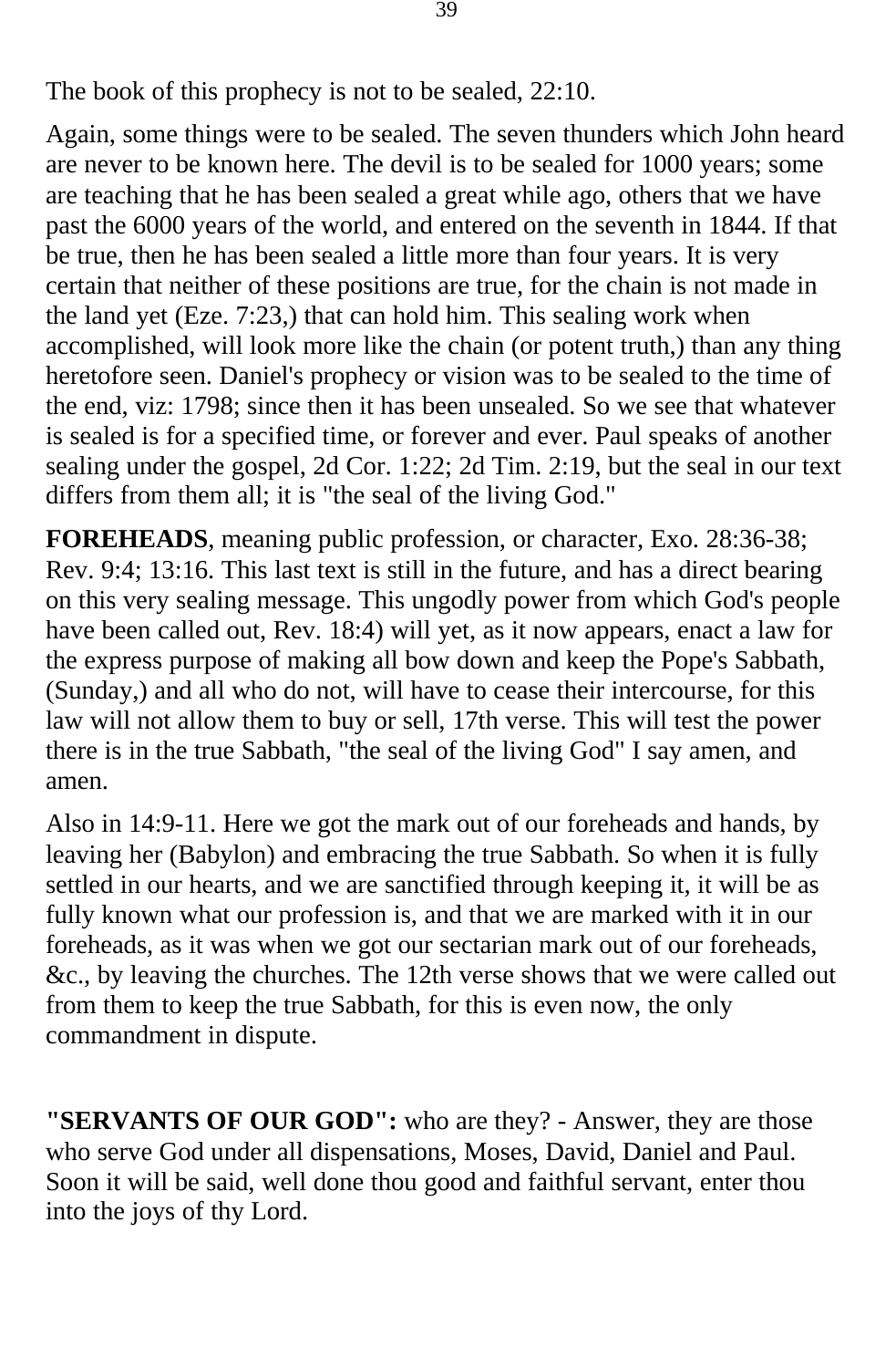"And I heard the number of those sealed. A hundred forty-four thousand were sealed of ALL the tribes of the children of Israel".

**"TRIBES OF THE CHILDREN OF ISRAEL:"** who are these? answer, "THE SERVANTS OF OUR GOD," see 3d verse, the proof is here plain who the tribes of the children of Israel are; whenever the Sabbath has been contended against, none but the literal Jews were allowed to be God's Israel, but see here, how your straw houses are demolished. John in holy vision sees that this very Sabbath which is "the seal of the living God" is now being sealed on the foreheads of the twelve tribes of the children of Israel, which Israel are "the servants of our God".

Their individual names are written on the gates of the holy city, the very same ones which are here sealed. Surely they will have an undoubted right there, for they "keep the commandments of God", 22:14.

Further: As the high priests always bore the names of the twelve tribes of the children of Israel on the **breast plate of judgment**, whenever they appeared in the holy of holies, on the 10th of the 7th month, so Jesus our great high priest, the antitype of all the priests, on the 10th of the 7th month, 1844, appears in the like order bearing the names of the twelve tribes of the children of Israel at the mercy seat before the Father, pleading with him to blot out their sins, and send the holy spirit of promise to seal them with the seal of the living God. Will he prevail, think you? John see that the 144,000 were sealed of all the tribes, &c., and these were the servants of our God, men and women now living. Where are they, says our opponents? Answer, on the earth. Do you know where to find them all? no, not yet; but I believe John saw every one of them, and I had rather believe him, if I should never have the privilege of seeing or hearing from one of them until the resurrection of the just, than to have my part taken from the book of life and out of the holy city, by continually trying to prove that it was not so, because the Sabbath believers could not point them all out, and tell their names. I am quite sure that such as find fault and reject God's Holy Sabbath, (no matter what else they do,) will never be among that happy number; none but Sabbath keepers and believers can ever be sealed with this seal, and even many of them will fail unless they keep the Sabbath holy in its appointed time, for it is just as sinful in the sight of God to wilfully reject the Bible light on the commencing of the Sabbath, and therefore transgress a part of sacred time, as it would be not to keep it at all. Friday evening at 6 P. M., the Sabbath commences, all other figuring is lost time.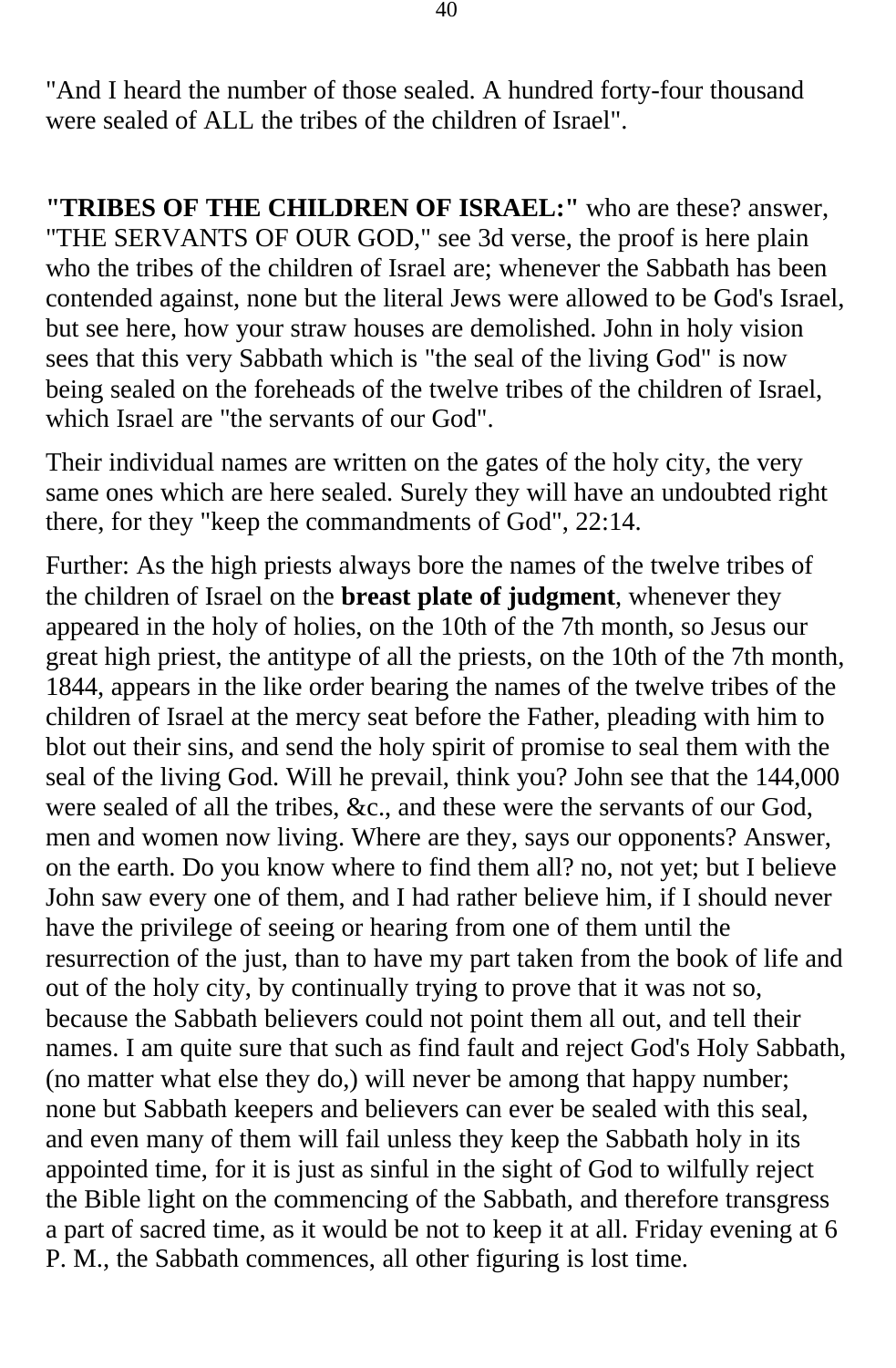From the 5-9 verses we have just 144,000 sealed saints to stand on the Mount Zion in their immortal state, as is shown in 14:1. It is the same 144,000 they have advanced beyond the sealing here, because they have got the Father's name in their foreheads now, so you see that the whole number which were sealed with "a seal of the living God," were afterwards redeemed. - Who then will stop this side of the sealing to find fault, and fall with the wicked. O Lord help us now. Says one, who are these in the 9th verse of the 7th chapter? Answer, all the righteous dead from Abel to the resurrection, which I have no doubt will be seen uniting with the 144,000 living saints, at the anniversary of the feast of Tabernacle in the 7th month. After God has spoken! compare the last clause of this verse with Lev. 23:39-44; Neh. 8:16-18. The sealing is for the living saints only. The dead saints are now being judged, Rev. 11:18; Rev. 5:12-13, John saw (not all the human family,) but all the redeemed of every creature in heaven, on the earth, under the earth, (in their graves,) in the sea, and all that are in them; meaning all that was then unborn, 9th verse is proof. These four instances are all the account John gives of the number of redeemed saints. In giving the exposition of Rev. 7:1-4, I have been more particular in weighing objections, and examining the Prophets views of visions, **angels** &c., than many of my readers may think desirable or profitable, in presenting the sealing message. My only apology, if one be necessary, is this: 1st. Many persons have supposed that this sealing was in the past.

2d. Others that the holy angels make the cry, and the people of God here on earth respond, and thus the work is done.

3d. While others again believe it is all the work of angelic beings.

4th. There are others professing to believe in this sealing time that have no faith in last day visions.

As my exposition differs some what from all of these, and I have no means of replying to the various objections which may arise from many quarters on the presentation of this message, I have, therefore, anticipated them, and by so doing have not been so brief as I otherwise should have been. I hope, however, this will be no objection to those who want the whole truth and desire above all things to understand the whole subject in its true light and bearings. All such will, I hope, examine it separately, carefully, and prayerfully, by the unerring standard of truth. All other ways will prove fruitless. To make it a little plainer I will recapitulate.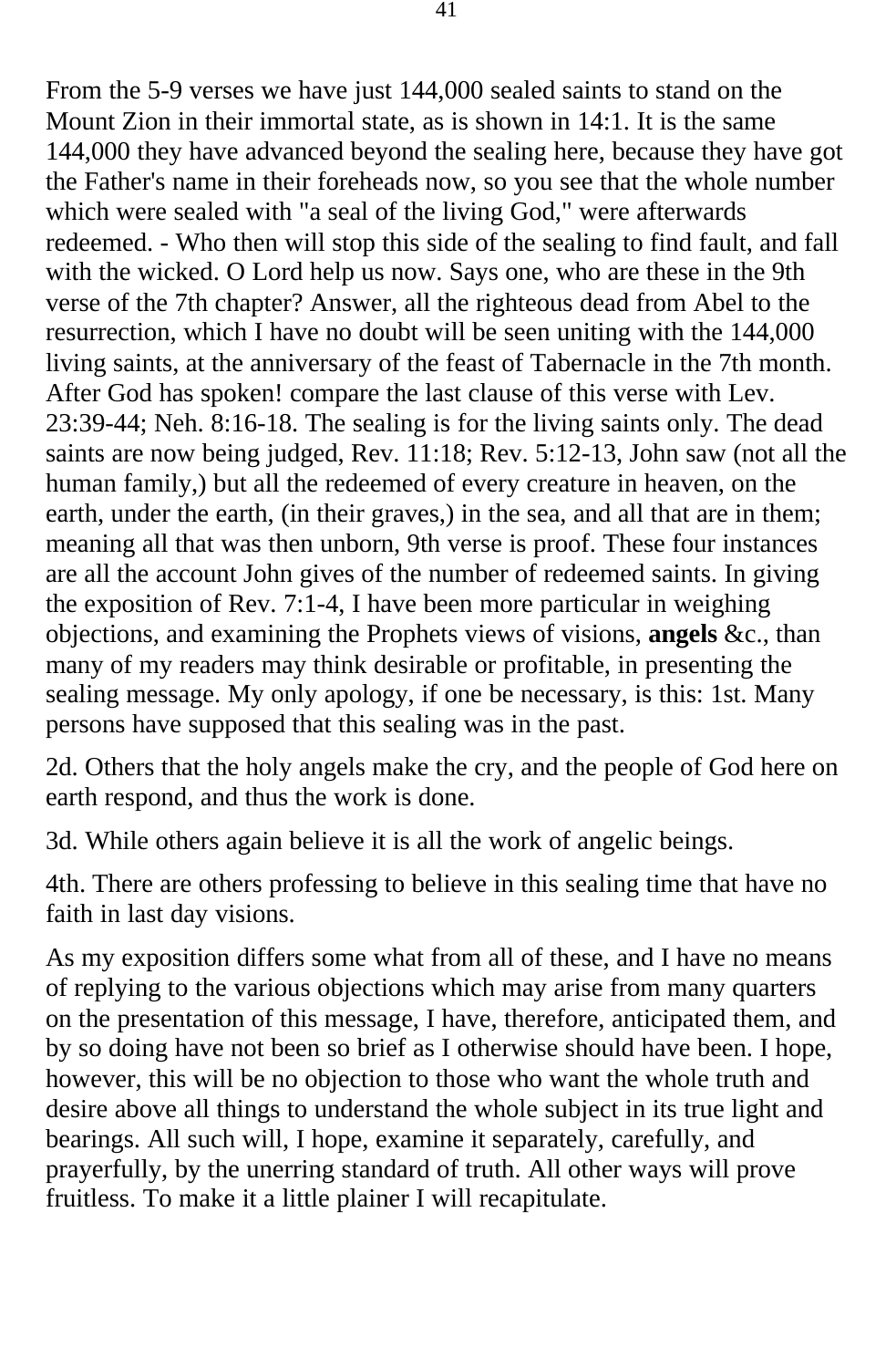1st. We made the four messengers figurative: representing the organized powers that be, viz: Great Britain, France, Russia, and the United States of North America.

2d. Objections to these four messengers being literal angels.

3d. Messengers, figurative, representing the people of the earth.

4th. Four quarters of the earth, viz: Europe, Asia, Africa, and America.

5th. Four winds, figurative, meaning the four sore judgments of God.

6th. 7th, and 8th. Earth, sea, and trees, all literal, as they are.

9th. A wind, figurative.

10th. Another messenger with the sealing message, figurative: representing those now under the 3d message, in **Rev. 14:9-12**, "keeping the commandments of God and the faith of Jesus." In other words, the true Sabbath keepers now on earth.

11th. Ascending, from the rising of the sun, figurative, as explained in connection with E. G. White's and Bible visions.

12th. "Seal of the living God:" figurative, means the never ending Sabbath "of the Lord our God."

13th. Crying with loud voices, means the sealing messengers, or the Sabbath keepers.

14th. Sealed, means fully receiving and being sanctified in keeping the whole truth, to pass safely through the time of trouble.

15th. Servants of our God: means all the true Israel of God, now living on this earth.

16th. Twelve tribes of the children of Israel: means the servants of our God, now being sealed.

17th. Injure not the earth, &c: Don't let go your organized system of governments, and let mob law and anarchy prevail, so as to destroy people on earth and sea, and destroy the trees.

18th. 144,000 means, that number of men and women now being, and to be sealed, to the day of redemption.

19th. Foreheads, means public profession, to be seen because it is a part of the person not covered.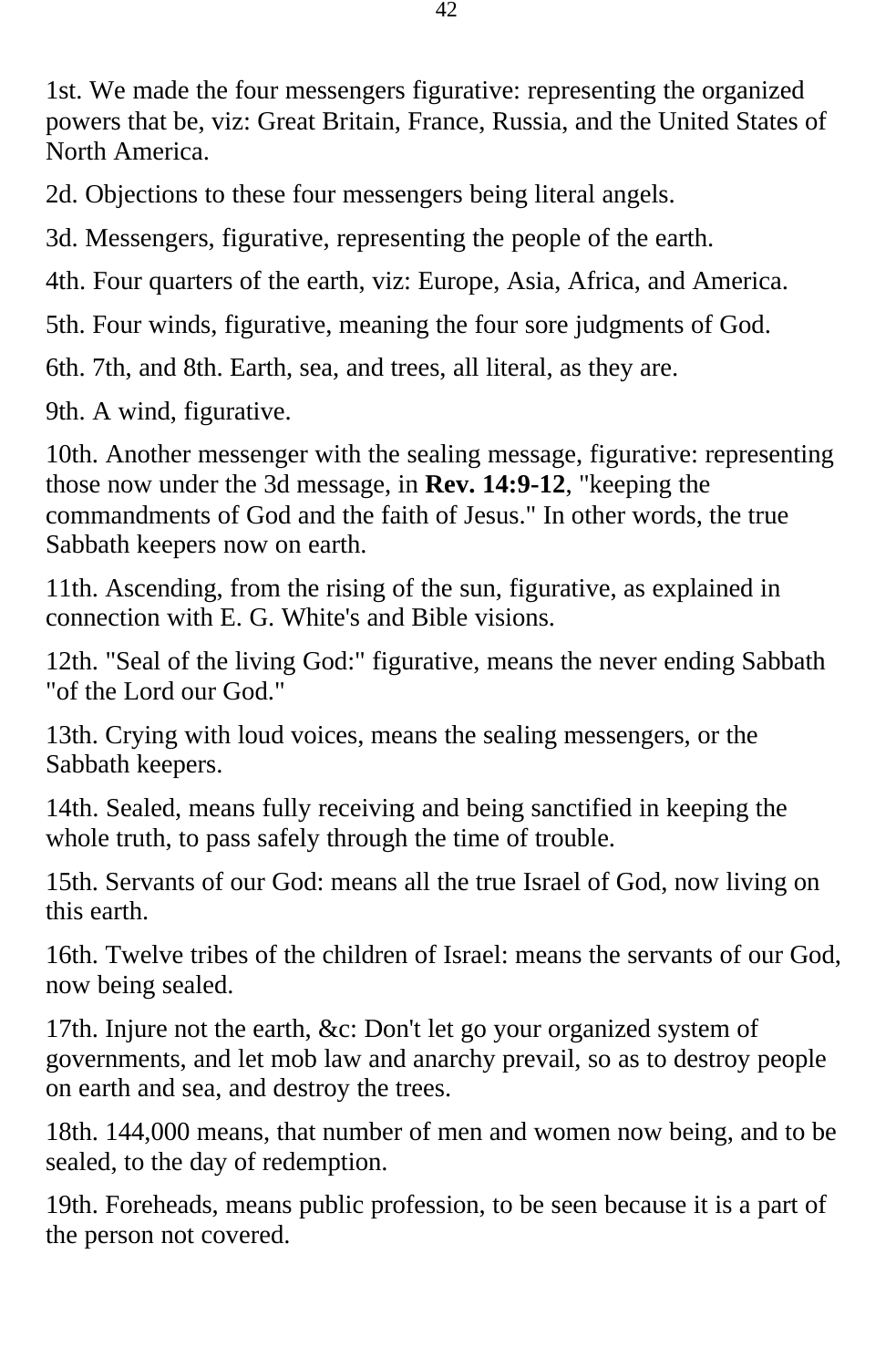20th. The redeemed saints, living and dead, represented four times in John's vision.

**EZEKIEL'S VISIONS**. - He says "the heavens were open and I saw visions of God." In his second vision as recorded in his 7: chapter, he saw the final desolation of the land of Israel; and from the following strong expressions he referred to the present and future state of things here, viz: "Now is the end come upon thee. - An end is come, the end is come. - The time is come the day of trouble is near. - Now will I shortly pour out my fury upon thee. - And accomplish mine anger upon thee. - For the vision is touching the whole multitude. - All hands shall be feeble, and all knees shall be weak as water. - Destruction cometh, and they shall seek peace, and there shall be none. - Mischief shall come upon mischief, and rumor shall be upon rumor," &c.

In his 8: chapter he begins with the third vision, and says while he was setting in his house in Babylon, (in the captivity,) the form of a hand took him by a lock of his head and brought him in the visions of God to Jerusalem, to prophecy its destruction. He called upon him to see the awful abominations committed by the professed followers of God.

He then declares that he would "deal in fury, that he would neither spare nor have pity, though they cry in mine ears with a loud voice, yet will I not hear them," 18th verse.

"He cried also in mine ears with a loud voice saying: cause them that have charge over the city to draw near even every man with his destroying weapon in his hand. And behold six men came from the way of the higher gate, which is turned towards the north, and every man a weapon of breaking in pieces in his hand, and one man among them was clothed with linen, with a writer's inkhorn upon his loins; and they went in and stood beside the brazen alter. - And he called to the man clothed in linen which had the writer's inkhorn by his side: and the Lord said unto him, go through the midst of the city, through the midst of Jerusalem, and mark a mark upon the foreheads of the men that sigh and that cry for all the abominations that be done in the midst thereof. And to the others he said in mine ears, go ye after him through the city, and smite: let not your eye spare, neither have ye pity; slay utterly old and young, both maids and little children, and women; but come not near any man on whom is the mark," 9:1-6. A question now arises, what is this vision to do with John in Rev. 7:1-4; answer: nothing, if it has been fulfilled: if not, then it will apply. 1st. Then it will be admitted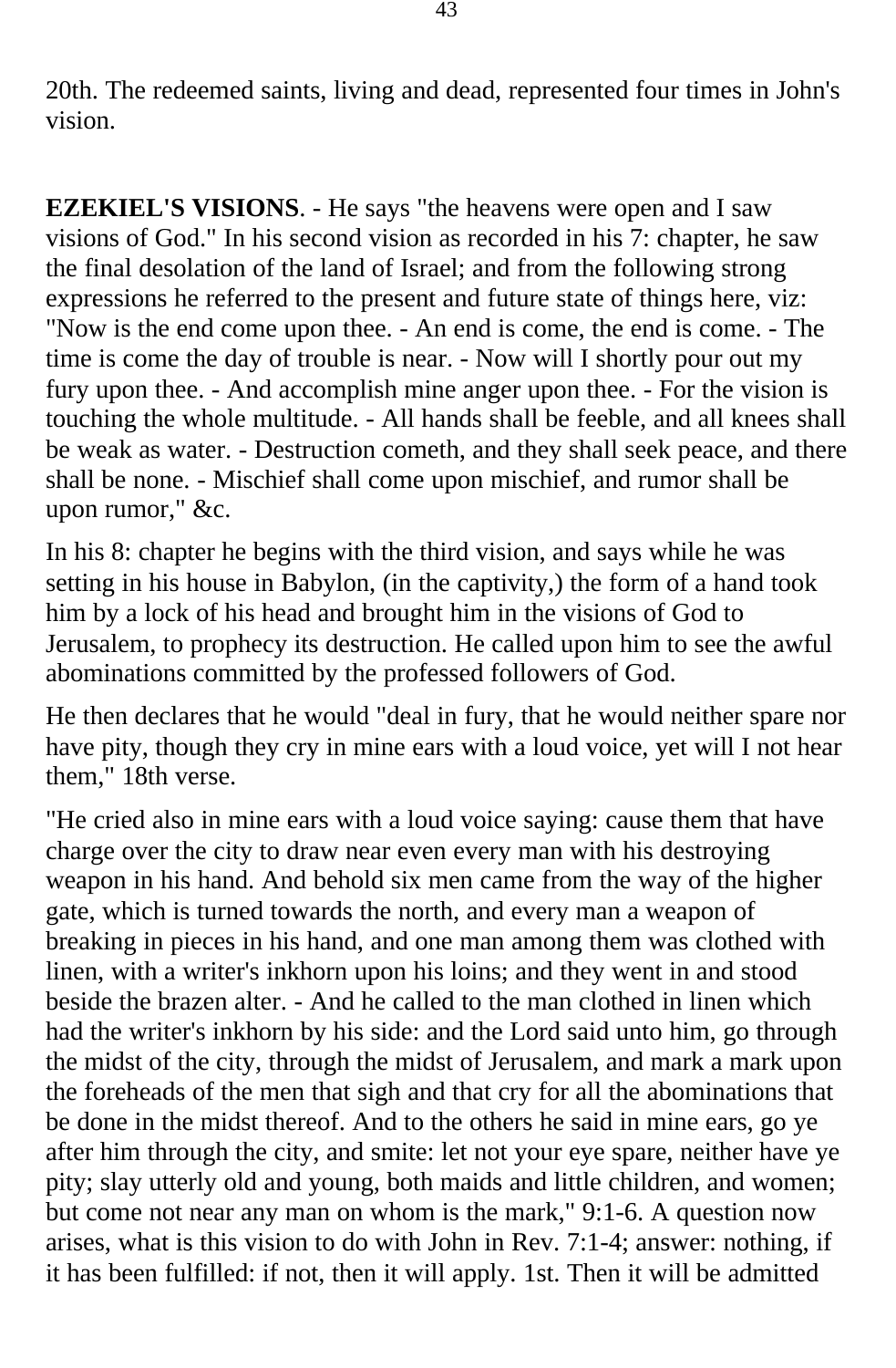that this vision was a prefiguration to Ezekiel of something that was to come, for it could not be a prophecy if it was--in the past.

2d. According to Ezekiel's dates, and Jeremiah's 52d chapter, the Babylonians besieged, took, and **destroyed Jerusalem**, and burned up the principal buildings thereof, about seven years after the wonderful prophecy, viz: B. C. 588; also 2d Kings, 25: chapter. This did not fulfil the prophecy, for he heard the orders given to the men who were to destroy, to slay utterly old and young, both maids and little children, and women. Now there is no such record made by Jeremiah, or in Kings, above quoted. They show the destruction of the city, but thousands of inhabitants instead of being slaughtered, were led away captive into Babylon. And a remnant was left in the land; and they afterwards went down to Egypt contrary to the word of the Lord, and the prophet Jeremiah went with them, see Jer. 42,43. Further: "he said come not near any man on whom is the mark," i.e. the sighing and crying ones, showing clearly that there was some righteous ones, for the man in linen had done his work and reported himself, 11th verse. But at this destruction of the city, B. C. 588, I believe it is clear that there was not one to mark. Jeremiah and Ezekiel's prophecies show that this destruction of their city and their captivity had befallen them, because of their continued backsliding. Now for the proof. "Run ye to and fro through the streets of Jerusalem and see now, and know, and seek in the broad places thereof, if ye can find a man, if there be any that executeth judgment, that seeketh the truth, and I will pardon it. - Jer. 5:1. Now this was a few years before the city was destroyed, and during the threatened judgments that would come on them, unless they repented. Therefore it is clear here, that there was none to mark in the city of Jerusalem when it was destroyed, seven years after Ezekiel had his vision. If there had been one righteous person there, God could not have destroyed it then., So that this wonderful vision of slaying utterly old and young, and marking the righteous in their foreheads, was not fulfilled here. Well but Jerusalem was destroyed again in A. D. 70, 658 years after this; yes, and this was the time that Jesus referred to when he told them to pray that their flight may not be on the Sabbath day, Matt. 24. May not this slaying, and marking time refer here? I think not, because we have just quoted the Saviour's language to show that all the sighing, and crying ones, even his praying children, was to flee from the city the first opportunity except on THE Sabbath, (not first day of the week.) Now this differs materially from Ezekiel's vision; he saw that the marked ones were not to be touched while the wicked were being slain in the city. See 9:6,8,11.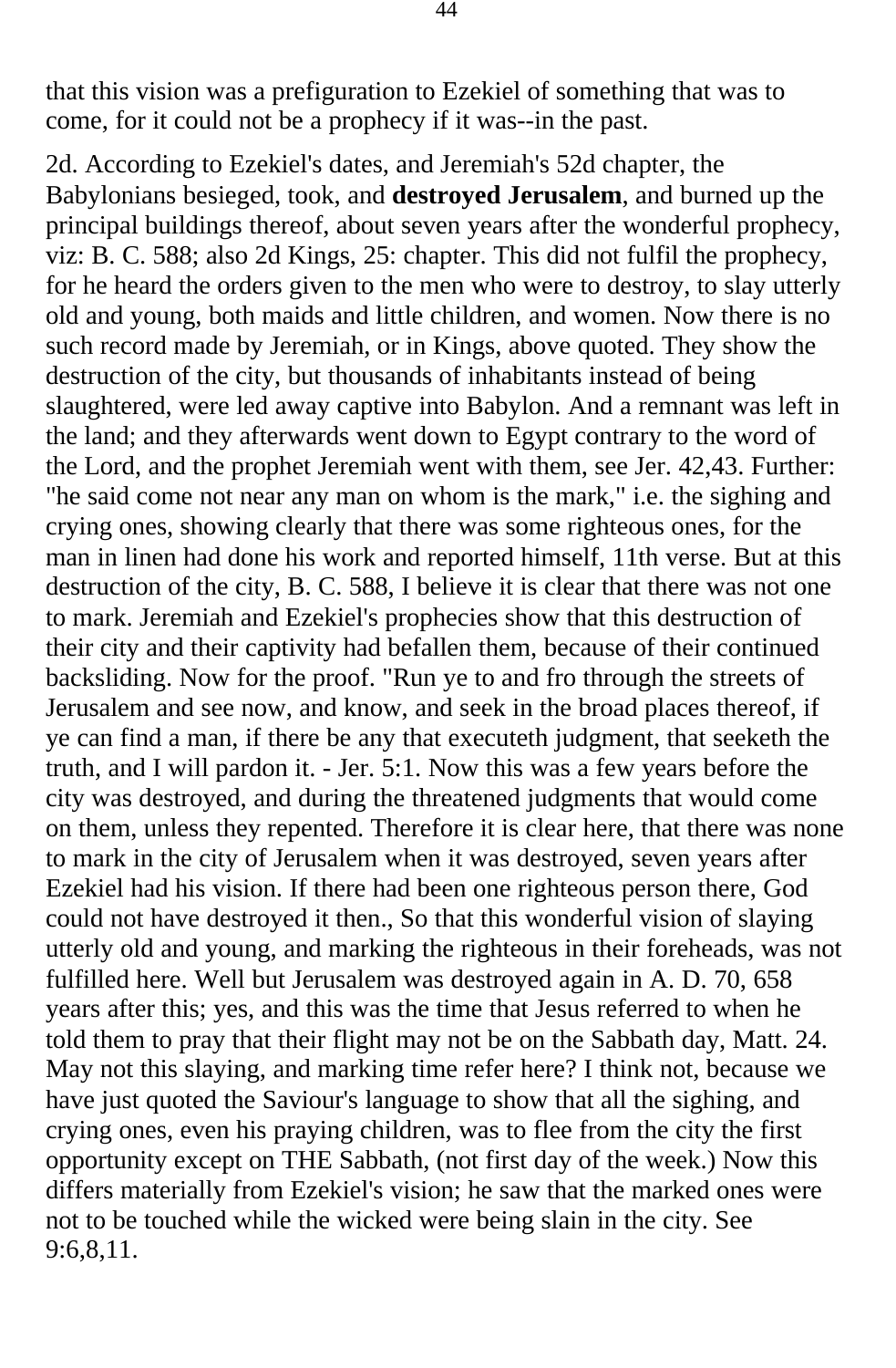History shows that the praying ones had left the city some time before the Roman army entered it, and began to slay the wicked; besides, though many hundred thousand souls were slain in the city at this time, yet they were not utterly slain, because many thousands of them were led away captive by Titus, the Roman conqueror; besides we have no account whatever of any marking or sealing process of the sighing ones at either of these times.

May it not have been in the reign of the MACCABEES, between these two awful calamities that befell their city? no, it is not these. I believe we have no other account to which we can refer.

Therefore it is clear that the sighing, crying, marking, and slaying time, which he saw in vision 2443 years ago, was in reference to the last days. I see not where it can apply any where else. Then here is two witnesses. Now Paul says, "out of the mouth of two or three witnesses shall every word be established.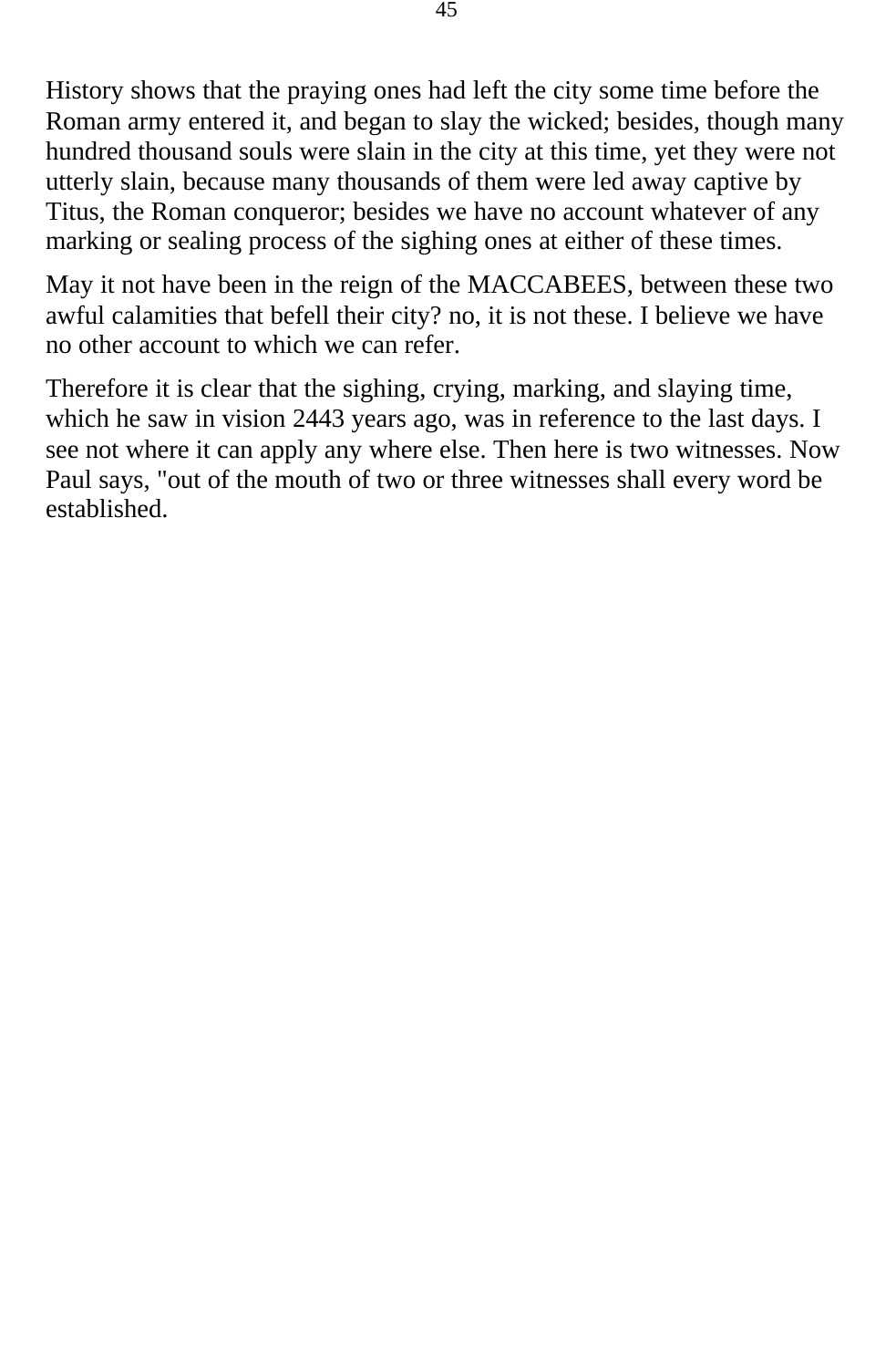## **Ezekiel's And John's Visions Compared**

<span id="page-45-0"></span>1st Ezekiel saw that those who were making an utter destruction of the wicked were MEN, they were not angelic beings,

John saw four messengers had the power to injure the inhabitants of earth, sea and trees. These we have named as the four principal ones. Now in the slaying time the other powers beside the four principal ones will be engaged; then we have five here

2d. Ezekiel saw one sealing or marking M A N clothed in linen, emblematical of the righteous in white robes.

John saw a messenger having "a seal of the living God," to seal God's people with.

3d. Ezekiel's slaughtering men were to slay the inhabitants of the earth.

John's were to do the same.

4th. Ezekiel and John both saw that the marking and sealing was immediately preceding, and even in the time of the slaying and injuring of the inhabitants of earth and sea.

Thus while the time of trouble is in one quarter the marking or sealing will be finished in another, just as Ezekiel's slaughtering men was following directly on after the marking or sealing man. Just so John saw the trouble had began, or else why did he hear the sealing messengers cry out for them to hold on, (don't begin yet,) we must keep a head of you, to mark, or seal, the servants of God, first.

5th. Ezekiel saw that the mark was made on those that sigh and cry for the abomination in the land, 9th 5.

John saw the seal was to be on the servants of God, and that these in the last days are, and will be the sighing and crying ones, there is abundant proof; see Jeremiah's view of the time of Jacob's trouble, 30:6-9,17,24; and the day and night cry, Luke 18:7,8.

6th. Ezekiel saw that the man in linen reported, or as, in the margin, returned the word, saying, I have done as thou has commanded, 11th verse.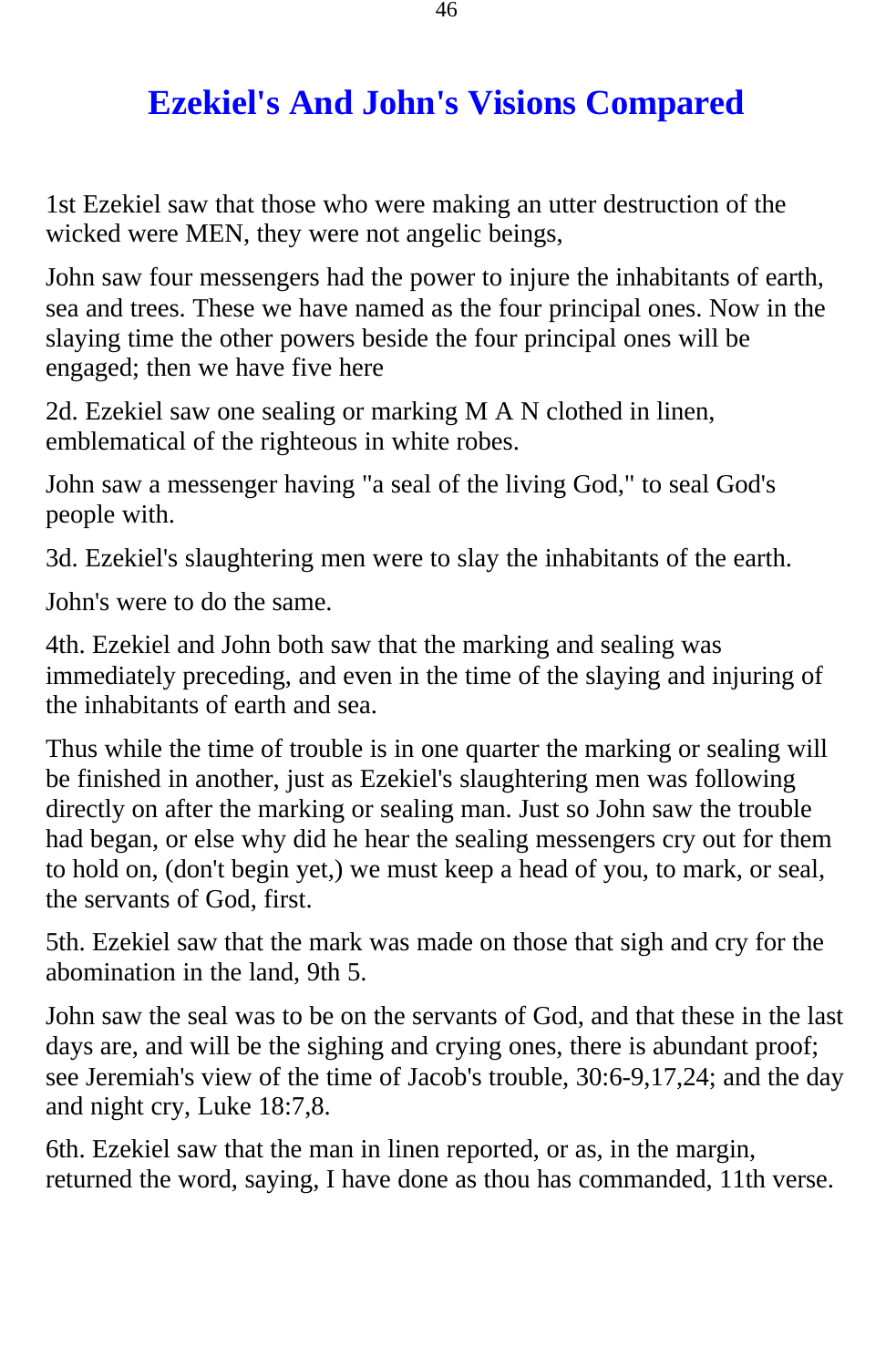John's sealing messenger cried with a loud voice. This of course shows that he, or they, was doing also what was commanded, or returning or fulfilling the word.

7th. Ezekiel saw MEN doing this work. This therefore is another strong proof that John's messengers were MEN. If they were invisible angels, as some believe, then it will be absolutely necessary to prove that Ezekiel's slaughtering and marking men, are also invisible angels. This I think cannot be shown.

These things prove that Ezekiel and John's visions were of one order, and at the same time, viz: just prior to the deliverance of the sighing ones, by the voice of God; and before the pouring out of the seven last plagues on Babylon; by these, same sealed ones, [don't start at this! it is so, for John's visions as clearly prove this as it does the sealing message.] It is true Ezekiel did not state the number sealed, or marked, or what their peculiar mark was, as John has done; yet all the main features of the two visions agree.

They are both a miniature view, similar to the transfiguration or views of the everlasting kingdom on the mount, and will as surely be fulfilled.

As I have now given an exposition of John and Ezekiel's visions, so far as relates to the sealing message; which makes the foundation sure. I will now try, with the help of God, to raise and finish the building, by showing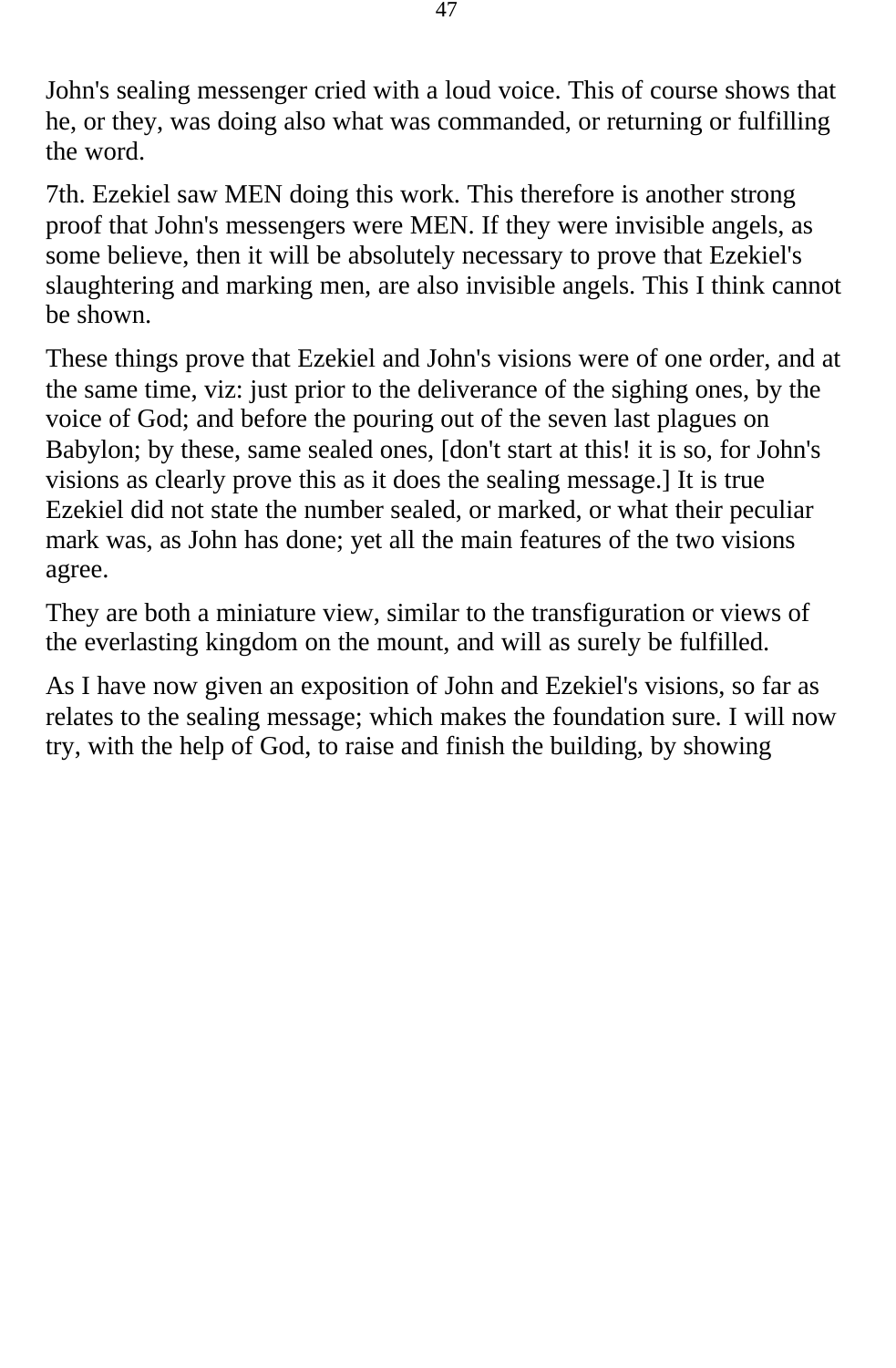## **The Time And Order Of The Sealing, With "The Seal Of The Living God"**

<span id="page-47-0"></span>Let us then look at the subject as we have already explained it, and connect it with other prophecies; and past and present history.

1st. John saw that there was four principal nations located on the four quarters of this earth which had, or could have the power on land and sea; and that they were organized governments, as we have before stated on page 4. We believe them to be 1st, Great Britain; 2d, France; 3d, Russia; 4th, United States of North America. And that he saw them all disorganized, which caused "such a time of trouble as never was since there was a NATION." - Dan. 12:1. Now Daniel's time of trouble cannot be, or begin to come while the nations are standing in their organized state.

Hence, when these four principal ones over earth and sea, become disorganized, then all the minor governments of the earth will also become disorganized.

Thus the whole earth will be in a complete state of revolution, devastation, and destruction. A WIND will then indeed blow, viz: the weapons of destruction which God calls a sword, and as a most natural consequence the other winds will follow, viz: famine, noisome beasts and pestilence. This, I understand, is what John refers to by their holding the four winds, see page  $10th$ .

In this state of things they will also destroy the trees, especially fruit trees, "which are for man's life in the siege.

Now immediately preceding this awful state of things, or before it becomes general, see Ezekiel 9:6-8, John saw sealing messengers going forth with "the seal of the living God," which cried, "injure not", or in other words, hold! the four winds must not be let go, until we do our work; for if we do not seal the servants of our God first, they will not be prepared to pass this overwhelming time of trouble. Therefore they must keep head of the men who are to injure, and destroy. This is in accordance with both visions. Now these four nations and governments, and God's servants, are here.

How will they know when and where to begin with their sealing message? Answer: when they see either or any of these powers becoming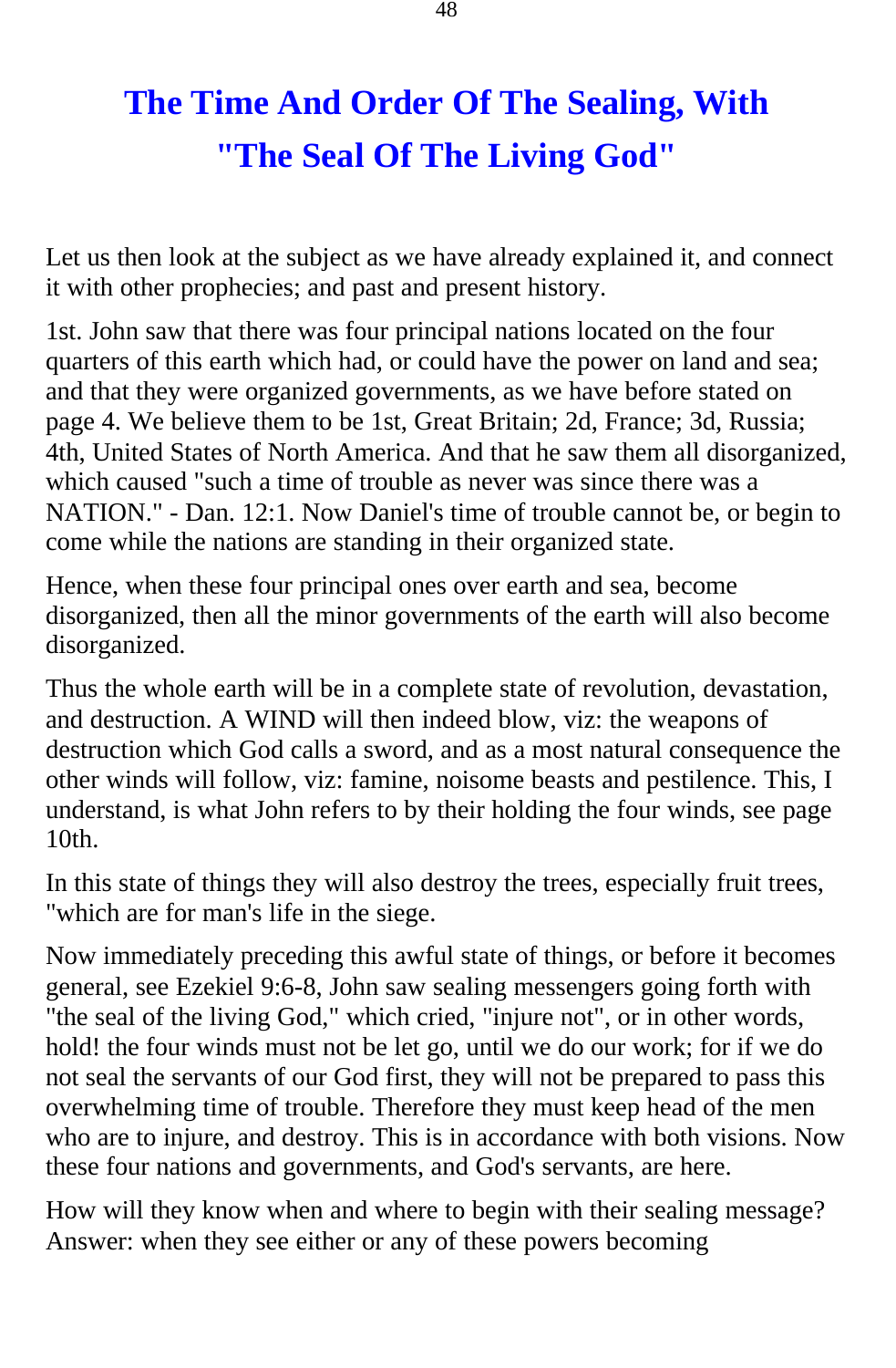disorganized, and A WIND begin to blow, meaning the slaughter weapons or sword.. Has any thing like this been seen? Yes!

We will begin with **FRANCE**, one of these four-powers. The public journals have stated that on the 22d day of last February France became disorganized, deposed their king, and burnt up his throne, ("cast it down, Dan. 7:9,") and himself and family fled to England for safety. In this emergency they established a Provincial or temporary government, which continued until about the 23d June last, when that was destroyed by a counter revolution. Here was presented a specimen of the time of trouble; the scene was principally then in Paris, her capital, where her Legislative body was in session, endeavoring to enact a new code of laws to govern the people. The work of devastation and death began again by the reign of mob law. Barricades and places of defense were hastily thrown up by the mob, or opposite party; these as we were informed, were made from paving stones, side walks, furniture, carriages, and especially trees, yes, all that they could command. The reign of terror was such in the course of two days that the heads of the provincial government was compelled to yield their authority unreservedly into the hands of the commander and chief of about one hundred thousand soldiers, then in and around the city. The continued reports of the killed and wounded soldiers, and valuable officers, pouring in to the Chamber of Deputies, the Legislative body which had convened to make laws for these people dissolve in confusion, and seize their war weapons to compel those that opposed them to yield, or fall by the sword. As all power and authority to restrain the insurgents had now failed, military law was proclaimed, and the city was laid under a siege; one man having power and authority to do as he pleased. The papers go on to state, that women were equally engaged with the men. One mounted the barricade waving her flag in defiance of the numerous armed troops that opposed, for refusing to retire she was shot down; another seizes the flag and takes her place; she also shared the same fate. The barricade was now captured, and but one living man behind it. In one meeting house fourteen hundred dead soldiers were piled one upon another. - See Ezek. 7:22,24. One woman boasted that she had cut off the heads of five soldiers with her kitchen knife. In another quarter it was said they had prepared an engine with vitriol to blind the soldiers, while others were throwing missiles and scalding water upon the soldiers from their windows and house tops.

It was also stated that five hundred insurgents were taken prisoners by the soldiers who marched them out into an open space and then surrounded, and butchered them in cold blood; and the next morning four hundred more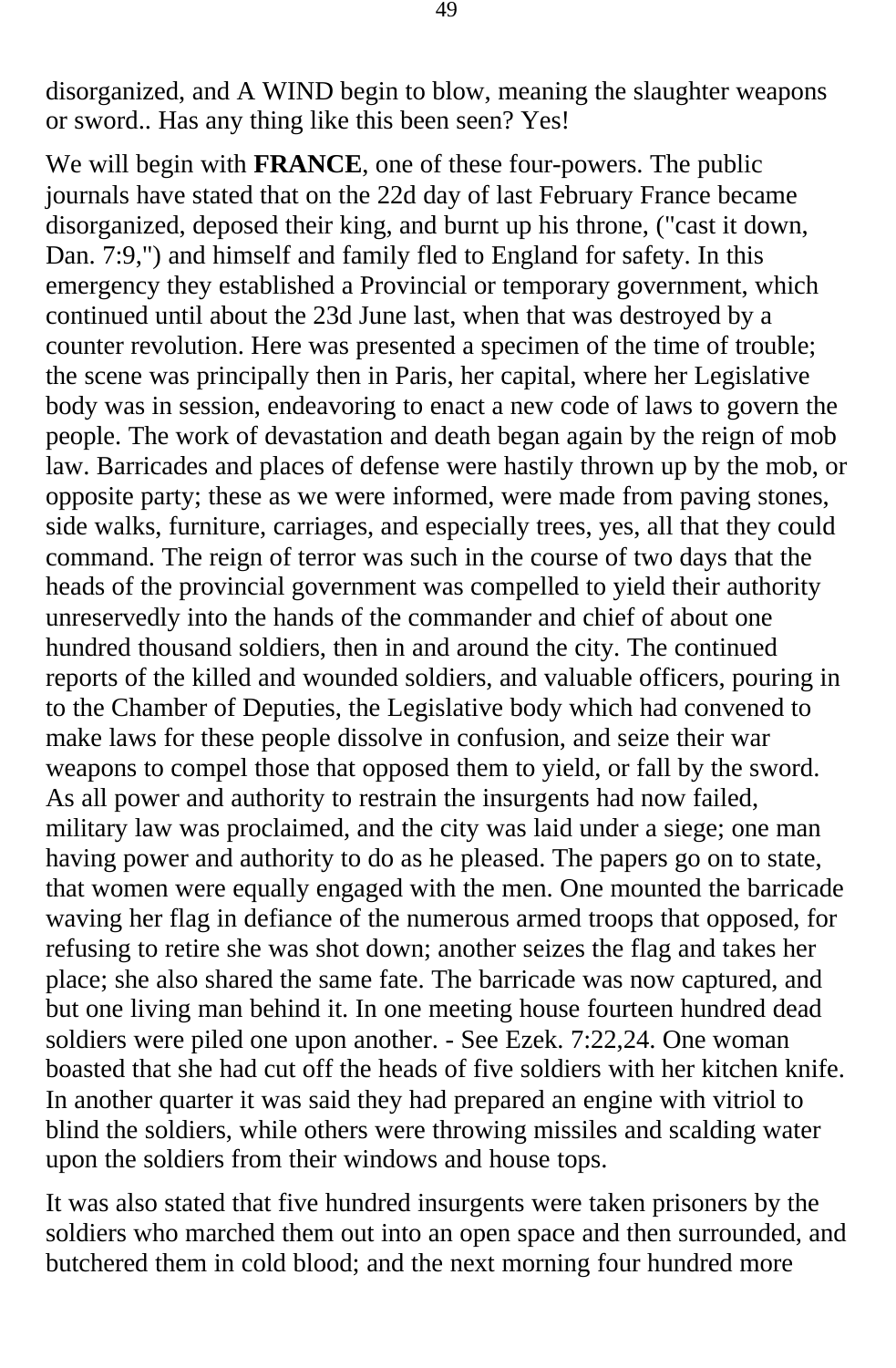shared the same fate. Besides many more awful representations of murder, rapine, and blood. Among the prisoners taken during this terrific state of things, papers were found upon, or about their persons, stating what they in their secret club meetings were resolved to do if they became the victors; one article was that all property accumulated since 1815, should be confiscated and appropriated for their use, &c. &c. The work of death and slaughter spread throughout the land. It was also stated that about fifteen hundred of these self-styled enlightened republicans marched out in a body, declaring their right of liberty and equality; and entered one of their neighboring cities. The citizens took the alarm and fled, leaving them for a while unmolested in their work of misrule and plunder. After the first alarm had a little subsided, the citizens armed themselves with whatever implements of destruction they could seize, and recaptured their city, goods, &c. And thus the work of revolution and counter revolution; neighbor against neighbor, has been spreading and taking root throughout the continent of Europe.

One more important item was stated. viz: that the mob seized the railway stations and tore up the rails, and cut off the electric wires, for the purpose of stopping all intercourse; to prevent their neighbors from interfering until they should become the victors. In this way all intercourse was stopped.

See what a rushing and struggling has been, and now going on among the people to overthrow and cast down the thrones of the Potentates of Europe, viz: Prussia, Hanover, Sardinia, Sicily, Naples, Venice, Lombardy, Tuscany, Rome, &c. See the account from the Boston Times of Oct. 26, 1848, of the flight of the Emperor of Austria from VIENNA, the capital of his vast dominions, and of the insurrection and siege of that city for eight successive days, from the 6th of October. How they too in their work of slaughter, when they became victors tore up the railways and demolished bridges to stop all further intercourse. See also a similar state of things in Berlin, under the king of Prussia.

Almost every arrival from Europe shows that these difficulties instead of being settled are breaking out like volcanic eruptions in other parts of their territories, and other places.

Well, say the thoughtless ones, these things are nothing more than what has been before. I reply, if any thing like this had ever transpired among the most enlightened nations of Europe, we should find it recorded in past history. Isolated revolutions are trivial, when compared as it were with continental Europe. These things without any doubt are in their progress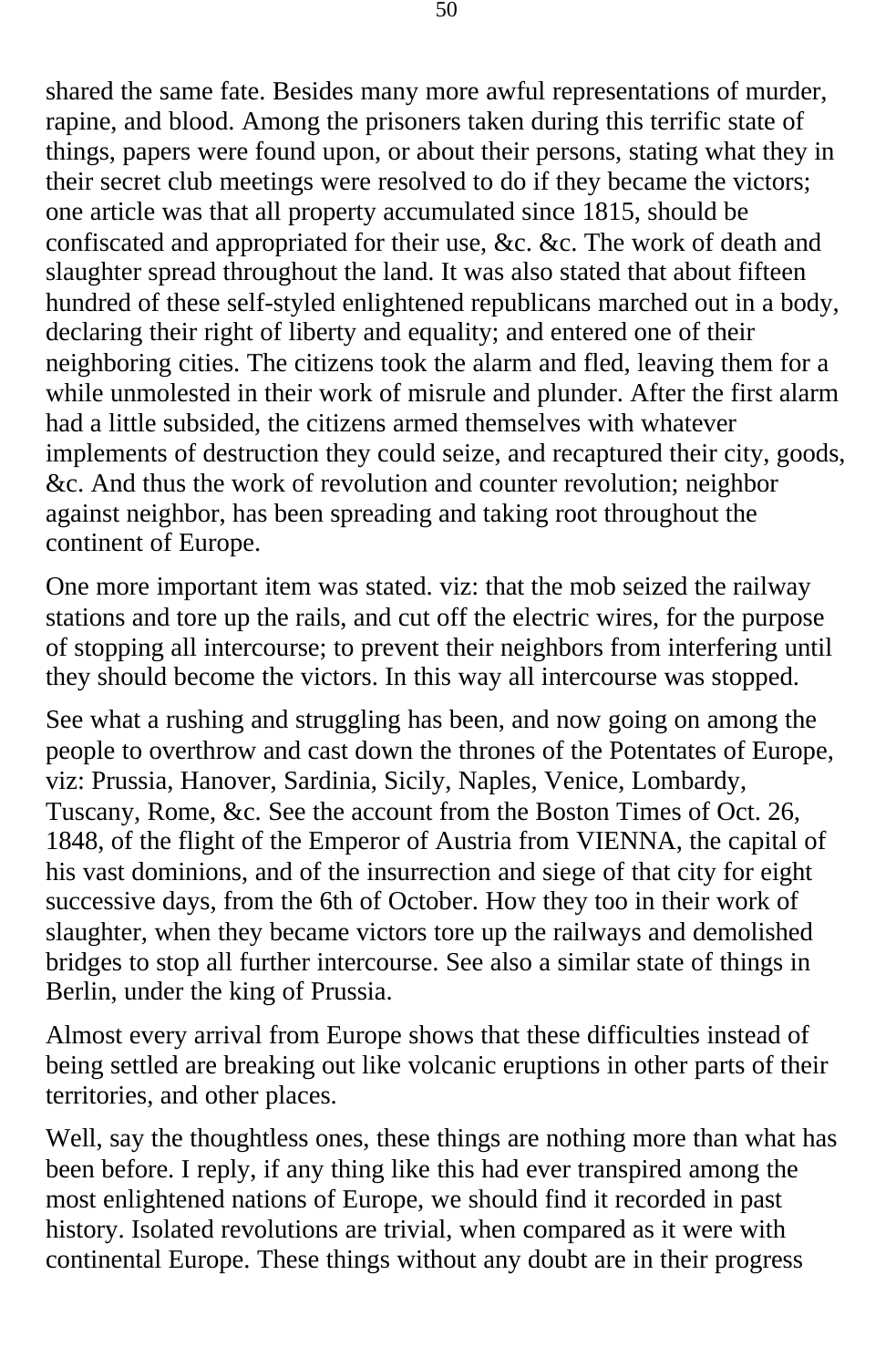and order the fulfillment of prophecy, viz: "**The nations are angry**, thy wrath has come." - Rev. 11:18. The seventh angel HAS sounded, 15th verse. "The time of trouble such as never was," Dan. 12:1, has began; see Ezekiel's man clothed in linen, and his slaughtering men all in the field at the same time, with this difference only, that the man in linen was to keep ahead of them. John gives us the same view, by saying injure not; i.e. hold on! stop! we must seal God's servants first.

Here then I say, is where God's people that have "the seal of the living God" find out when this sealing message begins, viz: one of the four messengers, i.e. France beginning to let go or show her disorganized state, and the surrounding nations following her example. Ruler against ruler, neighbor against neighbor, friends becoming each other's deadly foe; giving the world a specimen of what it will be when Dan. 12:1, is fully realized.

The time of trouble "such as never was," must begin somewhere, and at some specific time. This then we say is the time and place. France being one of the four messengers to which the sealing messengers were to look before they can begin to cry, see the work began, and hence they cry. It is true that God restrains the powers that are now about to let go. His word is the medium "by which he makes the man of God perfect, and fits him for every good work," and then the spirit leads him into all truth. Just so in this sealing message.

From the facts which I have stated from the political papers we learn two peculiar traits, which are these, when mob law reigns in the cities:

1. Trees are injured (as John saw,) or destroyed. The statement is something like this, viz: the beautiful and valuable trees were cut down and thrown together with other things, for places of defence. So it will be in other places, independent of what the fires destroy.

2. Rail roads and magnetic telegraphic wires are destroyed with other means of **communication**. This of course will be the case in any other part of the earth where mob law reigns; when the time of trouble becomes general throughout the earth. Here we learn how impossible it would be to give the **sealing message** of any other, after the time of trouble had began where the messengers were. They could not go from place to place. Therefore now is the time for the ascending messengers to go with their message and keep before the time of trouble or slaughtering weapons, and cry as they go with loud voices, the inhabitants of the earth, and sea, are not to be slaughtered and cut down, until we have sealed the servants of our God in their foreheads, for we see the men with their slaughter weapons are not to come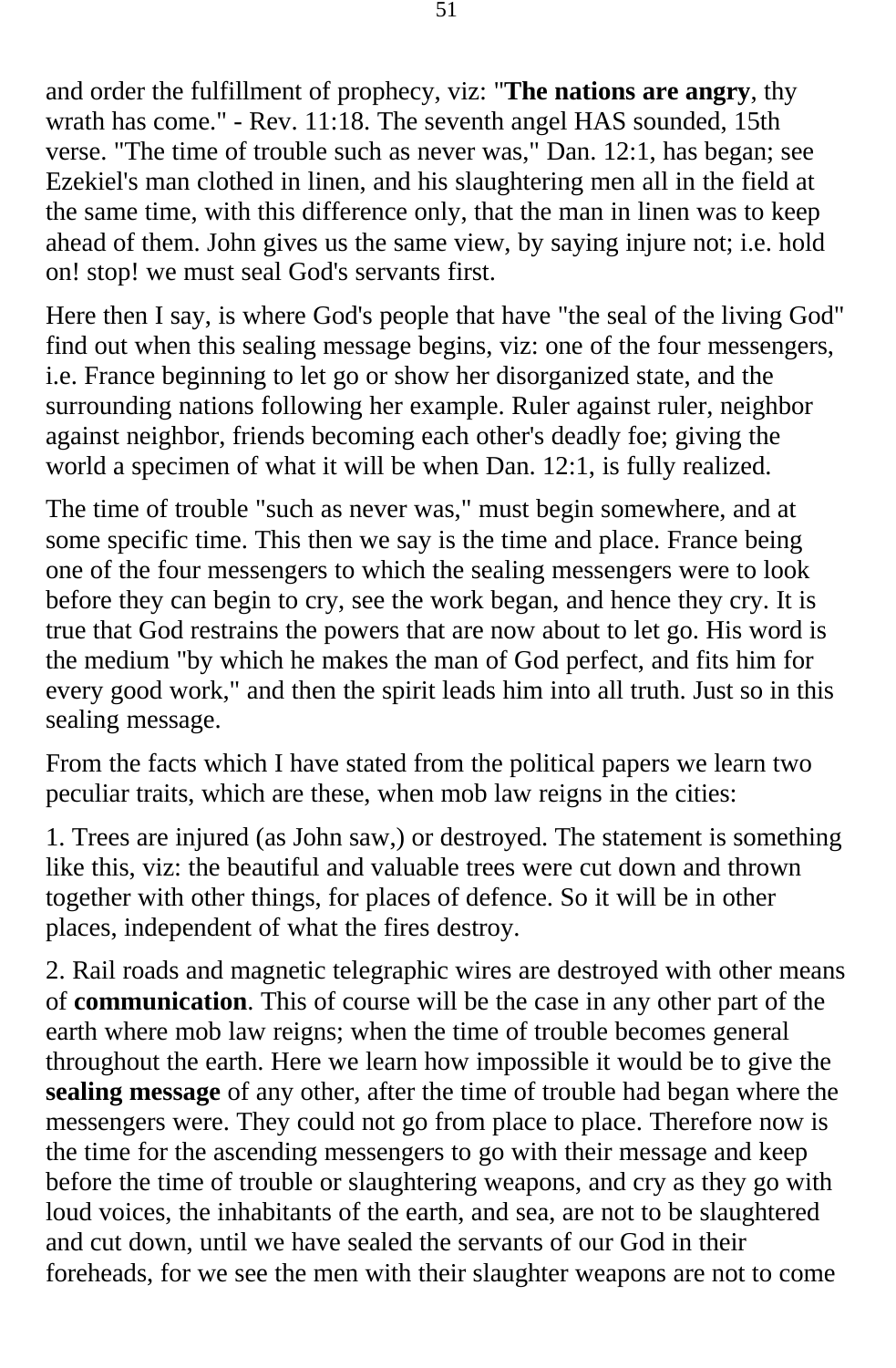near any one that is marked or sealed. This is the order of this sealing message, and work of slaughter. They are so inseparably connected that no other order of events can separate them, all in the field together, the sealing messengers with their work before them, and the slaughtering men behind them; which requires them to watch, before and behind.

John in vision saw the powers that be, beginning to injure or lay waste the inhabitants of earth and sea, with the trees. And the sealing messenger having a "seal of the living God," watching their every motion, because the work of sealing the servants of God could not commence until he sees them moving in his rear. As soon as this is manifest, whether they hear or not, the cry is up; injure not, &c., stop! hold! the sealing work must be done first.

Ezekiel in vision saw the same order, viz: The men that were to slaughter old and young, women, maids and little children, and the one with the writer's ink horn or sealing man, all standing together, beside the brazen alter, waiting for orders when, and how to move, 9:3. The order is given, the sealing man moves first, the slaughtering men are ordered to follow him, 5th 5.

Their individual work of marking and slaughter were so closely connected, that Ezekiel cries out to spare that all Israel may not be destroyed, verse 9.

But the sealing man reports his work done, right in the midst of this slaughter, 10, 11 verses. How manifest it is then that the sealing and slaughtering messengers (in both visions,) are in the field together. The one in such close connection with the other, that the cry (or the character of the work,) is continual, injure not! hold on! not so fast!! our orders from the brazen alter (which means the slaughtering alter where beasts and birds, &c., were slain,) were that we should go first and that you should follow after. Here the sealing messenger is continually on the watch, setting in his watch tower night and day, to move in the order of events.

I think we have clearly proved that the time of trouble has began. Hence the sealing message is, and must be now; because it must go before, and not after the time of trouble; as both John and Ezekiel shows. The 91:Psalm 5-8 verses also shows that while the arrows or weapons of death are flying, the righteous (or sealed ones,) will be under the shadow of the Almighty.

Jesus has endorsed all these promises, by saying, "because thou hast kept the word of my patience, I also will keep thee from the hour (or time) of temptation, which shall come upon ALL the world to try them that dwell upon the earth. - Rev. 3:10. It certainly will not be doubted but Jesus here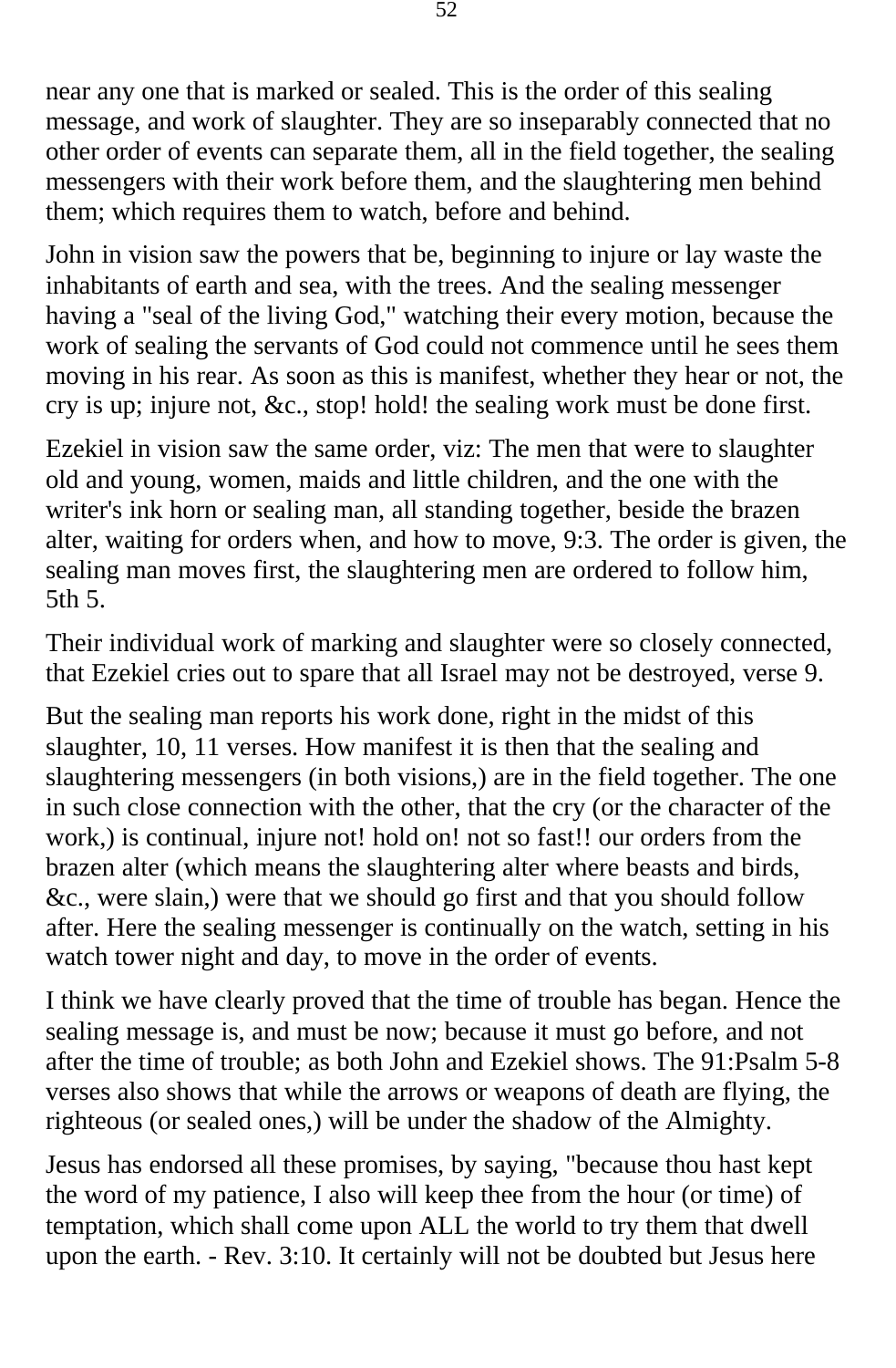referred to Daniel's time of trouble. If he has not, then there will be, 1st, a time of temptation to try all the world, and 2d, a time of trouble, to try all the world; and both so closely connected that they could not be seen separately. I think it is perfectly clear that Ezekiel, the Psalms, John, and Jesus have all referred to one and the same time, viz: Daniel's time of trouble, 12:1. Let us now connect the 25: chapter of Jeremiah's prophecy with this; and that we may not stagger through unbelief, mark well the 10 12 verses.

Here the first part of this wonderful prophecy has been fulfilled to the letter, Babylon's desolation has long been perpetuated, even since the captivity of Israel, therefore we have the positive assurance that the remainder of the prophecy will surely be accomplished. Hear the Lord Jehovah speak, "For thus saith the Lord God of Israel unto me, take the **wine cup of this fury** at my hand, and cause all the nations to whom I send thee to drink it. And they shall drink, and be moved, and be mad, because of the sword that I will send among them," 15th and 16th verses.

Mark! this wine cup of God's fury is the same in character with that which Judah and the inhabitants of Jerusalem drank during their long captivity, for despising God's Sabbaths; just read Lam. 2:8-12, see her weeping prophet mourning over her doleful desolations. But says one, this city was restored again after 70 years; well the 29th verse shows that she did not drink it all then, but will continue until her final desolation. But was it so of Babylon, which began to fall at the end of Juda's captivity? read the 12th verse again, and connect it with Jer.1:39. A desolate barren wilderness, a place for owls and wild beasts, from generation to generation; "she that was a praise of the whole earth has been surprised;" she is destroyed. So says every traveller that passes by, even this very now. Say, did God's word fail here? no! then ponder well the remainder of this chapter, a great part of which has become history, and now the final end of it coming upon us like the muttering thunder in the east, gathering blackness, and horrible darkness as it comes; because devastation and utter destruction, and desolation is in its train. The angel Gabriel told Daniel it was the time of trouble such as never was, 12:1. Now the nations that drink this cup of God's fury are first moved, and then they are mad. - The very state that John in holy vision saw them in after the seventh trumpet had sounded, and before Jesus comes. - Rev. 11:18. The very state that the political papers say they are in now.

Jeremiah says, he made the nations to drink this cup of fury, 17th verse; how? why, by prophesying just as God shew him. He goes on to number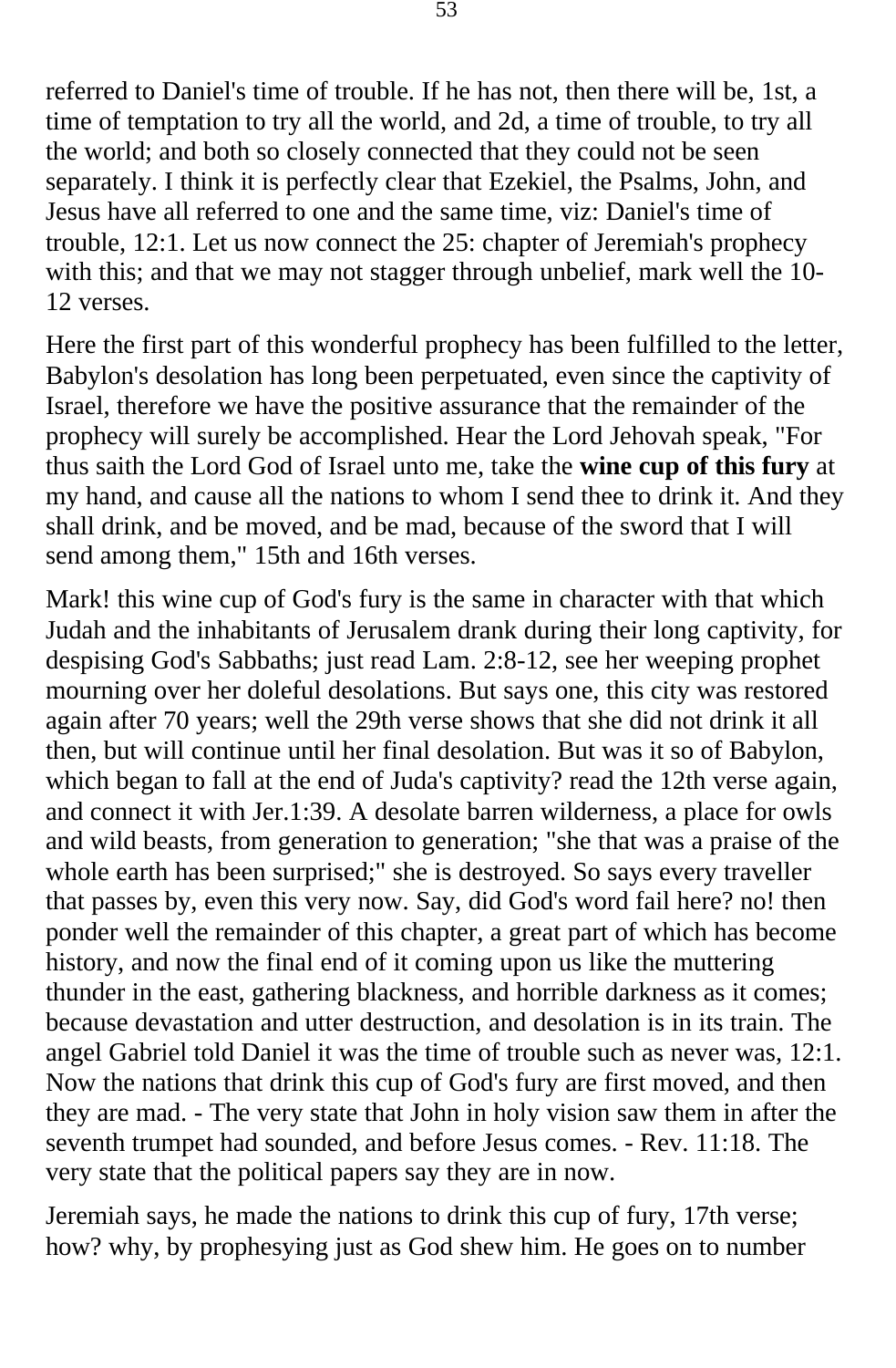about twenty kingdoms, with all the mingled ones around them, and then says, "and all the kings (or kingdoms,) of the north far and near, one with another, AND ALL THE KINGDOMS OF THE WORLD WHICH ARE UPON THE FACE OF THE EARTH ! and the king of Sheshack, (United States of America,) shall drink after them," 26th verse. Whether I am right about Sheshack or not, Jeremiah has included **every nation on the face of the globe.** 

"And though they refuse to admit it, God says ye shall certainly drink it, because of the sword which I will send among you - for I will call for a sword upon ALL the inhabitants of the earth, saith the Lord of hosts - Now who cannot see that this sword is A WIND, that will blow as soon as these four powers begin to let go. To make it still more certain, he says "a noise shall come even to the ends of the earth, for the Lord hath a controversy with the nations. He will plead with ALL FLESH. - He will give them that are wicked to the SWORD saith the Lord. - Evil shall go forth from nation to nation, and a great whirlwind shall be raised up from the coast of the earth, and the slain of the Lord shall be from one end of the earth to the other end of the earth," &c., 27-29, 31-33.

He shows clearly that this whirlwind is the sword slaying the people from one end of the earth to the other. ELAM is to fall by this whirlwind, 25th verse. She is one of the twenty named. Please turn to the 49:36,87 verses; see how it was done, the four winds was to scatter her, the sword should follow them until he had consumed them. God here fixes the time when this time of trouble shall be, viz: when this cup of his fury is operating, and the nations are mad, or angry.

He says to Jeremiah, "therefore prophesy thou against them all these words, and say unto them, the Lord shall roar from on high and utter his voice from his holy habitation; he shall mightily roar upon his habitations. - A noise shall come even to the ends of the earth," &c., 30, 31st verses. This is the voice of God, and will shake the powers of the heavens. - Matt. 24:29. Isa 34:1. Rev. 6:14. "Heaven, earth and sea, and all nations. Hag. 2:6. Heb. 12:26. Joel 3:16. "His voice," Eze. 12:25. Psa. 46:6,7. Joel shows this time to be when God shall deliver his people. This must be after they are sealed, and during the time of Jacob's trouble, in the midst of Daniel's trouble; for that will not end until all the wicked nations are consumed.

Jeremiah continues his prophecy on the **shepherds, and principals** of the flock: shows that these will be slaughtered though they howl and cry, there will be no way for their escape, &c, 31st verse, now see 29th verse,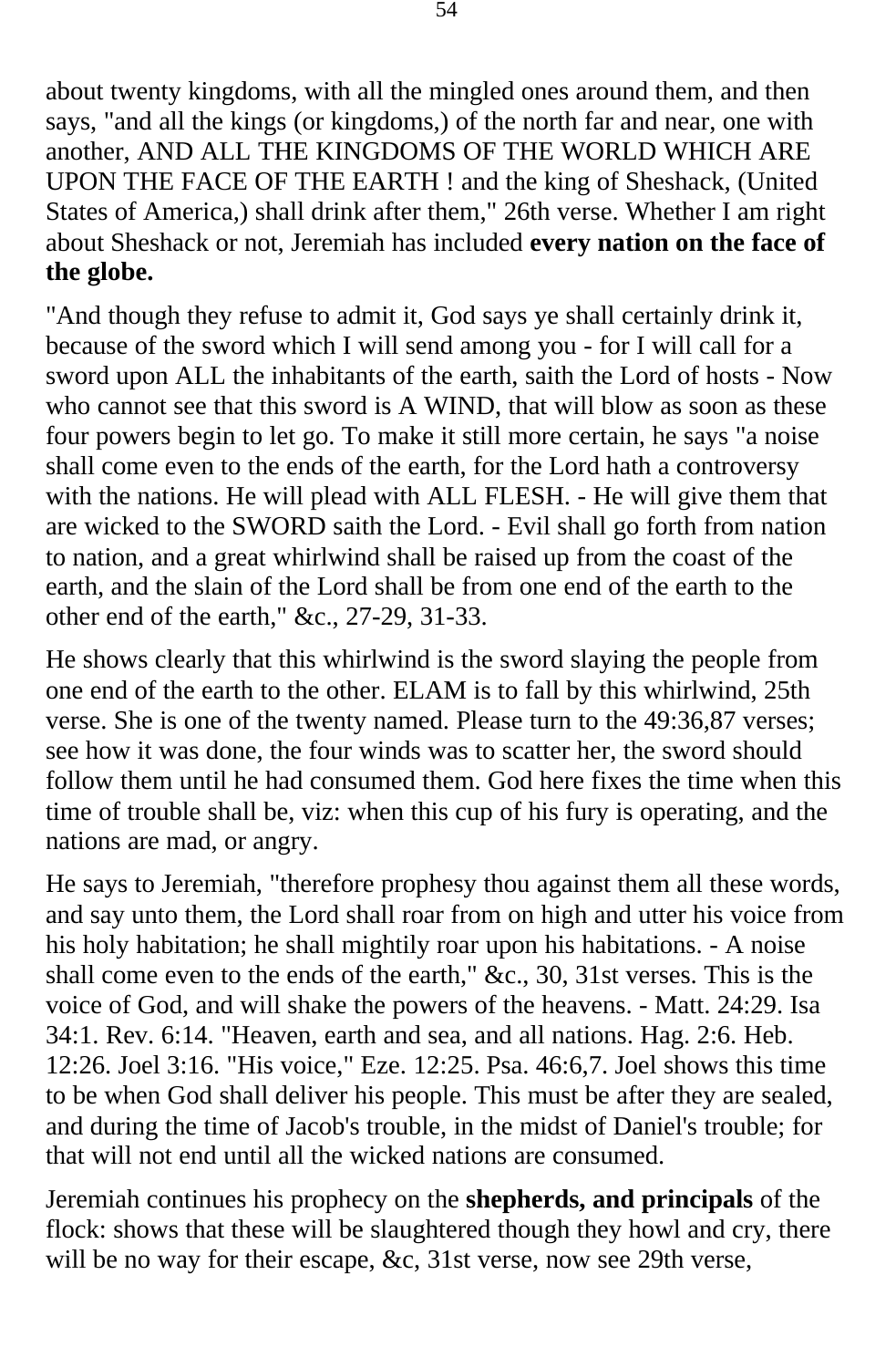compare them with Eze. 9:4,6, and you will see how, when and where, Ezekiel saw the slaughtering men and the sealing man destroying Jerusalem, and beginning at the sanctuary to cut down the shepherds, ancients, &c. Here we have Jeremiah, Ezekiel, and John all agreeing in the slaying time, "The time of trouble". Isaiah shows us clearly, too, that this time of trouble will be neighbor against neighbor, and brother against brother; every man's sword against his fellow, 10:25-27. The Lord will stir up a scourge for the oppressor and desolater of Zion, according to the slaughter of Midean at the rock of Oreb. That slaughter was accomplished in this way: Gideon with his three hundred men, divided into three bands, surrounded the camp of the Midianites after midnight; at the word of command each one gave a blast with their trumpets in their right hand, and brake their pitchers in their left which contained their lights; and at the same time cried "the sword of the Lord and of Gideon." "And the Lord set every man's sword against his fellow, even through the whole host, and they ran, and cried, and fled." - Jud. 7:21. Gideon soon had a numerous host from mount Ephraim. The 31,700 disbanded troops from his army were not recalled.

The little company that are now presenting and receiving the sealing message in this last work which God has given them before their deliverance, have got their watch word also, viz: "The commandments of God and the faith of Jesus." "The Sabbath of the Lord our God." This will develop the residue of the 144,000 and bring them out from mount Ephraim.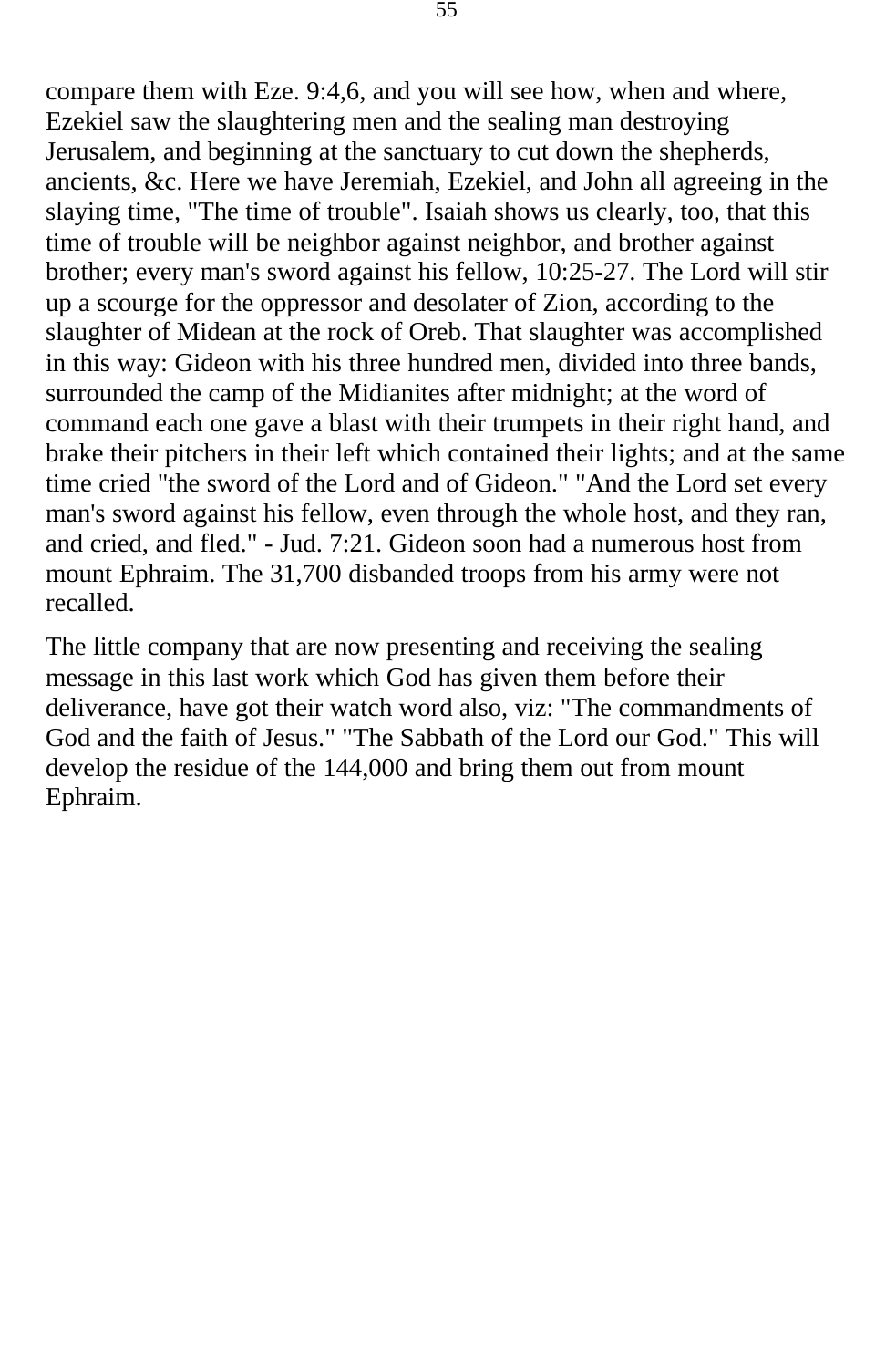## **Isaiah's Prophecy Of The Sealing Message**

<span id="page-55-0"></span>"Bind up the testimony: seal the law among my disciples." 8:16. How shall we understand this? What testimony and law is this? and who are these disciples? Answer: the New Testament says, they are the followers of Jesus. But Isaiah's prophecy is 741 years before Jesus was born; may he not mean disciples in the Old Testament? no: because the term is not used there. Well then, perhaps he meant the first disciples of Jesus? no, he could not have the law sealed among them, for if that had have been the case, the successors of the early disciples could have no benefit from the law. Stop says an opponent, it was nailed to the cross. That is what you have continually asserted, to your own shame and confusion! Let me ask you a question: What is the bible definition of sin? you answer, sin is the transgression of the law, 1st John 3:4. Paul also teaches that where there is no law, there is no sin. Then if the law was abolished at the crucifixion, there has not a living soul sinned for the last 1800 years. Do you believe that? O no! Well then, cease to preach your infidel, soul destroying doctrine. John by the inspiration of God in holy vision, has seen you trying to destroy God's holy law; mark well his denunciations. "He that saith I know him and keepeth not his commandments, is a LIAR and the truth is not in him." 1st John 2:4. Do not forget to notice the date of this epistle, it is 57 years after you say the law was abolished.

I know you try to ease your consciences by calling it 1st, the law of the New Testament; 2d, the law of Grace; 3d, the law of life; and lastly "the perfect law of liberty." I ask, where does life, and grace, and liberty, emanate from, but from God the law giver through Jesus Christ?

Why are you continually seeking out some new way of your own to explain the simple law of God? Go to the decalogue, read it, and then search to know if it is written on your hearts, and cease your vain and fruitless endeavors to remodel, or abolish the law of God.

**There is but two distinct laws** which the church of God were required to keep. 1. God's law on tables of stone, and also on the heart. 2. Moses's law of ceremonies. Now we know the last was abolished at the crucifixion. The 1st then, is the law which is now to be sealed up: why now? because God has thoroughly tried and proved the world in every way, to see if they would keep his commandments or no. He sees the great mass have utterly rejected them, but there is a remnant that have been trying to restore and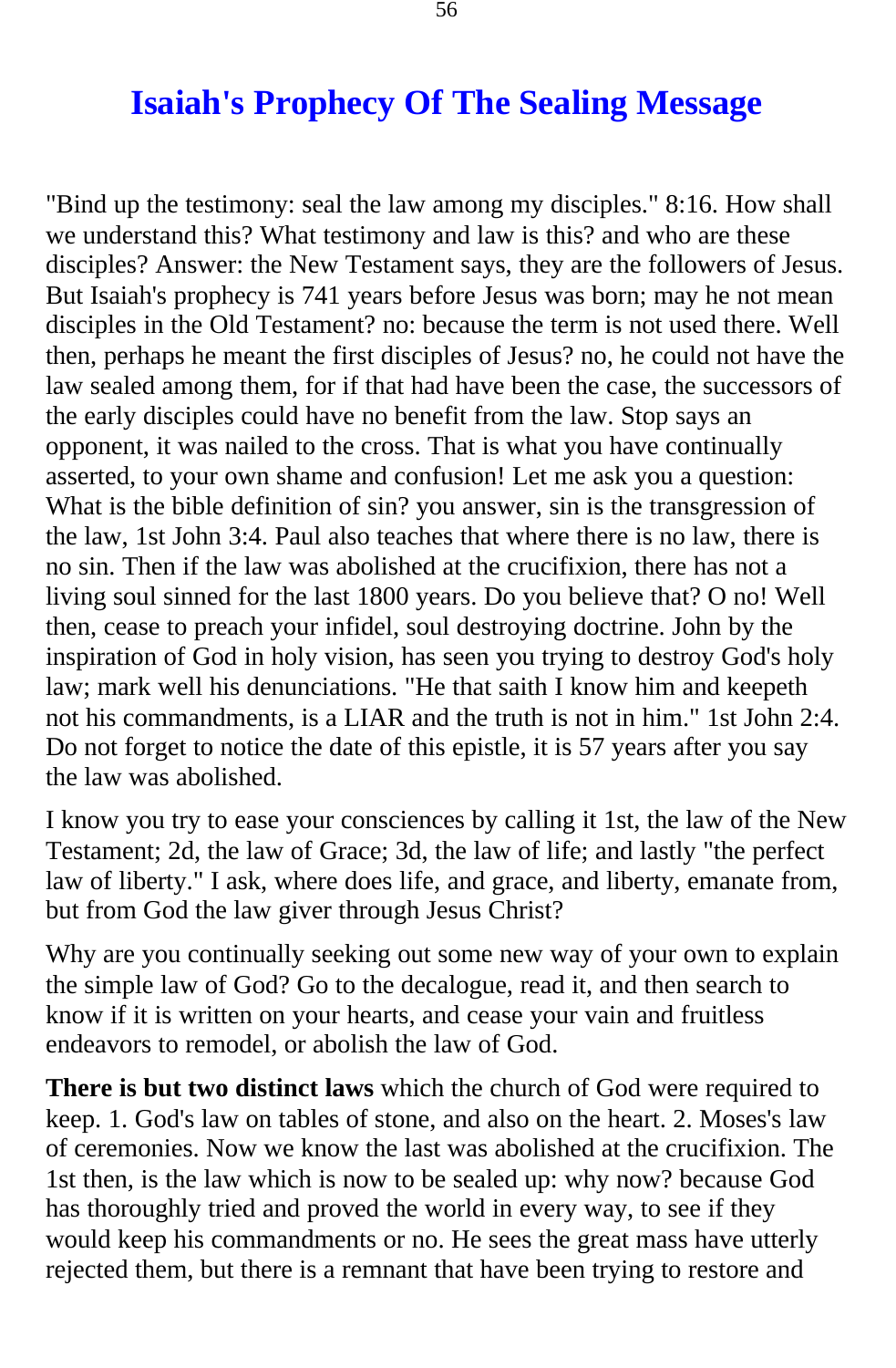honor them, and now Isaiah sees that he would seal it among his disciples, as John and Ezekiel has shown, and receive this remnant into Paradise from where the law (fourth commandment,) first emanated, and destroy all those that have transgressed it, and leave the earth empty and desolate, to keep her Sabbaths for 1000 years. Then when it is made new all who love God's law (and no others,) will inherit it forever.

Further: John saw in vision, that the remnant, (the last end,) the disciples of Christ were persecuted by the dragon for "keeping the commandments of God, and the testimony of Jesus Christ." - Rev. 12:17. Now mark! 1. These are the last portion of God's people, and they are keeping his law. 2. They are the disciples of Jesus, because they keep his "testimony."

Then Isaiah saw the same remnant that John did; and sees that the testimony of Jesus was to be bound up with them, and the law, (or commandments, which is the same.) SEALED among them, or upon them. Now see them in the history he has given of them since they came out of the churches, and began to "keep the commandments of God and the faith or testimony of Jesus," 14:12. Is there any such people? yes, yes! Where? answer, scattered all over the land. Do you know their names? yes, a great many of them. Then this point is clear. But there is further testimony, that these disciples are the law, or Sabbath keepers of the last days. See the next verse, Isa. 8:17. "And I will wait upon the Lord that hideth his face from the house of Jacob, and I will look for him". God is always represented as hiding his face from his people when they are in trials. I ask if this is not the very time that the remnant are passing through their last trials, collectively? yes. - Well, have they not been looking for the Lord collectively? yes. Do they wait upon him still? yes. Then that is settled also. Now 18th verse, "Behold I and the children whom the Lord hath given me, are for signs and wonders in Israel," &c. Who are these? The same people. The first wonderful sign by which they were distinctly known from Second Advents, was shut door believers, but the greatest wonder, and sign by which they are now known is **7th day Sabbath believers**. Why they really insist upon it that they are right. They are so stubborn that you cannot turn them. Again: when a stranger enquires for a certain person and says he was an adventist, sometimes the reply is there is several of that name that professed to believe that way. This person used to believe the door was shut. I confess I never knew what they did believe. Well, this person keeps the 7th day Sabbath. O, why hadn't you said that at first? Know where he lives? yes! keep right on, and when you come into the place ask almost any body, and they can show you. I wonder what these strange folks won't believe next?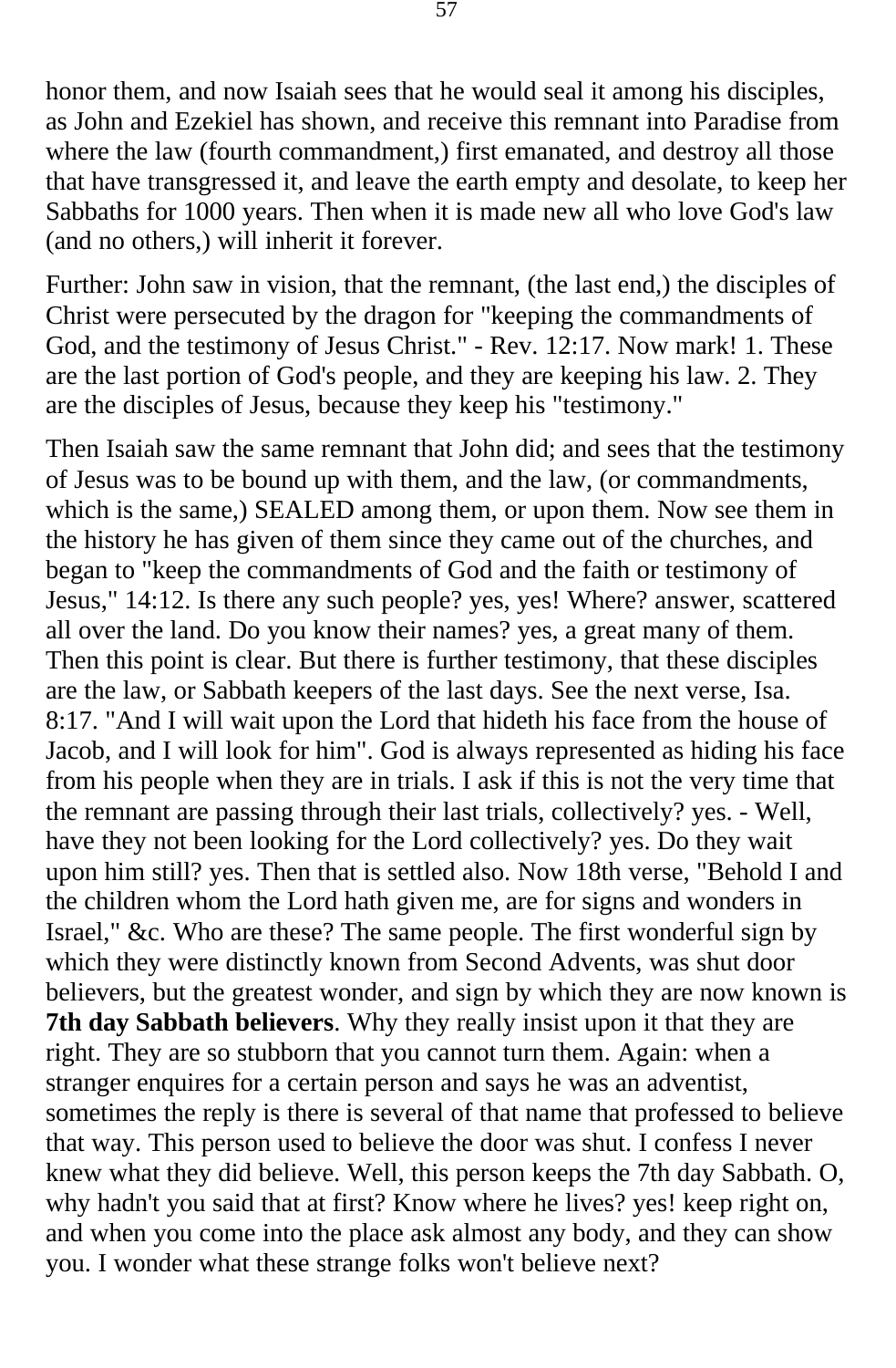The shut door and Sabbath, then, are the two prominent marks by which they are known. Where is this view taught in the book. See Rev. 14:12. "Here is the patience of the saints; (or disciples,) here are they who keep the commandments of God and the faith of Jesus. Isaiah has given the same distinctive marks in the 16th and 17th verses, already quoted. It is a people who are in their trial or patient waiting time for the Lord, having the law and the testimony. The present truth of which is the shut door, and 7th day Sabbath. 19th verse. "And when they shall say to you, seek unto them that have familiar spirits, and unto wizards that peep, and that mutter. Should not a people seek unto their God," &c. I ask, when was there a time since the days of Pharaoh's sorcerers, Janus, and Jambres, that the earth was so full of these wizards that have familiar spirits that are peeping and muttering as now, not only among the unprofessors, but among even the second advent believers some of them are teachers, and are called Ministers, Lecturers: yes, Editors; advocating the bible doctrine; and their boasting of their familiar arts only raises them higher in the estimation of many.

Moses describes them to his people by calling them diviners, observers of times, enchanters, witches, charmers, consulters with familiar spirits, wizards and necromancers. - Deut. 18:9-12. These were agents of the devil, and were to be utterly destroyed by God's people, and their land (Canaan) become theirs by conquest with the sword. But it seems they did not destroy them all. For some three hundred years after Moses, Saul banished them from the land. Their power was so great then, that one (the witch of Endor,) could raise the righteous dead. 1st Sam. 28:3-7,12. Some four hundred and twenty years after this, Josiah, king of Judea, banished them from the land again. Some twenty years after this it seems that these sorcerers had somewhat changed their names; they were now called Magicians and wise men. But with all their wisdom, if it had not have been for a righteous Daniel, these would have all been exterminated, because they could not tell the king his dream. - Dan. 2.

**Paul in his days classed them with murders and drunkards**, &c. - Gal. 5:20,21. It is stated when he was preaching in Ephesus, that the word of God so mightily prevailed that these diviners were so alarmed that they not only quit these evil practices, but they brought their books and burned them. I suppose Paul shew them that God had appointed all such to be put to death. - Lev. 20:27. Acts 19:19. Since those days they have been increasing until the earth is now almost flooded with them, and their curious books.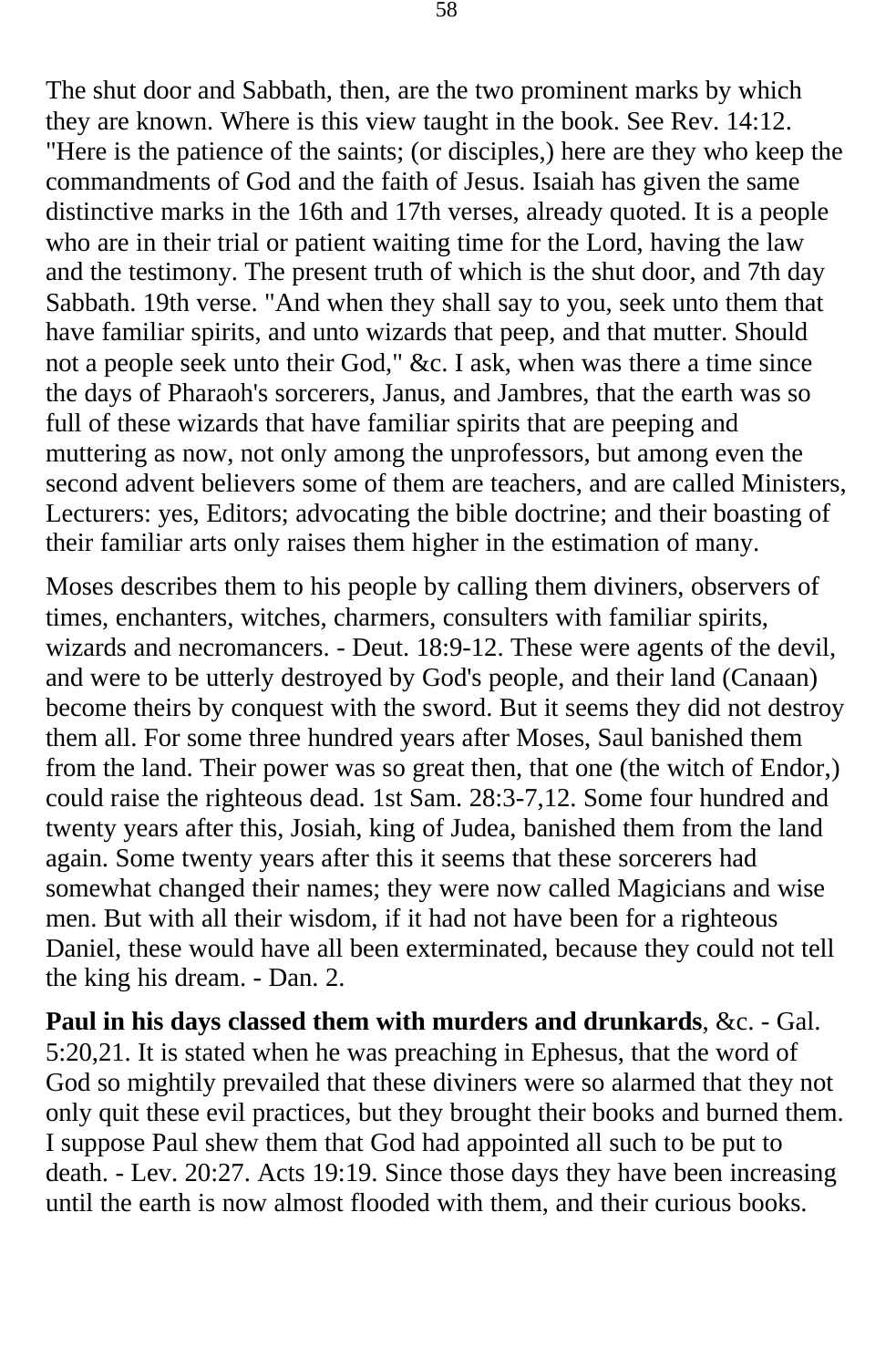As in the days of Daniel, so now they have changed these odious names, and call their work Mesmerism, Animal Magnetism, Clairvoyance, &c. And some attempt to justify their sorceries by attributing the first cause to God, in the case of Adam and Eve, Gen. 2:21,22; and thus they are endeavoring to counterfeit the work of God. They profess to heal the sick, and cause their subjects to pray, exhort, and sing, and even send them to heaven in clairvoyance, thereby counterfeiting the visions of God. Therefore, we say without fear of contradiction, that they are of their father the Devil and his works they do. God's word stands directly opposed to it; and his people are required to overthrow it; not as Joshua did by the literal sword, but the sword of the spirit, the word of God.

When? now; here is the time, God's work was never counterfeited as it is at this day. Surely the Devil has come down in great wrath, knowing he has but a short time. Professors in hundreds and thousands are flocking to these sorcerers, and necromancers, to hear and see their wonderful peeping and muttering, and to be healed of their diseases, and have their fortunes told, while the cry is sounding "**should not a people seek unto their God**"? "To the law and the testimony if they speak not according to this word, it is because there is no light in them." Who, then, are to appeal to the law and testimony here? Why, those that are to have it bound up and sealed upon them. It certainly cannot be on those who say there is no law. I have already proved from Rev. 12:17, and other scriptures, that the disciples of the last days, are the only ones that could have the testimony of Jesus bound, and the law sealed upon them; because if the law ever had been sealed up before, as in Daniel's vision's, 12:4,9, or Rev. 10:4, no other people ever could have been sealed with it. Then Isaiah's prophecy agrees with Eze. 9:3, and Rev. 7:2. Now this cannot be the law of Moses, but the law of God. It is that which is a sign between God and man. The commandments are a sign. - Deut. 6:1,2,5-9; 10:12,13; 11:18. This is his whole law. Seal it among my disciples. Surely this will include the fourth, the Sabbath commandment.

Again: God gave his people manna, to prove them, to see whether they would walk in his law or no; Exo. 16:4. But they violated his law by getting their manna on the 7th day, 27th verse. "And the lord said, how long refuse ye to keep my commandments and my laws. See, for the Lord hath given you the Sabbath, so the people rested on the 7th day, 27-30 verses. Here God calls the Sabbath his law. And he was proving them by giving them two days food in one, to see if they would keep it. Mark this! this was certainly thirty days before ever they came to Mount Sinai, where the ten commandments were given them on tables of stone. Question: where did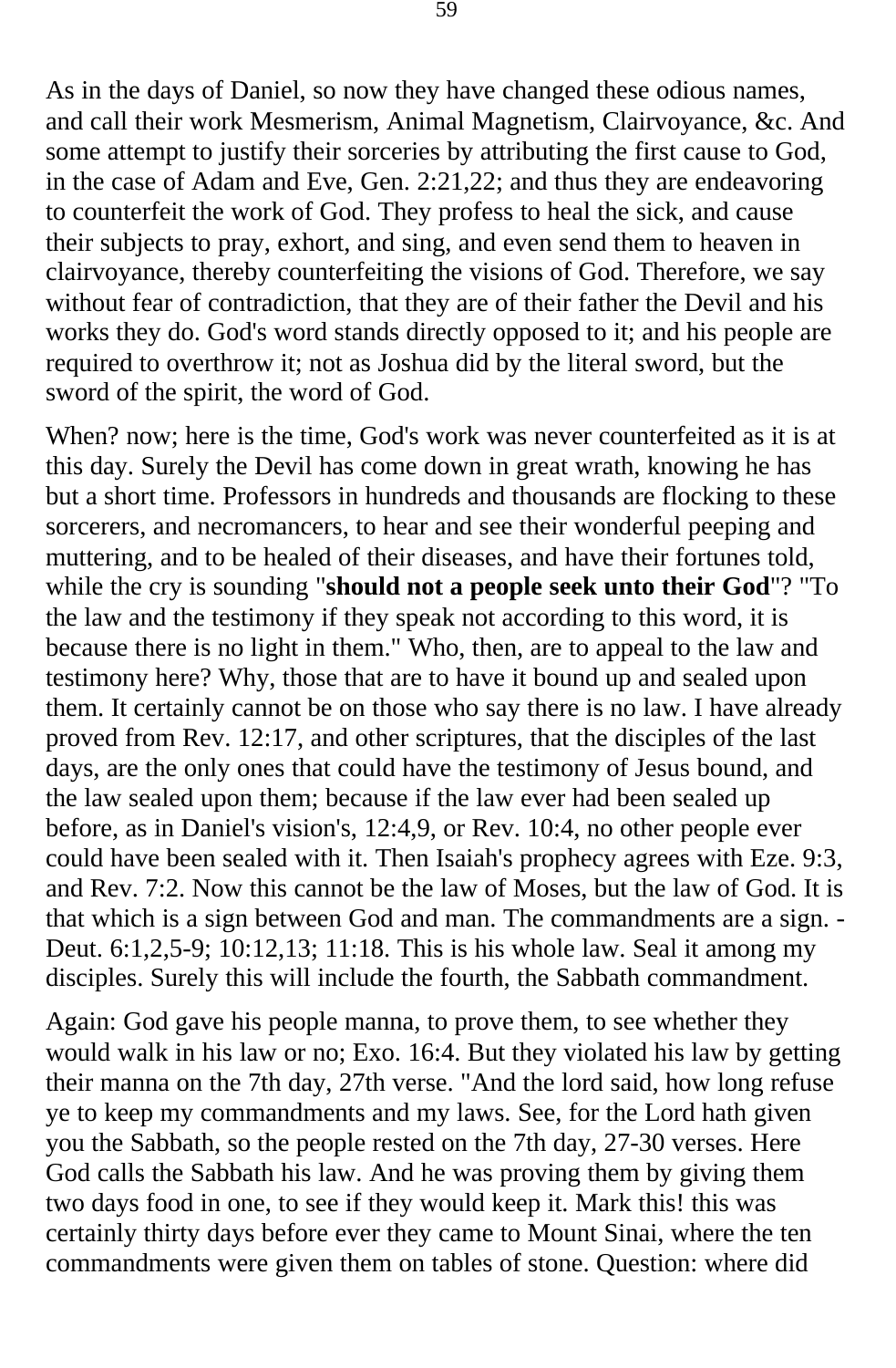this Sabbath, this law come from? Answer, no where, unless from the creation. - Gen. 2:2,3. Then God calls his Sabbath his law, does he? yes. Now let Isaiah speak again, 8:16, seal the law (or the Sabbath which is God's law,) among my disciples. John says "the servants of God" were sealed with "a seal of the living God," this is his Sabbath.

Let God speak again: "Wherefore the children of Israel shall keep the Sabbath, to observe the Sabbath throughout their generations, for a perpetual covenant. It is a sign between me and the children of Israel forever." - Exo. 31:16,17. John saw in vision that the 144,000 to be sealed now (as we have proved,) with "a seal of the living God," were of all the tribes of the children of Israel, 7:4. In the 3d verse he shows that these were "the servants of our God." The Sabbath then is to be kept for a perpetual COVENANT by God's servants forever.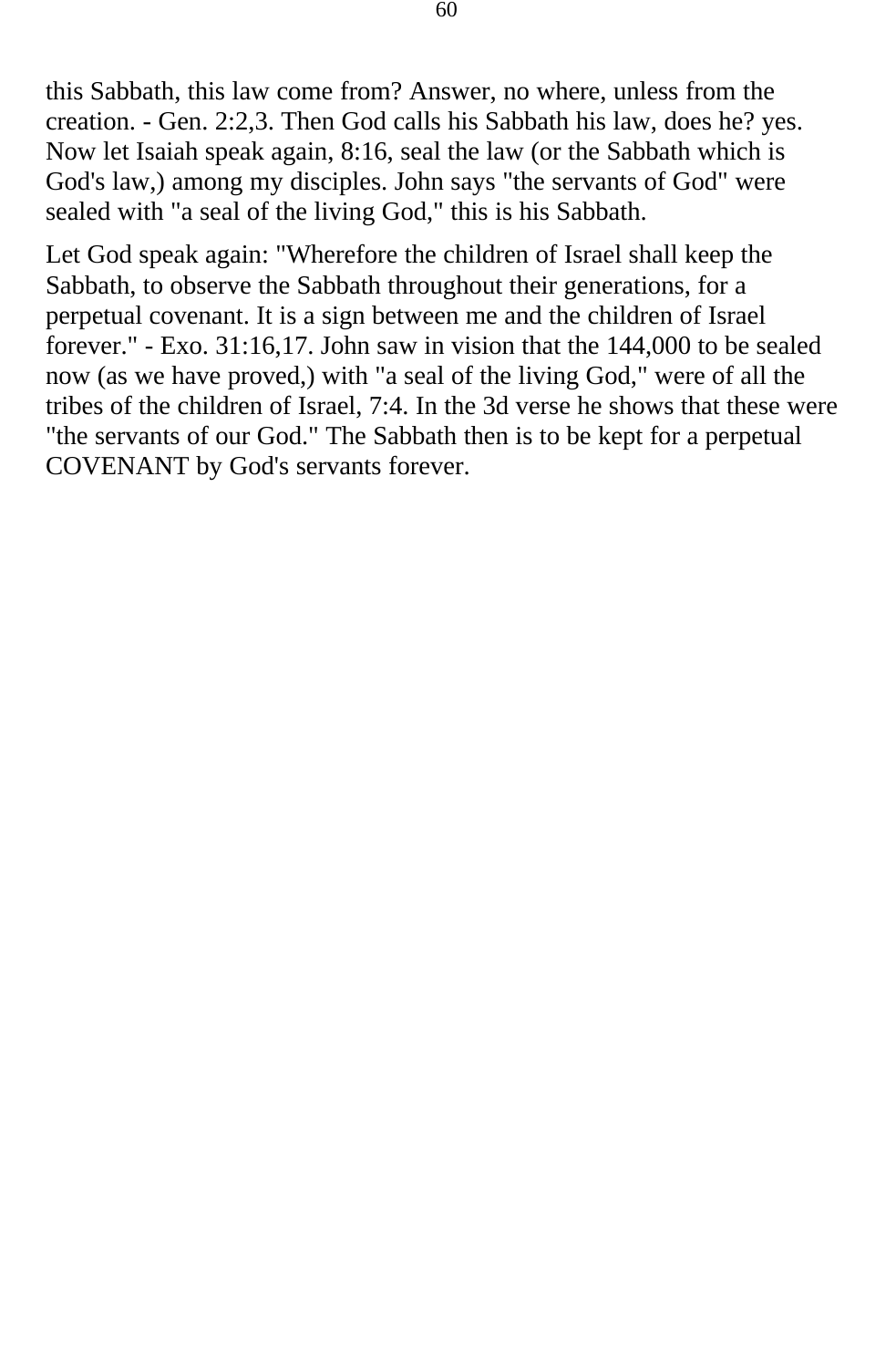## **God's Four Everlasting Covenants With Man**

<span id="page-60-0"></span>What are they? and what have they to do with this sealing message? Let us see: 1. Is the covenant of inheritance "confirmed unto Jacob for a law, and unto Israel for an everlasting inheritance. - Psalms 105:8-12. Acts 7:3-6. Eph. 1:14. 2. Is an everlasting covenant of redemption. "I have made a covenant with my chosen; I have sworn unto David my servant. - His seed shall endure forever, and his throne as the sun before me. It shall be established forever as the moon, and as a faithful witness in heaven." - Psl. 89:3,36,37. Heb. 9:12,15. Eternal redemption.

3. Is an everlasting covenant of peace. "Behold I give unto him my covenant of peace; even the covenant of an everlasting priesthood. Num. 25:12,13. Eze. 20:37. 37:26, my covenant of peace shall be an everlasting covenant.

Now mark! These three eternal, and everlasting covenants are conditional to God's children here, and are yet in the future; and can only be inherited by the living saints in the future, by keeping the 4th everlasting covenant. It is not the 4th or last in order in the bible, I have merely called it so in this explanation.

"The land shall be utterly emptied, and utterly spoiled; the earth mourneth and fadeth away, the world languisheth and fadeth away. The earth is defiled under the inhabitants thereof - because - they have broken the everlasting covenant. Therefore hath the curse devoured the earth, and they that dwell therein are desolate; therefore the inhabitants of the earth are burned, and few men left. - Isa. 24:3-6. This is a prophecy now being fulfilled, which we are looking for, therefore the three everlasting covenants above named cannot be referred to here, for they are to be possessed in the future on condition of keeping the 4th. Then it is plain that this everlasting covenant is just what Isaiah says it is, viz: the laws. "They have transgressed the laws," &c. - This then is the everlasting covenant of the ten words, or ten commandments. 1. On tables of stone. 2. on the heart. "Know therefore that the Lord the God, he is God the faithful God which keepeth covenant and mercy with them that love him and keep his commandments to a **THOUSAND GENERATIONS**." - Deut. 7:9. Now if we take this in its most limited sense, allowing seventy years for a generation, this world has only seen 86 of them yet, therefore there is 914 generations of 70 years, in which this promised blessing will continue, viz: 64,680 years, that will extend 63,680 into the new heavens and new earth. I think by that time the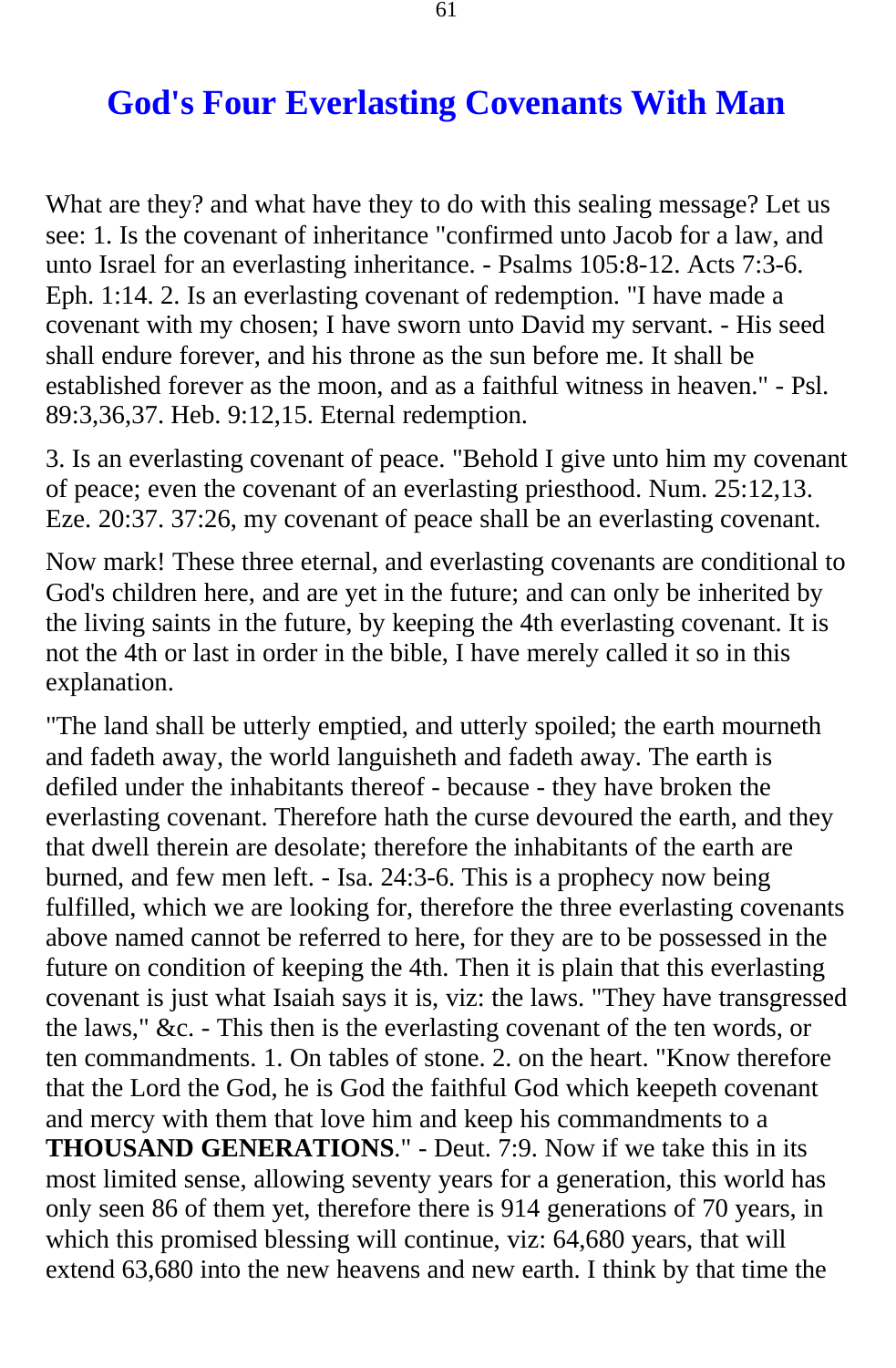saints will find that it means an everlasting covenant. This is his blessing on all those that keep his covenant, the ten words on tables of stone from his hand, from Mount Sinai. 9:11,15. "God will ever be mindful of his covenant. "He hath commanded his covenant forever. ALL his commandments are sure, they are established forever and ever. - He sent redemption to his people. - Psa. 111:5-7. What was it? Answer, Jesus with the Gospel. See God's promised blessing to the first church if they would keep his covenant - Lev. 26:1-14. His curse if they broke it, 15-39. Whoever was known to break his first covenant, was to be put to death. - Deut. 17:2- 5. God tells them not to forget his covenant, Deut. 4:23; he declares that he will not, 31st verse.

God told Moses that his people would break the 1st covenant. - Deut. 31:20.

After this Jesus comes to establish a new covenant, with the house of Israel. Paul says on "better principles," (not the ceremonial law, but the principles of the gospel,) he is to be the mediator of it. Heb. 13:6. See also 8:10, put into the mind, and written on the heart; when developed, then they will be God's people. Paul says the 1st Covenant had a worldly sanctuary or meeting house. But the true meeting house is the one the Lord pitched. It is in Heaven. - Heb. 8:2.

Now this 2d Covenant is the same law. 1st. It was connected with the ceremonial law, but the 2d Covenant is connected with the gospel.

God says, I will not break my covenant. - Jud. 2:1. Paul speaks of the covenant breakers of the last days. Rom. 1:31. 2d Tim. 3:3. God's covenant is with them that love him. - Dan. 9:4.

It is for breaking this everlasting covenant under the Mosaic and Gospel dispensations; even God's holy law of commandments, for which the earth is now to be destroyed, as I have quoted from Isaiah 24:3-6. **God makes his covenant with all**. - Deut. 29:14,15.

Now all advent believers that have, and do, participate in the advent messages as given in Rev. 14:6-13, will love and keep this covenant with God, and especially his Holy Sabbath, in this covenant; this is a part of the 144,000 now to be sealed.

The other part are those who do not yet, so well understand the advent doctrine; but are endeavoring to serve God with their whole hearts, and are willing, and will receive this covenant and Sabbath as soon as they hear it explained. These will constitute the 144,000, now to be sealed with "a seal of the living God," which sealing will bear them through this time of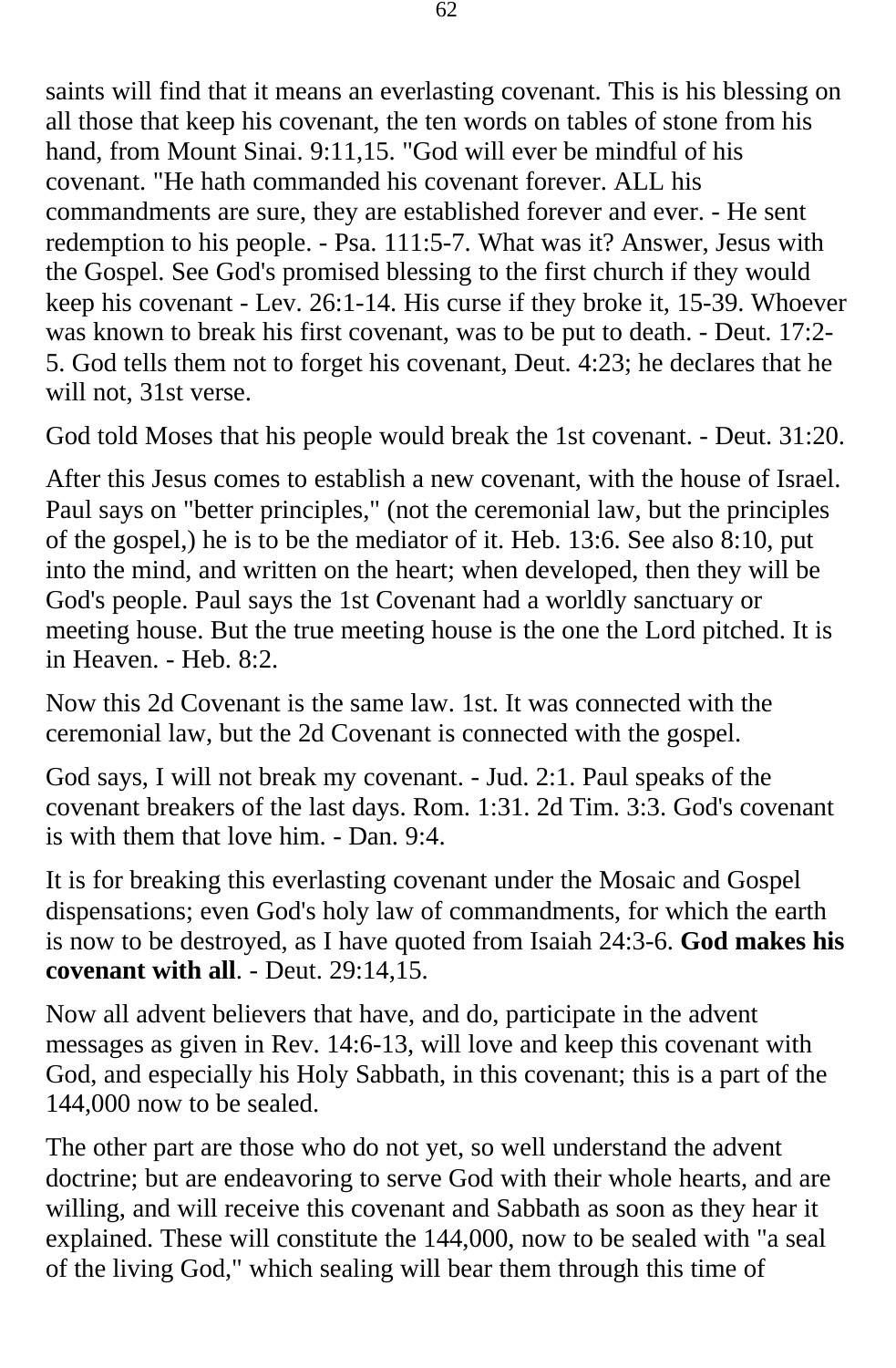trouble. I think the evidence is pretty clear that a part of the 144,000 will come from the east; the river Euphrates will be dried up for them to cross over at the pouring out of the sixth seal, in "**THE GREAT DAY OF THE LORD.**" Esdras.13:40-47. Isa. 11:15,16. Rev. 16:12. Then 1st. To perceive the everlasting covenant of peace, when delivered at the voice of God. - Eze. 20:37.(margin,) Isa. 59:19,21. 2d. Then the everlasting covenant of redemption, at the 2d coming of the Lord Jesus. 3d. Then lastly, the everlasting covenant of inheritance after they enter the holy city. There in that city, in the temple is the Ark of this covenant. Rev. 11:19. 15:5, perfect and entire, without any change whatever, and without any doubt will be binding on all the redeemed forever and ever. The Sabbath especially, and certainly. Isaiah 66:23.

All advent believers who despise, and reject this covenant, will just as certainly be burned and destroyed with the ungodly wicked at the desolation of the earth, as that Isaiah has prophesied. See 24:5th and 6th vs, with the argument on the two preceding pages, and ponder it well. God will not be mocked! Thousands on thousands have already been destroyed for breaking this covenant. "He is no respecter of persons." James says, "if ye fail in one point you are guilty of all," every commandment in this covenant must be kept to insure eternal life. Those that died before they heard the second advent message, never had this test..

Now let us look at the seal in this covenant! what is it? God says his Sabbath is a sign, and shall be kept for a perpetual covenant. This means to the end of the world, or time without end. But the opposer of the Sabbath attempts to destroy this point, because in one instance in the Bible, where the word perpetual is used viz: Exo. 29:9, it says, "The priests office shall be theirs for a perpetual statue," &c. They say it ended with the legal dispensation. Let us see. God's promises are conditional! two of these sons, viz: Nadab and Abihu, were destroyed for offering strange fire. - Lev. 10:1. So we see the priest-hood ended with them there forever. But it could be perpetuated in the others, which were faithful. See the case of Phinehas. Num. 25:11-14. Here God made a covenant of peace with him, and his seed, for an everlasting priest-hood. - This covenant of peace as we have shown, is in the future, of course it belongs to him and his posterity; and all the redeemed in immortality. See 1st Peter 2:9. Rev. 1:6, 5:10. 20:6. Think the faithful priest-hood in Aaron's posterity won't be perpetuated there? yes. Then perpetual here is the same as the everlasting covenant of peace, from everlasting to everlasting.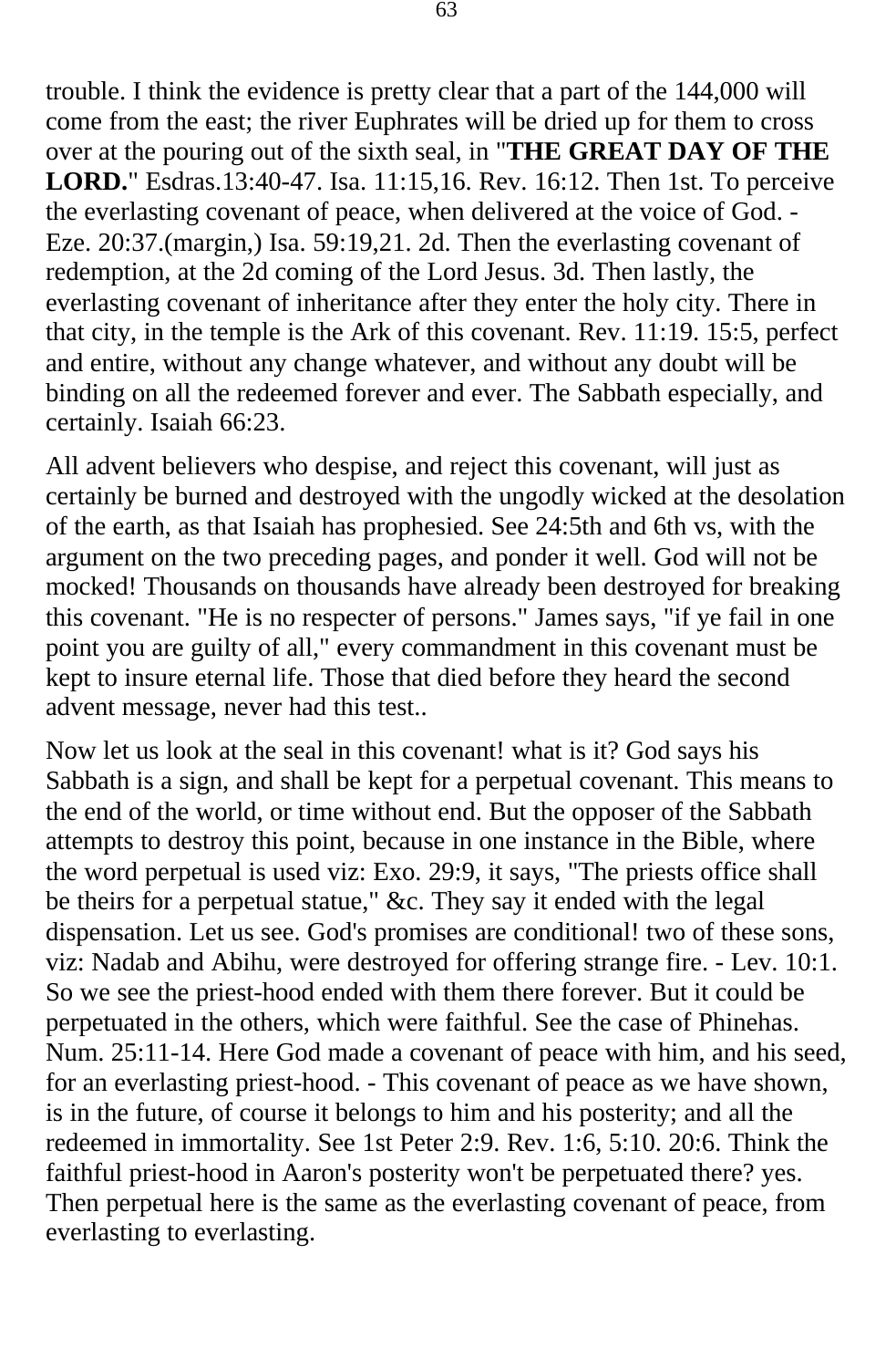This then removes all difficulties here respecting the **Sabbath's being perpetual forever**, and ever. Isaiah also shows it perpetual, 66:23. Here then, is God's covenant within the covenant; like the white stone, and in the stone a new name written. This looks like a seal. I ask then, where in all the Bible is there any other covenant, or single truth, in which God has entered into covenant with man to keep, like this? You say the gospel: I answer, this is a part of it. It is what Paul calls "better principles," which was added to this covenant; who will deny that this jewel, the Sabbath of the Lord our God," in this everlasting covenant is not "a seal of the living God?" Methinks I hear the objector say, I do not believe the Sabbath, my trust is in Jesus and the everlasting gospel. But stop a little, how can you look to Jesus and his gospel for salvation, when you are continually despising him and the very foundation of his gospel.

1st. Did not God to make this covenant sure, seal it with blood? - Exo. 24:7,8. 2d. Did he not after he had destroyed Jerusalem for breaking his perpetual covenant within this covenant, Jer. 17:27, send the Angel Gabriel to Daniel to inform him that Jesus would come and confirm the covenant with many, for one week, 9:26,27. What covenant? why the same, only now the gospel was to be added. 3d. Did God fulfill his word? yes, Jesus did come according to this promise. 4th. Did he not come as a Prince, and also the Mediator of this covenant? 5th. Did he not seal it with his own blood? 6th. Did not God raise him from the dead thro' the blood of this everlasting covenant. - Heb. 13:20. Although it was called the second or new one, Paul shows you it was the same as Isaiah 24:6. God's law can never be altered or changed.

7th. Did you not know that Jesus founded the whole law of God, and the prophets on this covenant of ten commandments? Math. 22:36-40. Luke 10:25-28. 8th. Did you not know that Jesus taught eternal life through this same covenant also in Math. 19:16,17.

9. Did you not know that in his sermon on the Mount that he made the keeping of their covenant a test of everlasting life? Math. 5:17,18 and 19, (see Macknight's translation,) now read 21st, 27 and 33 verses; see he is talking about the covenant. Now be sure that you understand his testimony: 7:24,26. Their house will fall; they will be in no esteem in Heaven; the meaning is, they that break the commandments, the covenant will not be there. 10th. Did you know that the Sabbath was included in this covenant? Exo. 20:8-11. 11th. Did you know that Jesus in whom you say you trust for salvation, was the Lord of the Sabbath that you despise. 12th. Did you know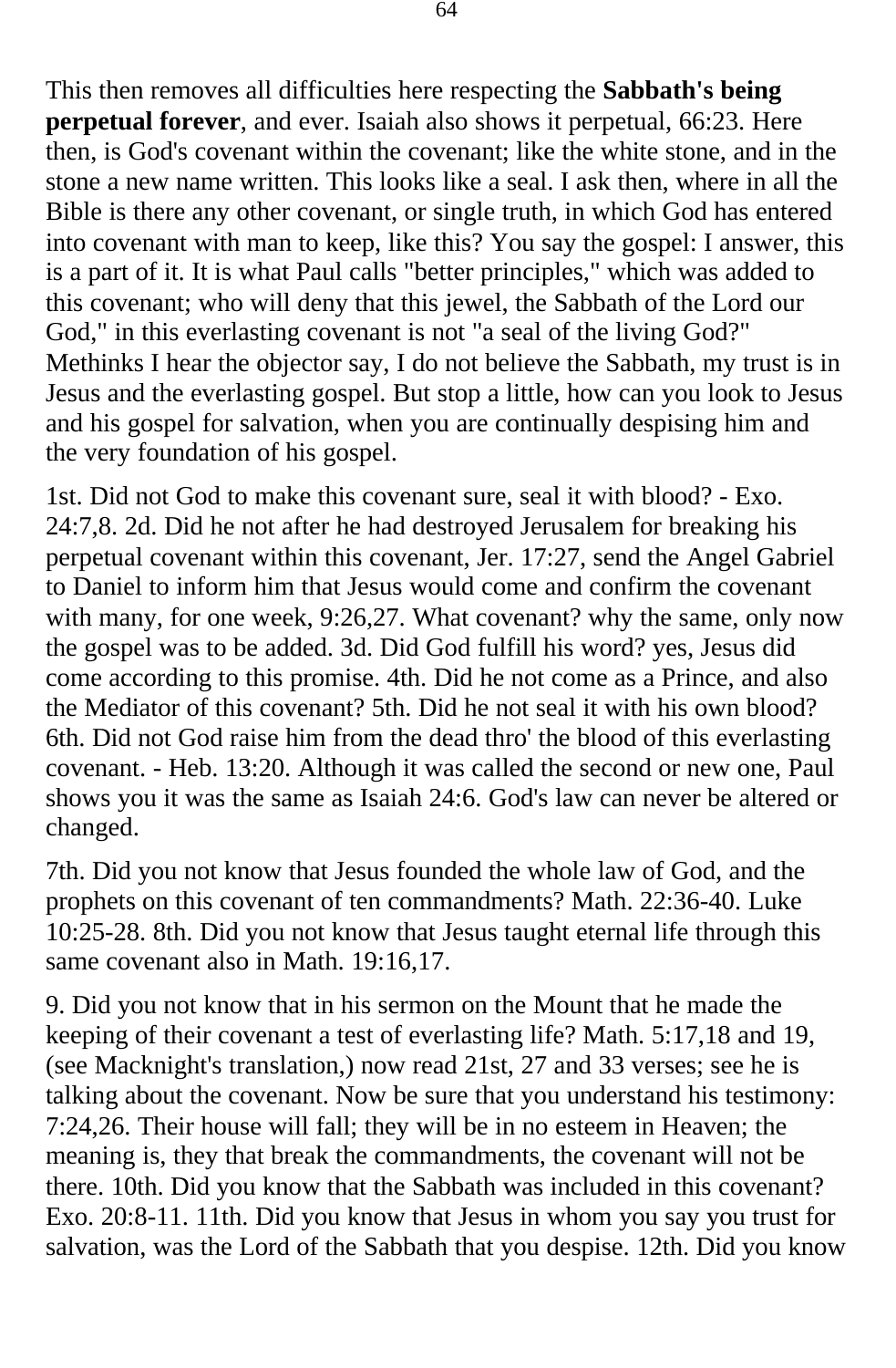that God had taught his people that they were sanctified through the keeping his Sabbath? Exo. 31:13. 13th. Did you know that God sanctified the Lord Jesus, through this covenant? Finally, do you know that God will reject you for despising his covenant in which is his holy Sabbath? Let Paul speak: "Of how much sorer punishment, suppose ye, shall he be thought worthy, who hath trodden under foot the Son of God, and hath counted the blood of the covenant, wherewith he was sanctified, an unholy thing, and hath done despite to the spirit of grace." **- Heb. 10:29**. Do you not see now, if you despise his covenant by rejecting his holy Sabbath, that your trust, (whatever your pretensions are,) are no better than the spider's web; and that you never can be sealed with "a sealing of the living God;" to save you from this awful time of trouble that will finally devastate the universe, while you insist upon it that there is no such seal or Sabbath. This was what John in holy vision called "the commandments of God and the faith (or testimony,) of Jesus," because his testimony is so interwoven with this covenant of commandments, that it is impossible to separate them. The present truth of which is the Sabbath, and the shut door. It is impossible to keep one, and reject the other; whoever attempts it will fail.

We have now given three inspired witnesses to prove this sealing message. Ezekiel saw that the crying ones would be sealed. John heard them cry. - Rev. 16:15. Isaiah saw the law, the Sabbath as we proved, was sealed with the disciples, and the testimony, i.e. the teachings of Jesus were bound up with them, because those that rejected the law, in which was the Sabbath, had rejected the most essential part of the testimony of Jesus, as shown on the last page. Therefore we see a peculiar reason for binding the testimony and sealing "the law among the disciples," or as Ezekiel says, "the sighing and crying ones." While John says, they are "the servants of our God." "ALL the tribes of the children of Israel," the 144,000 living saints, now sealing, and to be sealed, with "A SEAL OF THE LIVING GOD," and after that stand with Jesus on the Mount Zion. - Rev. 14:1.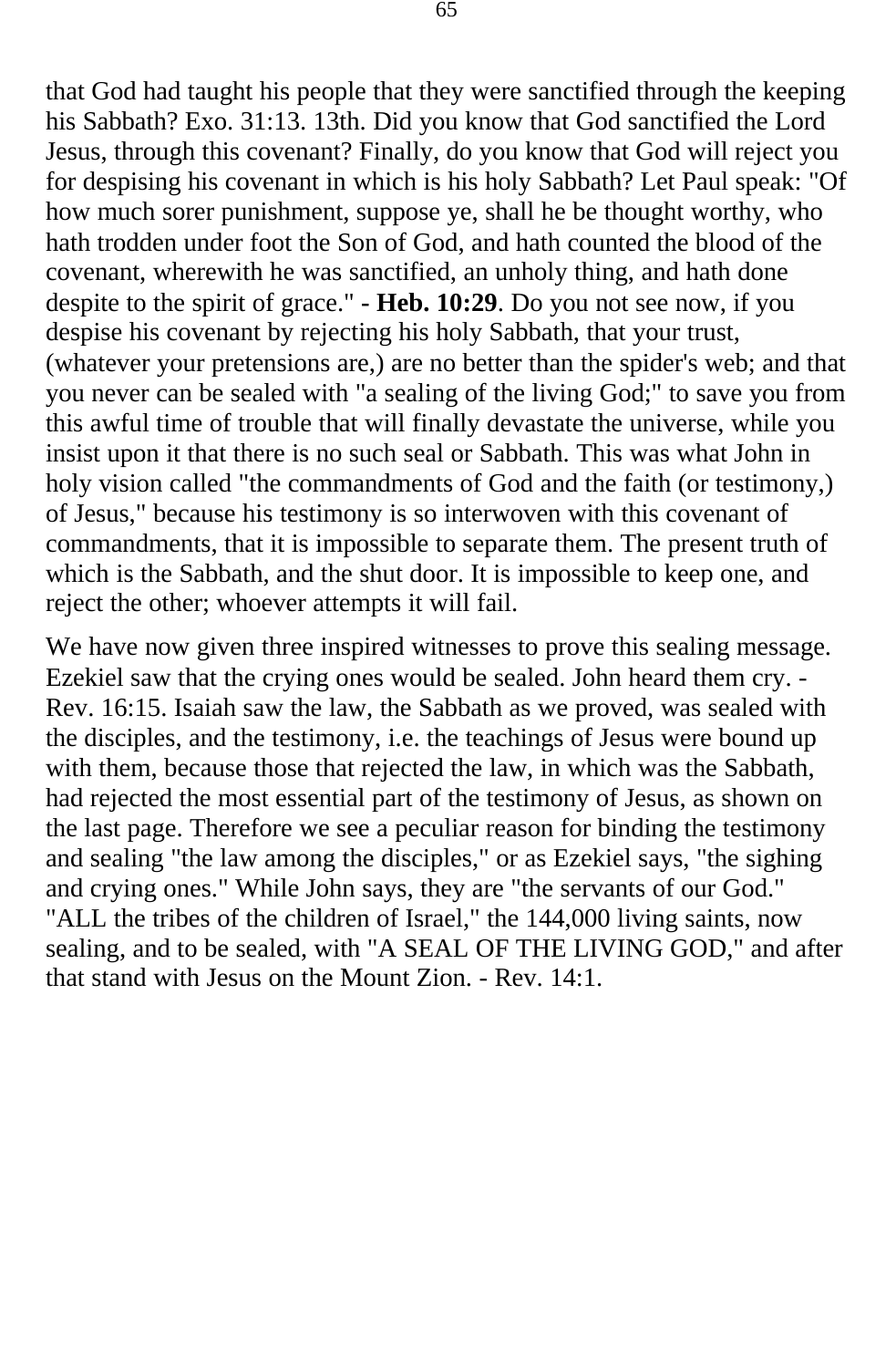## **Explanation**

<span id="page-65-0"></span>What I have stated on pages 5-9,17, 33-35,39,40, 43-45, respecting the teachings of Angels, is, I believe, in accordance with the Bible view. John's visions seem to be more difficult to understand, especially how to discriminate between holy angels, and holy men, and in some places wicked angels. As I have before stated, "knowledge increasing," will make this subject plain: if it is yet obscure.

There are some other difficulties besides those before stated, which prevents me from believing fully with some that Angelic Angels have the charge and oversight of all the work which John saw in vision, viz: that they cry with loud voices, &c., at the time the work is to be accomplished, and that the response is made by the church on earth, and thus the prophesy is fulfilled. I certainly have no wish to believe otherwise, if this is the right view of the subject; neither do I say that it is not, and that I may not fully adopt it, (the truth is all I want,) if the difficulties that I now see shall in any way be removed. For instance, it certainly would not be difficult to believe that the ascending messenger in Rev. 7:2, was a literal angel, having the power over the four messengers, or governments on earth, and also taught the servants of God how the sealing was to be performed, if I see no other way to believe it was so. - We are taught that God restrains the powers, page 25. Again: It is very important that we should have a right understanding of every part of our work, but still, if one cannot see so clearly as another, why the messenger ascending from the east is not a literal angel, having the charge of all this work, I do not see as that will materially affect the sealing message. It is positively clear, and certain, that it is to be done by the church here, and that the word and spirit is to lead into the truth, (p.10,) and all that the angels do teach us besides, and that it will be accomplished in character with what she has already passed through in advent history as is shown in Rev. 14:6-13.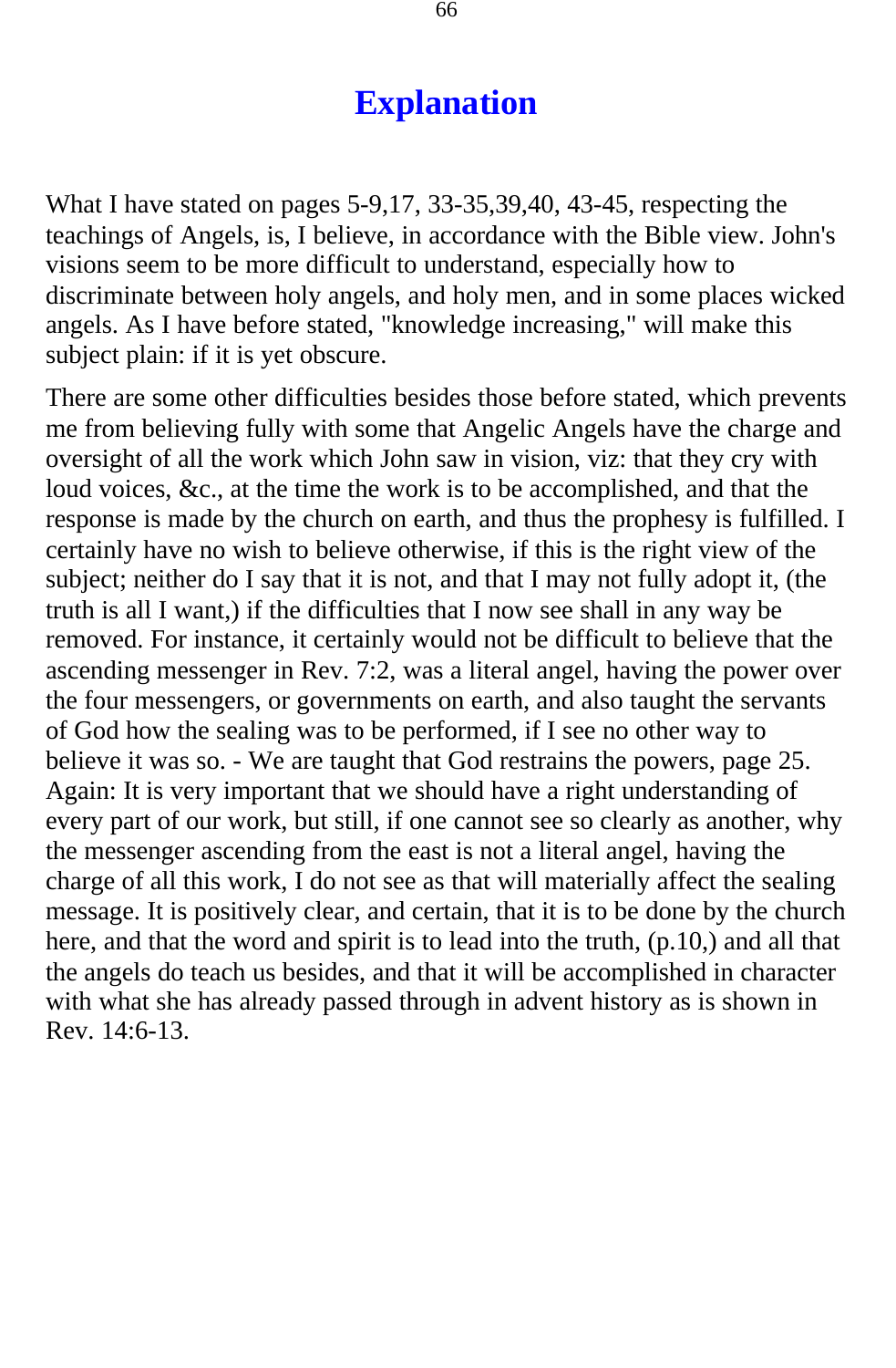## **Conclusion**

<span id="page-66-0"></span>The 2d book of Esdras, contains very important truths for those that keep God's law and commandments; they will probably benefit no others, 12:37,38. I have refrained from quoting here while writing the Sealing Message, not because I did not believe; but because so much prejudice still exists, on account of its not being canonical scripture. There is abundant testimony in the Old and New Testament to satisfy all that honest minds require respecting the sealing message, being the present truth. I wish however, to quote a few passages to show the sealing, the law, and commandments, time of trouble, &c. see 9:10,11, 30-33,36,37. All this may be objected to as under Moses's dispensation. Let 2:38-47, settle it. Carefully note 1st, the sealing; 2d, the law; and 3d, final redemption. Compare it with Rev. 14:1. Still further evidence, 13:31-38. Compare 38th verse with Rev. 17:14, and 19:15,16. Also the commandments in 15:24,25. 16:74-76.

Time of trouble, 15:5,6, 11-27,57,58,62. 16:5,8, 14-24,31,37,40, 67-78. Read the comforting promise for the time of trouble, 2:27. All this is now right before us; let us therefore carefully examine this prophecy. And let us carefully seek to know "what manner or person we ought to be in all holy conversation and godliness," seeing that we have now entered upon the last work or message, that God has marked out for his church before their final deliverance from this time of trouble, such as never was.

What a solemn, and yet glorious thought, to know that deliverance is so near at hand. That God, and Jesus our great High Priest; the Holy Ghost, and all the holy Angels; are engaged, doing their part to accomplish this mighty work. Let us then see to it that we do what is required of us.

God says, "call upon me in the day of trouble and I will deliver you." See how he will do it.

"Gather my saints together unto me, those that have made a **covenant with me by sacrifice**." - Psa. 50:5. When did we do this as a people? Answer: in 1844, during a cry at midnight: how much was said about it then. What did we sacrifice then? why, all that we had: have we taken back any thing since that time? We fear there has been too much of this in all of us. - Well says one, I had nothing to take back: examine closely now and see. Did you sacrifice your **tobacco and snuff boxes**, and pipes, and cast them all from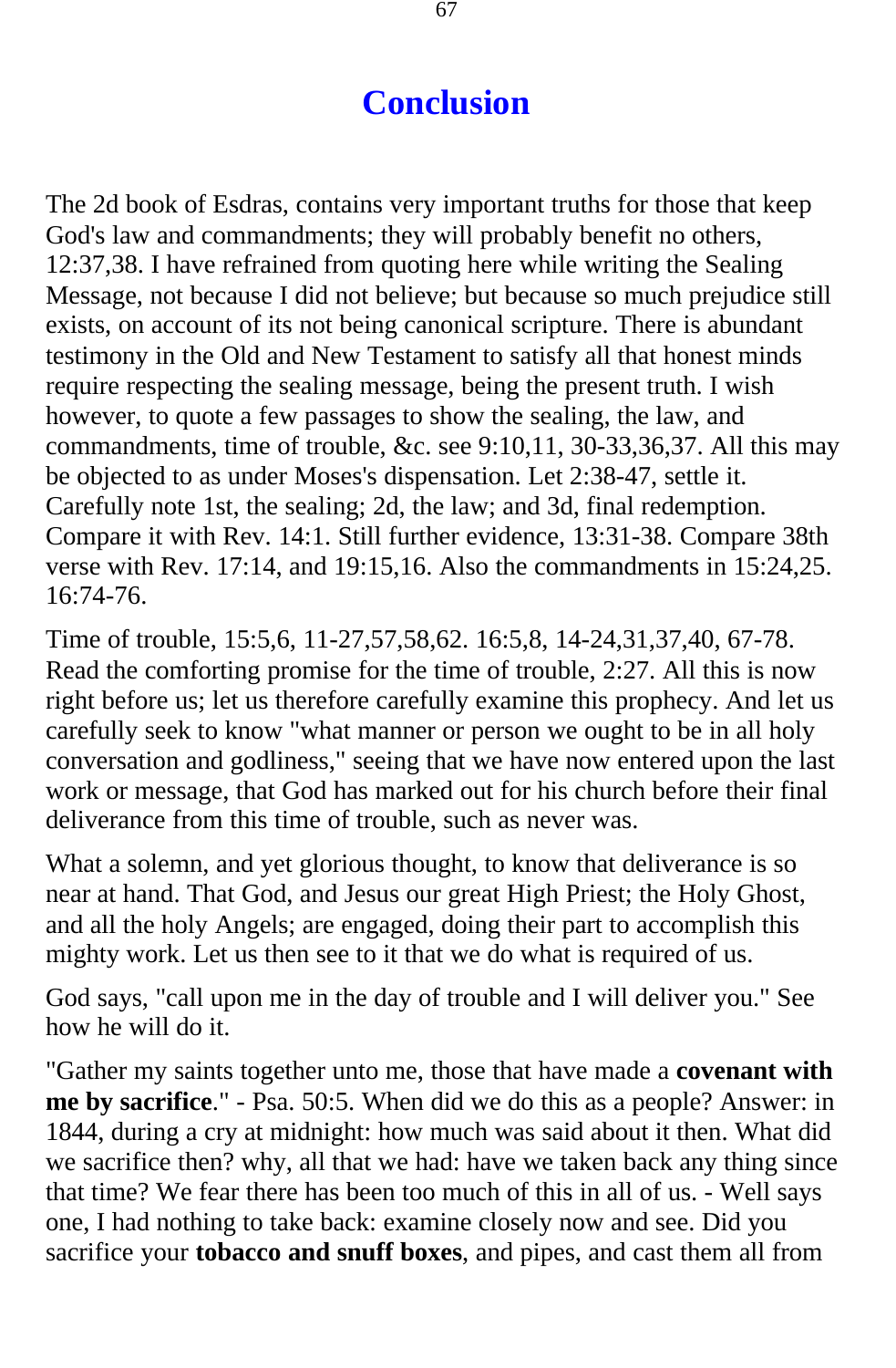your persons? Yes. You thought it was an idle and sinful habit, because it neither nourished your bodies nor glorified God? yes. How then, I ask, has God justified you since, by taking back that sacrifice, whether it was or was not one? God has shown several times by visions that he disapprobates it in every way; and some that have continued in the practice after one admonition, God has shown that his frown is upon them. Let me entreat you, to resolve in the strength of God to leave the practice forever. I see not how God can seal you to be one of his royal priesthood while he frowns upon it. The one who traffics in it certainly cannot be justified. But says one, I use it for a medicine. I have heard of a better remedy. Have faith in God! HAVE FAITH IN GOD!! Although months have elapsed, that admonition still is sounding, HAVE FAITH IN GOD!!! Some have since tried it to their great joy. Let the test pass through the host. As God frowns on this species of indulgence, I know not how he can approbate one of the 144,000 that uses or traffics in **alcoholic drinks**, from brandy to cider, and beer. Extract the alcohol that is in it, and man could hardly be persuaded to taste the second time. "Let us cleanse ourselves from all filthiness of the flesh, and spirit; perfecting holiness in the fear of God." - 2d Cor. 7:1. Again: "Be ye clean that bear the vessel of the Lord." Once more: There shall in no wise enter into it, (the holy city,) any thing that defileth, &c. Now we know that all of these things are filthy, unclean, and defile the man. We may deceive one another, but we cannot deceive God. O then, as we value the seal of the living God, let us be holy in his sight. Good wholesome food is all that we require to sustain these bodies. But some are holding their farms, and merchandise, thinking no doubt to get an opportunity to sell by and by, to better advantage. That time has past, if the sealing time be now. You see the slaughtering men follow the sealing messengers. But suppose some hundreds, or thousands, should be gained, by holding back a little longer; would you then be better prepared to fulfil the office of steward in the household of God? no. But you say, when we made our consecration in 1844, if we had have given away what we had, we should have had nothing now. Therefore it was not right then to do as some did. Well, because you did not do it then, is it a reason that you should never do it? Neither are God's stewards to give away all they have at once; nor are they to be controlled by me, or any other one in this thing; only obey and follow Jesus. Hear him: "Sell that ye have, and give alms." - Luke 12:33. When? especially now while we are waiting to go to the marriage supper. Is there any needy now? certainly; and still more will be as we enter into the time of trouble. Well, say some, had we not better wait and sell then? The prophets that have seen the state of things at this time, teach us that it will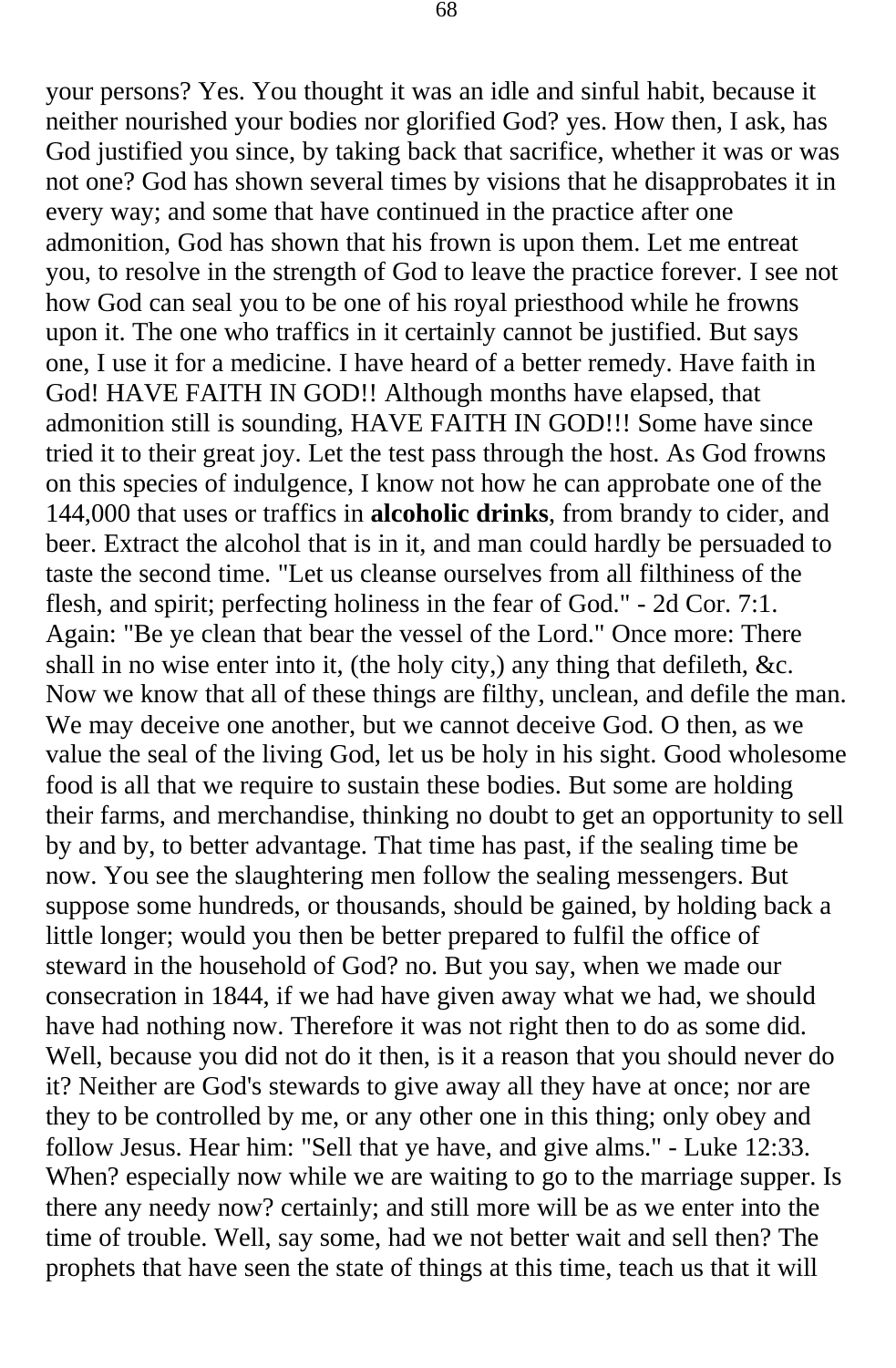be too late to sell then. Silver and gold will be the only articles in small quantities that men can retain then, and that with much uncertainty. See the state of things in Europe now; only the beginning, and then ask what it will be as it spreads and becomes general, before the deliverance of the sealed ones. Methinks I now see by the light of prophecy, that the last means to be used with those that still hold on, and keep back from doing as Jesus has required, (and are striving in all other respects to walk out in present truth,) is recorded in Esdras 16:70-72. "For they (the wicked mob,) shall waste, and take away THEIR GOODS, and cast them out of THEIR HOUSES." This will separate them from what they did not sell, and be the only means, probably, of saving them at last. Now this will be the case with some without a doubt. How much better off will those be, who have willingly obeyed the Saviour. "The willing and obedient shall eat the good of the land." "Well done good and faithful servant, thou hast been faithful over a few things, I will make thee ruler over many things, enter thou into the joy of the Lord." - Math. 25:23. But some may say I will sell now, and place the avails out of the reach of the mob law, then I shall have something when that time comes; be careful that you do not get into the snare that caught Ananias and Sapphira - Acts 5:1-11. Jesus said, "sell, and give alms!" that seemed to be one object. But will there be any harm if I hold on to what I have, and willingly yield it all up when I am obliged to? yes. 1st, because it will show your minds not detached from worldly things, as they must be to be changed; and 2d, you will not have obeyed the Saviour.

Well, say others, we have only enough now, to sustain ourselves and families, therefore we have nothing to sell. Then you need not be troubled. But to those who are holding back, and are thinking they can be saved with all their surplus, I ask them to please read the following, viz: Prov. 11:4. Zep. 1:17,18. Eze. 7:19. Luke 12:19-22. Jesus knows best. God says, "I will make a **man more precious than fine gold**; even a man than the golden wedge of Ophir. Isa. 13:12. When? "Therefore I will shake the heavens, and the earth shall remove," &c., 13th verse. This time is immediately before us. This does not mean those that have got their hearts and minds bent on a voyage to California. (Ophir is not in the Pacific Ocean.) but it is the man who loves the law of God "better than thousands of gold and silver." Psa. 119:72,127. Prov. 8:10.

Let us then make it manifest that we do love God above all things: and he will seal us with the spirit of promise, with "a seal of the living God," unto the day of redemption. Jesus is" purifying unto himself a peculiar people, zealous of good works;" and if you, and I fail through disobedience, yet he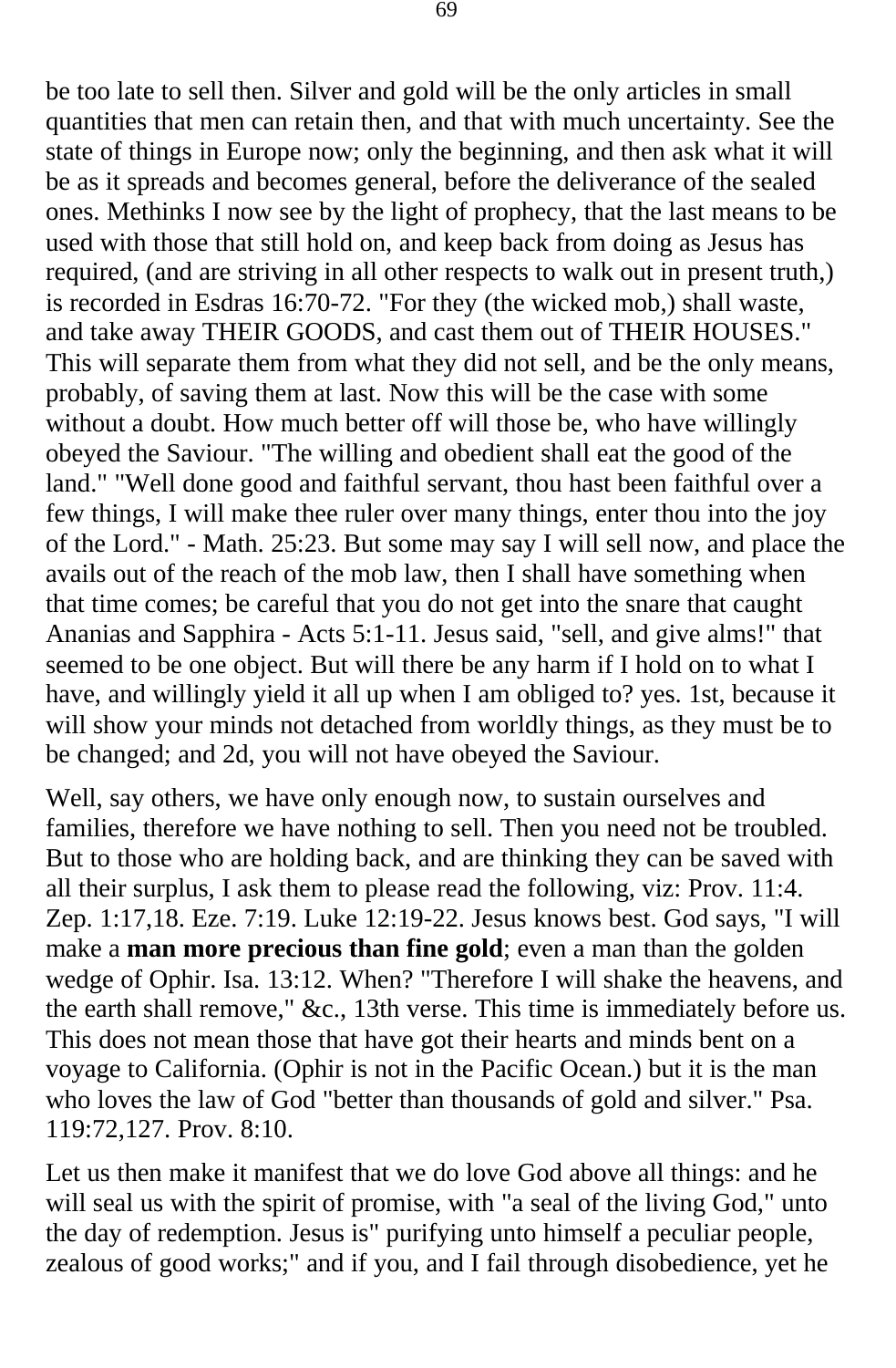will have his whole number complete. The sealing time has come, without the shadow of a doubt. This proves our past experience; and makes our future hope certain! Then let us enter into the work before us like men of God, seeking to do his will entirely.

Now dear brethren, one and all, wherever you are, I entreat you, make sure word for mortality and eternal life. Lay aside strife and vain glory. Remember what Jesus our King will say when he comes. - Math. 25:34-40. Let all then that are counted worthy to be stewards in the household of God seek to know where, and how to bestow their charity; and especially to give the present truth, that we may all move in this great work before us calmly, quietly, dispassionately, and yet deliberately; knowing for a certainty that now our redemption draweth nigh. AMEN.